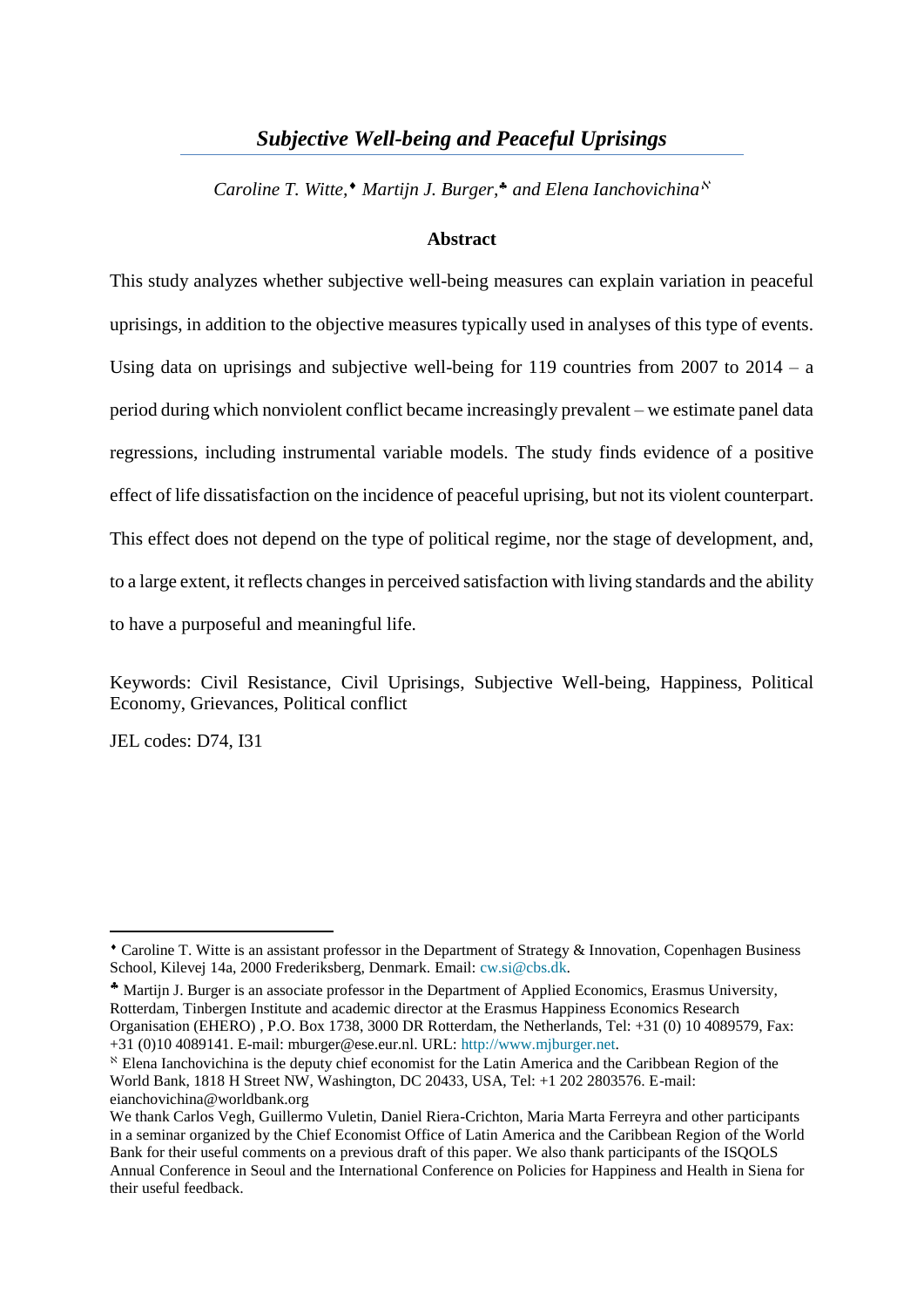## **1. Introduction**

Can a decrease in subjective well-being (SWB) explain nonviolent uprisings? We hypothesize that a widespread perception of a deterioration of well-being promotes peaceful mass mobilization against the government, particularly when citizens hold the government responsible for their growing hardship. The relationship between subjective well-being and nonviolent uprisings has not been extensively analyzed before, but the idea that personal hardship increases the likelihood of uprisings is not new. Gurr (1970) argued that feelings of relative deprivation, defined as the gap between expectations and achievement, increase the likelihood of rebellion. Gurr's theory of relative deprivation has inspired numerous empirical cross-country studies on the effect of grievances on conflict. These studies focus on the effect of grievances, proxied by objective indicators including GDP growth and ethnic tensions, on armed conflict and find mixed results (Buhaug, Cederman & Gleditisch, 2014; Ciccone, 2011; Collier & Hoeffler, 2004; Collier, Hoeffler & Rohner, 2009; Esteban & Ray, 2008; Fearon & Laitin, 2003; Garcia-Montalvo & Reynal-Querol, 2004; Hegre & Sambanis, 2006; Miguel, Satyanath, & Sergenti, 2004).

At the same time, little is known about the relationship between grievances and civil uprisings, the nonviolent counterpart of armed political conflict. This is surprising, as in recent years nonviolent uprisings have become increasingly prevalent (Figure 1) and their consequences have been momentous. During the Arab Spring nonviolent uprisings led to regime change, prolonged periods of political instability and, in some cases, civil and regional armed conflicts. Recent studies confirm the substantial consequences of uprisings, as they limit rent-seeking behavior by elites and increase the chance of a successful transition to democracy (Acemoglu, Hassan & Tahoun, 2017; Chenoweth & Stephan, 2011).

In the literature on civil resistance, violent and nonviolent conflicts are often considered to be very different phenomena, despite the accounts of close links between the two types of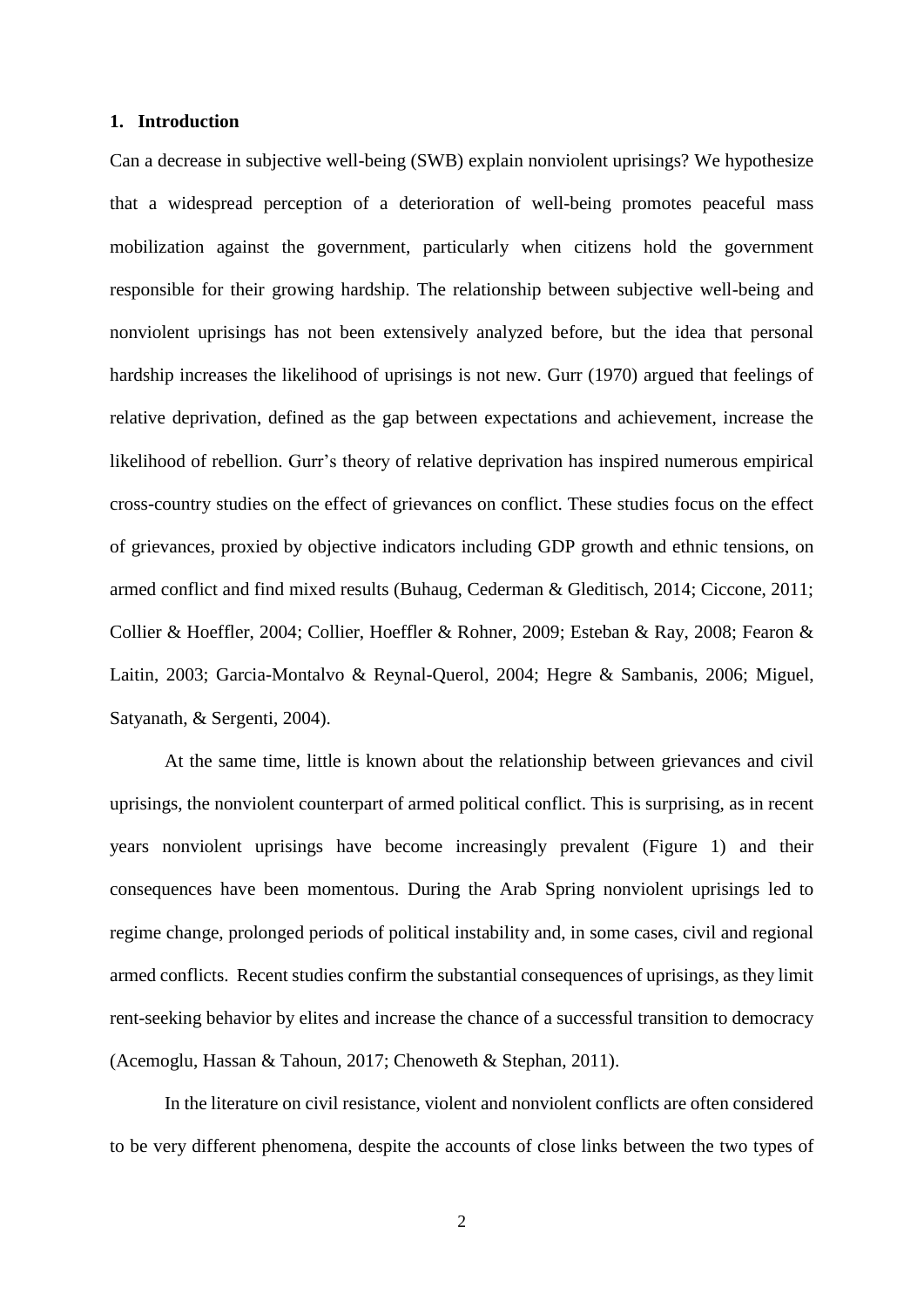phenomena in the literature on armed conflict (Regan and Norton, 2005).<sup>1</sup> Following Sharp (1973, 2005) and Chenoweth and Ulfeder (2017), we define nonviolent uprisings as campaigns which are typically organized by "activists, public figures and civilians, who attempt to change the status quo by coercing the opponent through disruption and pressure" (Chenoweth and Ulfelder, 2017: 299), ultimately eroding public support for the regime. The relationship between grievances and uprisings is expected to be stronger in the case of peaceful than violent uprisings because the participation in peaceful civil uprisings is associated with a lower risk of violent government retaliation than participation in armed conflict. Furthermore, participation in civil resistance does not require the legitimization of the use of violence, nor the resources to buy weaponry. Hence, barriers to participation in peaceful events are lower than those in armed conflicts and as a result, success expectations are likely to play a smaller role (Klandermans, 1996).

### *Insert Figure 1 about here*

Chenoweth and Ulfelder (2017) provide a first systematic examination of the extent to which grievances can explain nonviolent uprisings. They find that poverty can explain only a marginal amount of the variance in nonviolent uprisings, whereas political discrimination and repression have no predictive power. Nevertheless, they argue that overall neither grievancebased models, nor models based on other explanations, including modernization, $2$  resource mobilization,<sup>3</sup> and political opportunity,<sup>4</sup> provide reliable predictions of nonviolent uprisings.

**.** 

<sup>&</sup>lt;sup>1</sup> For instance, when nonviolent resistance fails, opposition groups often use this as a justification to escalate to civil war (Regan and Norton, 2005).

<sup>&</sup>lt;sup>2</sup> The modernization theory assumes that the natural evolution of the state is toward more liberal economic and political environments. Yet, developments in some countries, including China and the Russian Federation, question the soundness of the modernization theory.

 $3$  The resource-mobilization theory emphasizes the importance of human, financial, and informational resources, along with the presence of organizational capacity with which to mobilize the population. Mobilization potential matters particularly for nonviolent uprisings (Lichbach, 1995), whose success depends on broad-based participation (Chenoweth & Stephan, 2011; DeNardo, 1985).

 $4$  The political opportunity theory argues that rebellions are most likely where mobilization costs are low and the probability of success is high. This happens in countries whose governments allow mobilization, are undergoing transitions and do not have strong institutions to suppress dissent (McAdam 1999; Fearon and Laitin 2003).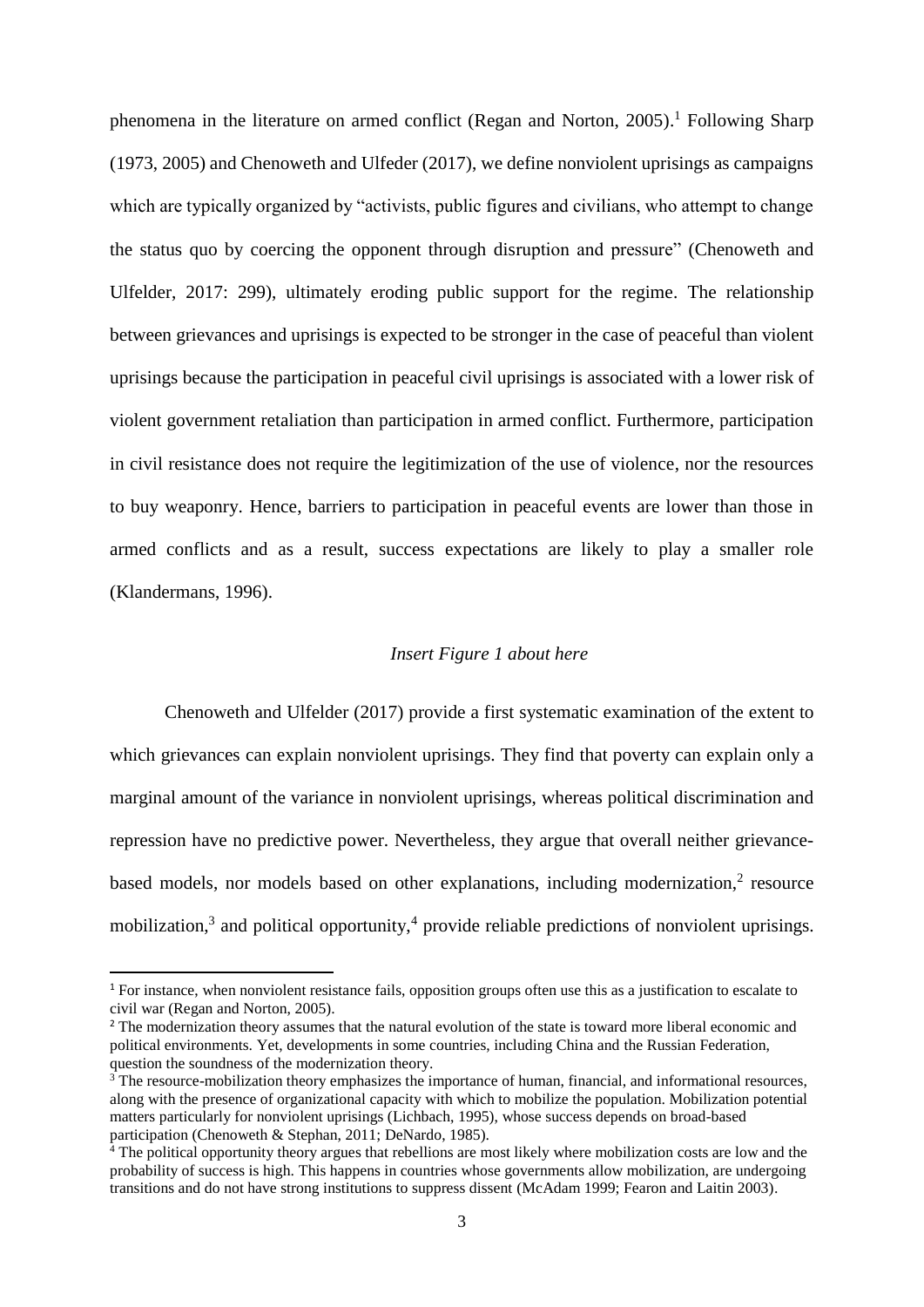Recognizing that the modest performance of extant theories "*may be partly a function of the limitations of available data*" (p. 318), they conclude that there is little evidence that structural models are informative on the causes of popular uprisings.

We argue in this paper that the objective indicators used in Chenoweth and Ulfelder (2017) are unlikely to adequately capture popular grievances and human suffering. Grievances refer to a perception of deprivation or unfair treatment, resulting from a discrepancy between the goods and conditions of life that people consider themselves rightfully entitled to, and those they perceive they can obtain and maintain (Gurr, 1970). As grievances refer to perceptions rather than objective circumstances, they are inherently subjective. Hence, measures of subjective well-being are more likely to track accurately grievances than objective indicators.

There are two main reasons why progress on so-called 'objective measures of grievances', like GDP growth and poverty measures, does not necessarily translate to a decrease in perceived hardship (Diener & Biswas-Diener, 2002; Easterlin, 1976; Oswald, 1997). First, objective indicators merely indicate the conditions for a good life, whereas measures of subjective well-being provide information on whether these conditions have also translated into a good life (Veenhoven, 2000). The effect of improvements in objective indicators on subjective well-being most likely varies across individuals, countries, and time (Deaton et al., 2009; Frey & Stutzer, 2000; Radcliff, 2001). While for some individuals or groups in a society a lack of civil liberties is a key source of grievances, others might put more weight on poverty-related issues. Hence, because grievances are broadly-defined and essentially value- and preferencebased, subjective measures might be more relevant and valid than objective indicators for predicting uprisings.

Second, objective indicators of growth also tend to raise expectations and aspirations (Tocqueville, 1856), which, if unmet, can decrease well-being. The 'tunnel effect' describes this phenomenon using the parable of a traffic congestion in a tunnel (Hirschman, 1973). If one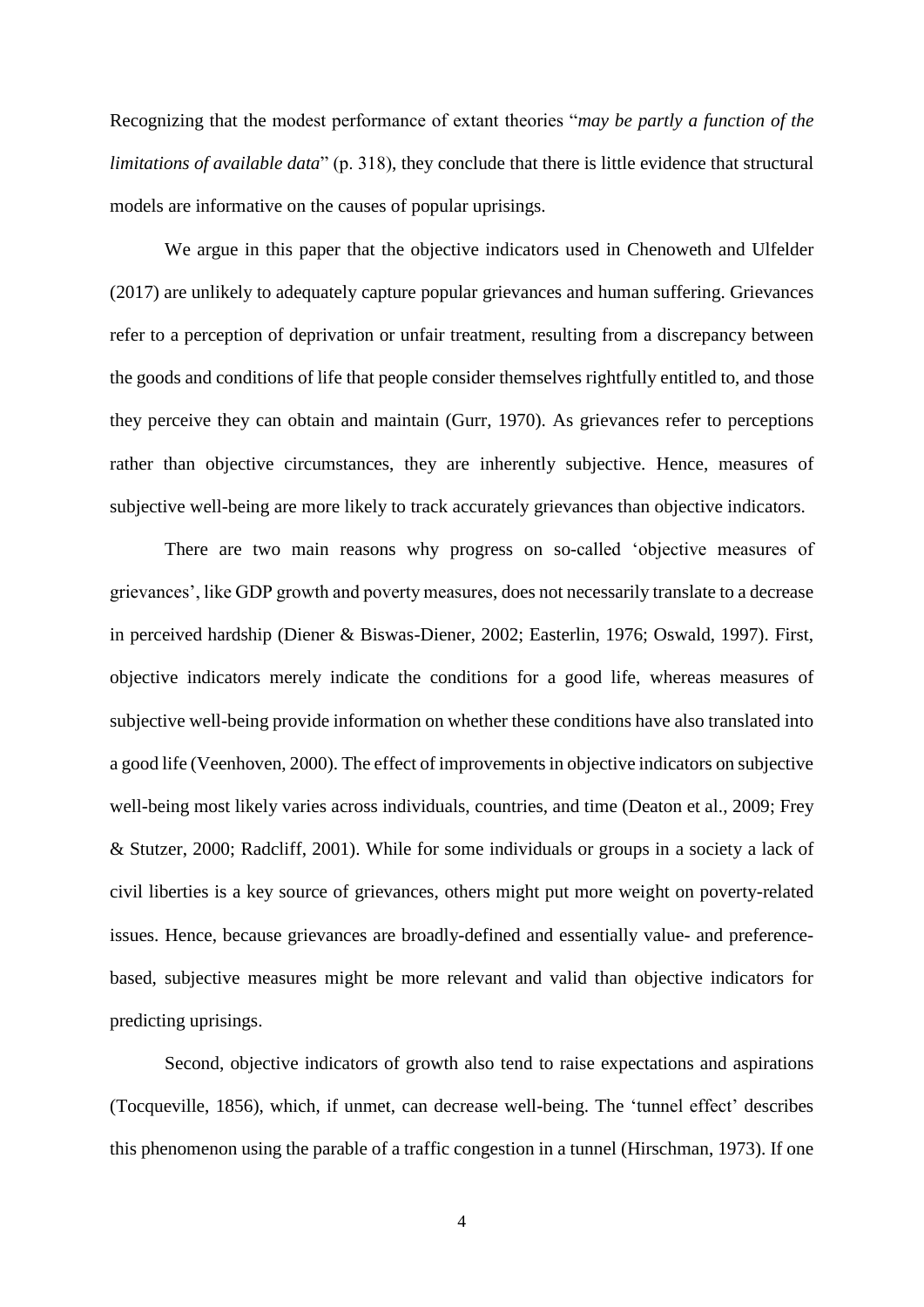of the lanes starts moving while the other lanes are still jammed, those who are stuck initially experience hope as the end of the traffic jam seems to be in sight, but unless they start moving forward, their hope will give way to envy and frustration. The tunnel effect ties in with the modernization theory (Inglehart & Welzel, 2005; Lipset, 1959), which posits that income growth leads to changes in values and fosters expectations of political and civil freedoms. When these expectations are unmet, this can lead to feelings of great disappointment and resentment, which can in turn mobilize citizens to demand changes within the political system (Gurr, 1970). In these cases, objective indicators reveal signs of optimism, whereas subjective indicators could indicate that anti-government sentiments are on the rise. This mechanism was at work during the Arab Spring, which was preceded by a period of 'unhappy development' in many Arab countries, especially the ones where the uprisings were most intense (Arampatzi et al., 2018).

This paper tests whether subjective well-being data can explain variation in nonviolent conflict going beyond what is captured by the typical objective measures. We propose a hybrid model, which captures the main features of the grievance, resource-mobilization, and politicalopportunity theories of conflict, and in which we include additional subjective well-being indicators of grievances. We also use additional specifications of this model to explore the role of context-specific factors enabling or hampering mobilization. Consistent with the grievancebased approach to rebellion, we find that a decrease in subjective well-being – and particularly an increase in the percentage of self-reported *suffering* people in a country – positively affects nonviolent uprisings, proxied by the number of demonstrations and strikes. A one-percentage point increase in suffering increases nonviolent conflict events by 2.1%. The magnitude of this effect is similar to that of a percentage point decrease in GDP growth.

We address endogeneity concerns by instrumenting our subjective well-being measure with the ratio of deaths due to infectious diseases, complemented by a lag structure in a system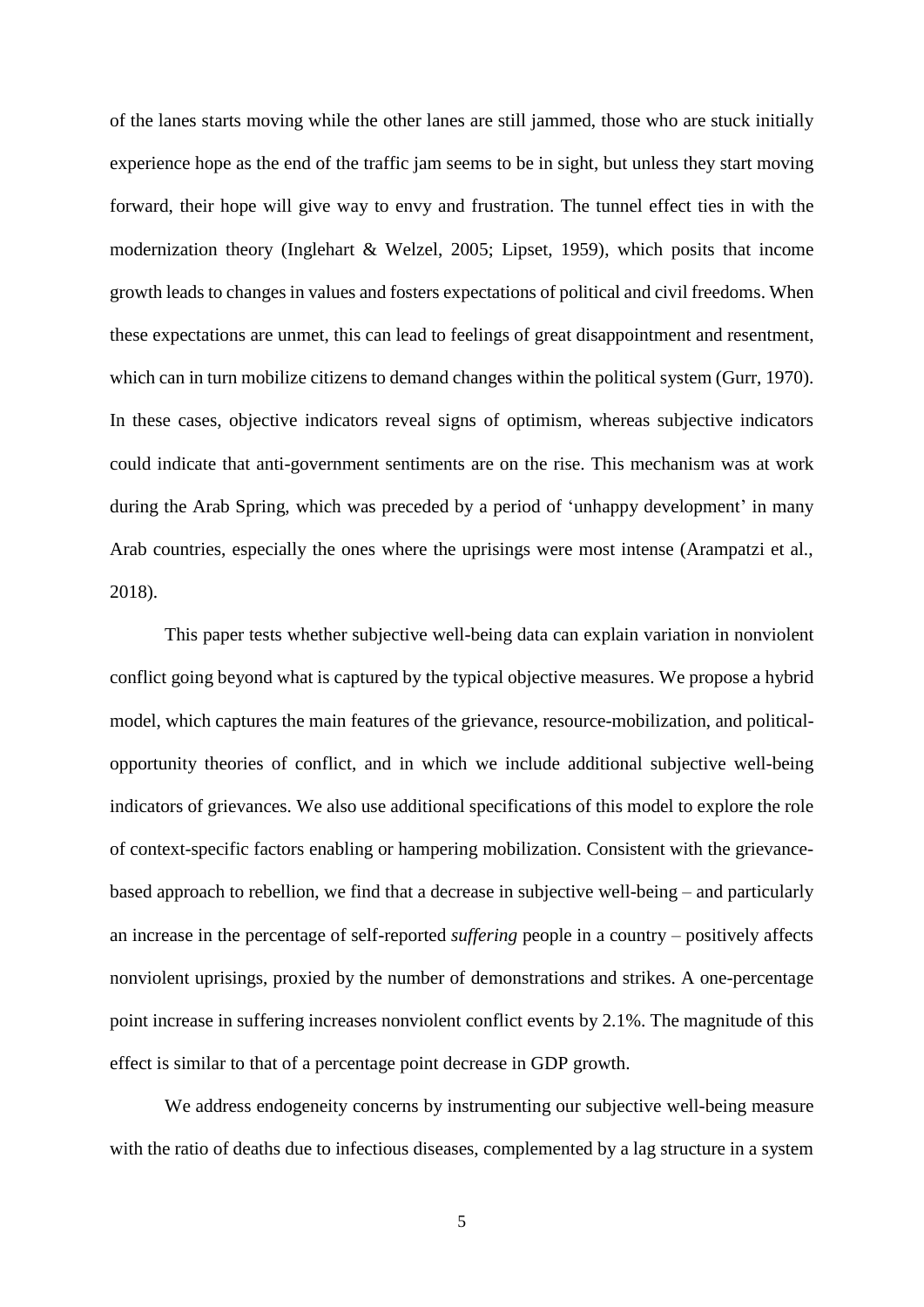GMM model. We also test and confirm the robustness of our results using a more inclusive measure of nonviolent uprisings than the one based on anti-government protests and strikes. This measure includes government boycotts, sit-ins and nonviolent takeovers of buildings that involve mass mobilization. Further exploration of the ways dissatisfaction with different life domains affects nonviolent resistance reveals that changes in the perceived ability to lead a purposeful and meaningful life and changes in the perceived standards of living to a large extent explain the effect of subjective well-being on nonviolent uprisings. In addition, our results suggest that the effect of grievances on peaceful conflict does not depend on context-specific factors – a finding which provides empirical support for the grievance-based theory of peaceful protest. While we find evidence of an effect of well-being on nonviolent civil conflict, we do not find a similar effect on its violent counterpart. This result provides support to the notion that the determinants of violent and nonviolent conflict differ and that grievances in and of themselves might not necessarily legitimize the use of violence.

Our findings contribute to the political economy literature on subjective well-being and political dissent (e.g. Di Tella & MacCulloch, 2005; Flavin & Keane, 2012; Frey, 2012; Liberini, Redoano & Proto, 2017) and the literature on nonviolent conflict (Chenoweth  $\&$ Ulfelder, 2017). Although economists have traditionally been reluctant to include subjective well-being in econometric analyses (e.g. Olken, 2009; Banerjee, Hanna & Mullainathan, 2012), recent studies provide growing evidence that these measures are suitable proxies for experienced utility (Blanchflower & Oswald, 2008; Diener & Chan, 2011; Steptoe & Wardle, 2005). Existing studies that integrate subjective well-being as an independent variable in political economy models (Clark, 2018) show that happy individuals are more politically active (Flavin, 2012) and are more likely to support the incumbent party (Liberini et al., 2017; Herrin et al., 2018; Ward, 2017). This study contributes to this emerging literature by showing how subjective well-being affects popular dissent, particularly peaceful protests and strikes.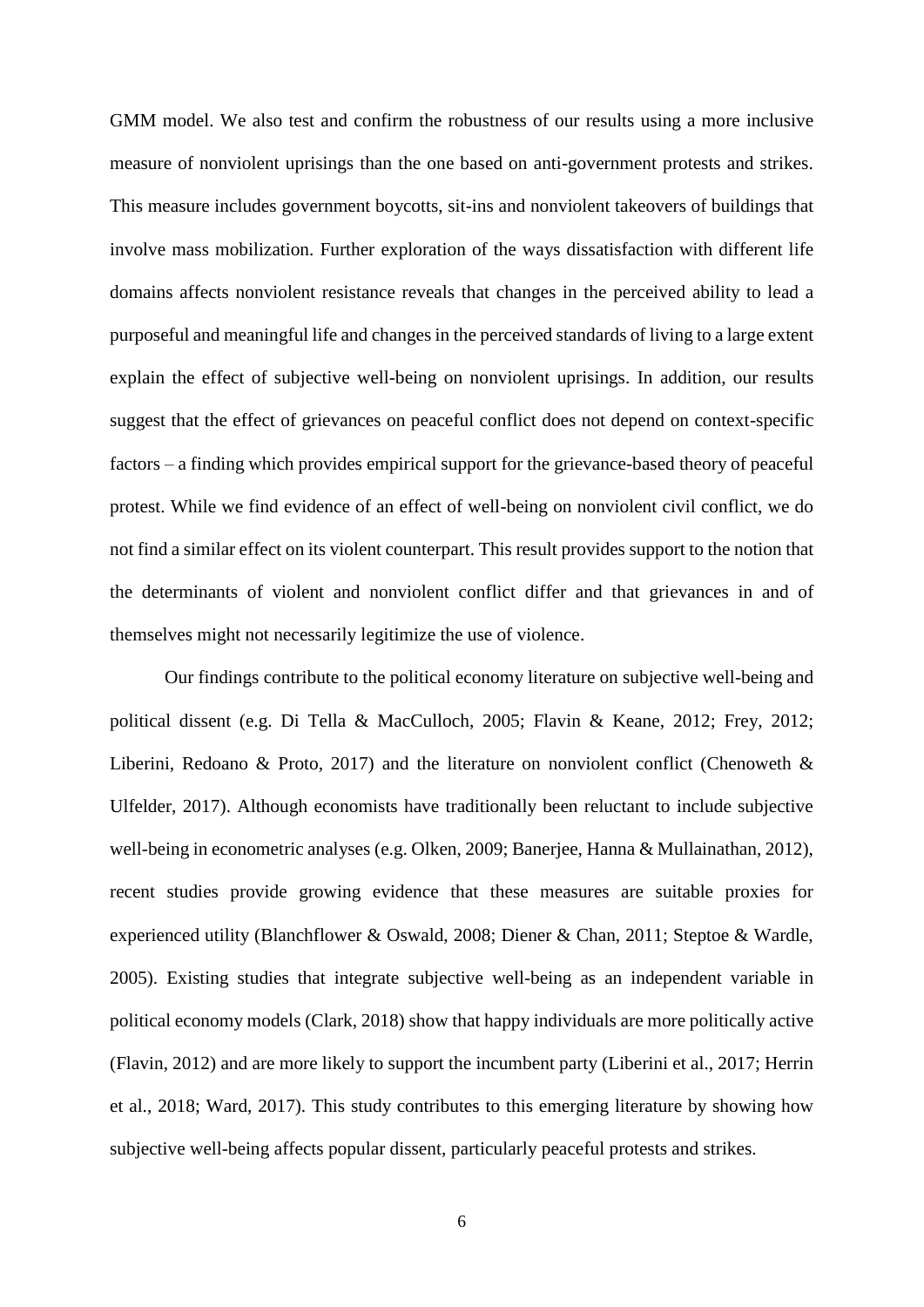In addition, our findings contrast previous work on (nonviolent) political conflict, which finds little evidence for a grievance-based approach to nonviolent uprisings nor for any other structural model (Chenoweth & Ulfelder, 2017). We find that both objective and subjective indicators influence nonviolent uprisings and both must be included as regressors in econometric models of these types of events. Specifically, the significant effect of subjective well-being indicators on civil uprisings provides support for structural grievance-based explanations for nonviolent uprisings, although not for armed political conflict. This is particularly important in the context of the post-2010 political conflicts in the Arab countries; they started as acts of nonviolent resistance that could not be explained with objective data alone (Ianchovichina, 2018).

The remainder of this paper is organized in the following way. Section 2 presents the data and methodology for this study. This section also provides some descriptive statistics on our measures of subjective well-being and how they correlate with objective indicators of grievances. In Section 3, we discuss the baseline results followed by extensive robustness analyses, including a 2SLS and a system GMM model. Section 4 discusses sensitivity analyses, including the robustness of our results to alternative measures of nonviolent uprisings, changes in the definition of uprisings, and country heterogeneity. Section 5 looks at the drivers of the relationship between subjective well-being and nonviolent uprisings. The last section presents concluding remarks and a discussion on limitations and future research.

## **2. Methodology and Data**

We analyze the relationship between subjective well-being and uprisings by estimating the following country-year regression model:

$$
Nonviolent Uprisings_{it} = \beta_0 + \beta_1 SWB_{it} + \beta_2 X_{it} + \mu_i + \mu_t + \varepsilon_{it}, \quad (1)
$$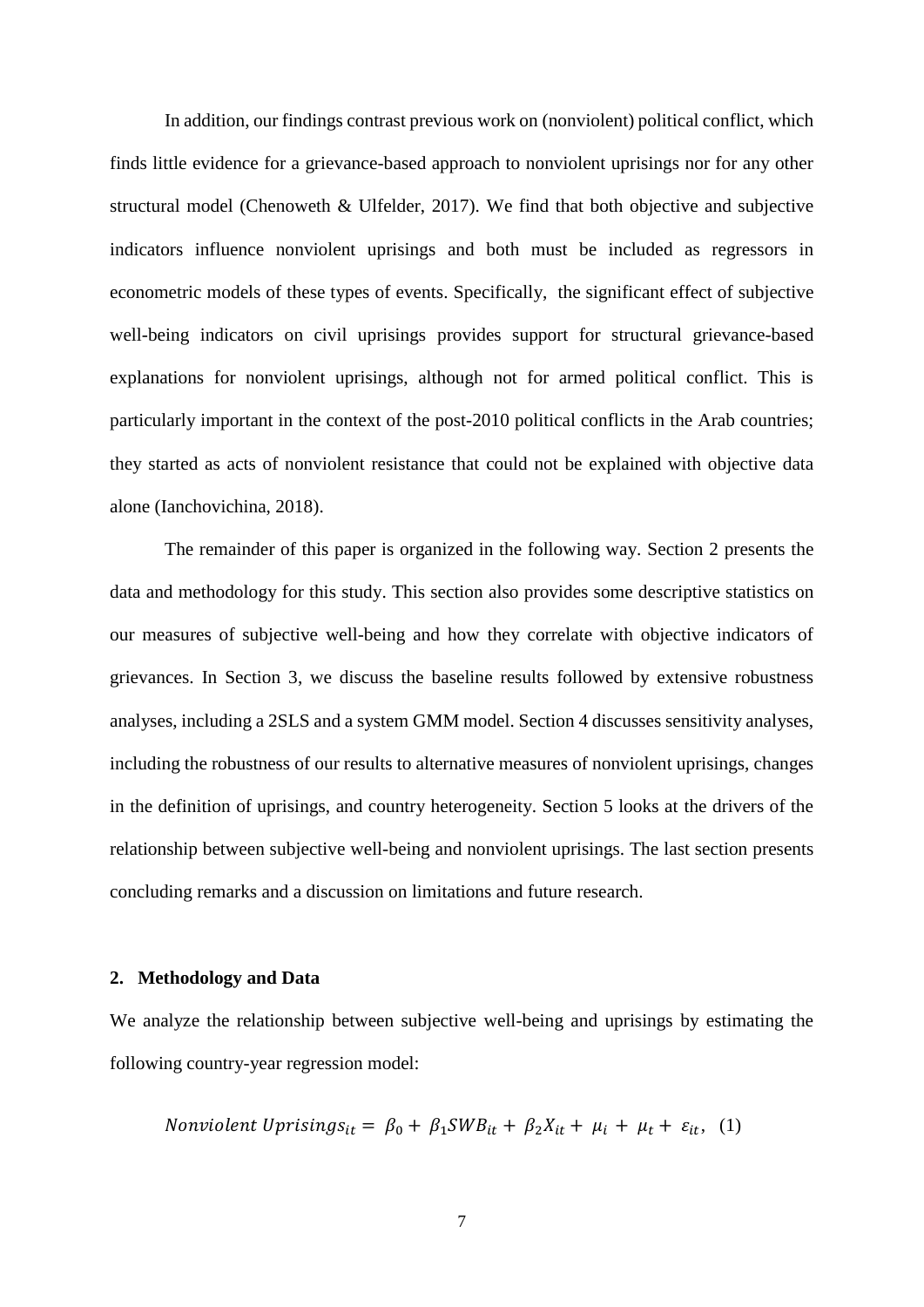The model links the number of nonviolent resistance events in country *i* and year *t* to our subjective-well-being indices  $SWB_{it}$  for country *i* in year *t*; a set of control variables  $X_{it}$  which capture the most salient features of the grievance, resource-mobilization, and political opportunity theories of conflict; a set of country dummies for time-invariant country characteristics  $\mu_i$  and a vector of time dummies  $\mu_t$  for global shocks. In the baseline regressions, our sample includes 118 countries over the period from 2006 to 2014. We refer to this sample as our baseline sample.

Our regression model is a hybrid model that allows us to capture in a parsimonious way the main factors associated with civil conflicts and to minimize the shortcomings of each individual theory. Figure 2 presents the key components of the hybrid model and the features we add to the model to reflect more accurately the interplay between context and grievances. The figure differentiates between grievance-based factors, which could be economic, social or political in nature and represent demand-side reasons for protest, and context-specific factors, which could be viewed as supply-side factors enabling or deterring conflict, including political opportunities and resource mobilization.

### *Insert Figure 2 about here*

The political-opportunity theory underscores the importance of the costs of mobilization and the probability that an uprising will be successful (Meyer, 2004). While this approach emphasizes the relationship between the willingness to participate in an uprising and more mainstream institutional politics, it has been criticized for focusing on factors that are often static (e.g. regime type) or are the result of an uprising (e.g. political terror) (Ackerman, 2007). The resource-mobilization theory emphasizes the importance of human, financial, and informational resources and organization capacity that can be used to mobilize the population. It assumes that people will mobilize whenever they have the means to do so, but it does not factor in the government's ability to create opportunities for and constraints to collective action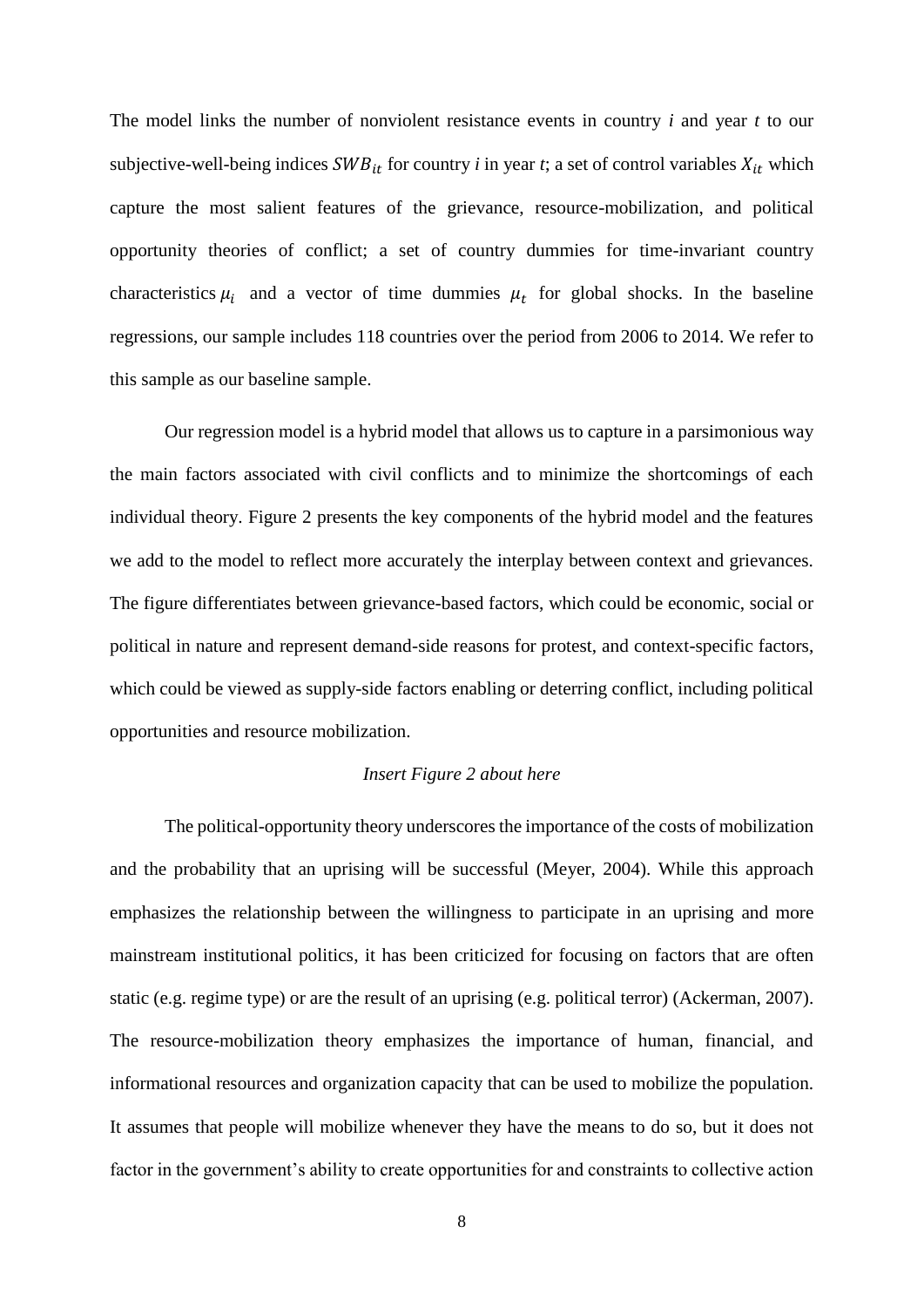(McAdam 1999). The rest of the section provides details on the variables in the regressions and the data used to proxy them.

### *2.1 Dependent variable: Nonviolent uprisings*

Reliable and comparable cross-country time series data on uprisings are hard to come by. Preferably, we would have a panel with data on subjective well-being and civil resistance at the individual level, allowing us to study the relationship between an individuals' propensity to engage in nonviolent conflict and their level of life satisfaction. However, asking individuals about their engagement in conflict is problematic, as respondents in many countries run the risk of being prosecuted for their engagement in these types of activities. Additionally, by asking respondents about their participation in nonviolent conflict retrospectively, we would have to make the assumption that the level of subjective well-being is constant in the period between the participation date and the survey date. Finally, it is likely that the effect of a reduction of subjective well-being on civil conflict does not only come from the increased propensity of 'suffering' civilians to participate in uprisings, but also from the fact that civilians that might not 'take to the streets' themselves, can support and legitimize an uprising. Therefore, we use as our dependent variable the number of events of civil resistance within a country in a year using data from the CNTS (2015). We calculate the number of such civil resistance events as the sum of strikes and demonstrations and transform it using the hyperbolic inverse sine. This transformation resembles a normal logarithmic transformation and can be interpreted as such, but it can take zeros into account.

The CNTS data were collected through New York Times newspaper articles since 1815 and are used in several other studies to measure strikes and demonstrations (e.g. Braha, 2012; Collier & Rohner, 2008; Schatzman, 2005). Demonstrations are included in the CNTS data set if they are (1) peaceful public gatherings, (2) with at least 100 participants, (3) whose primary purpose is to display or voice opposition to government policies or authority, and (4) do not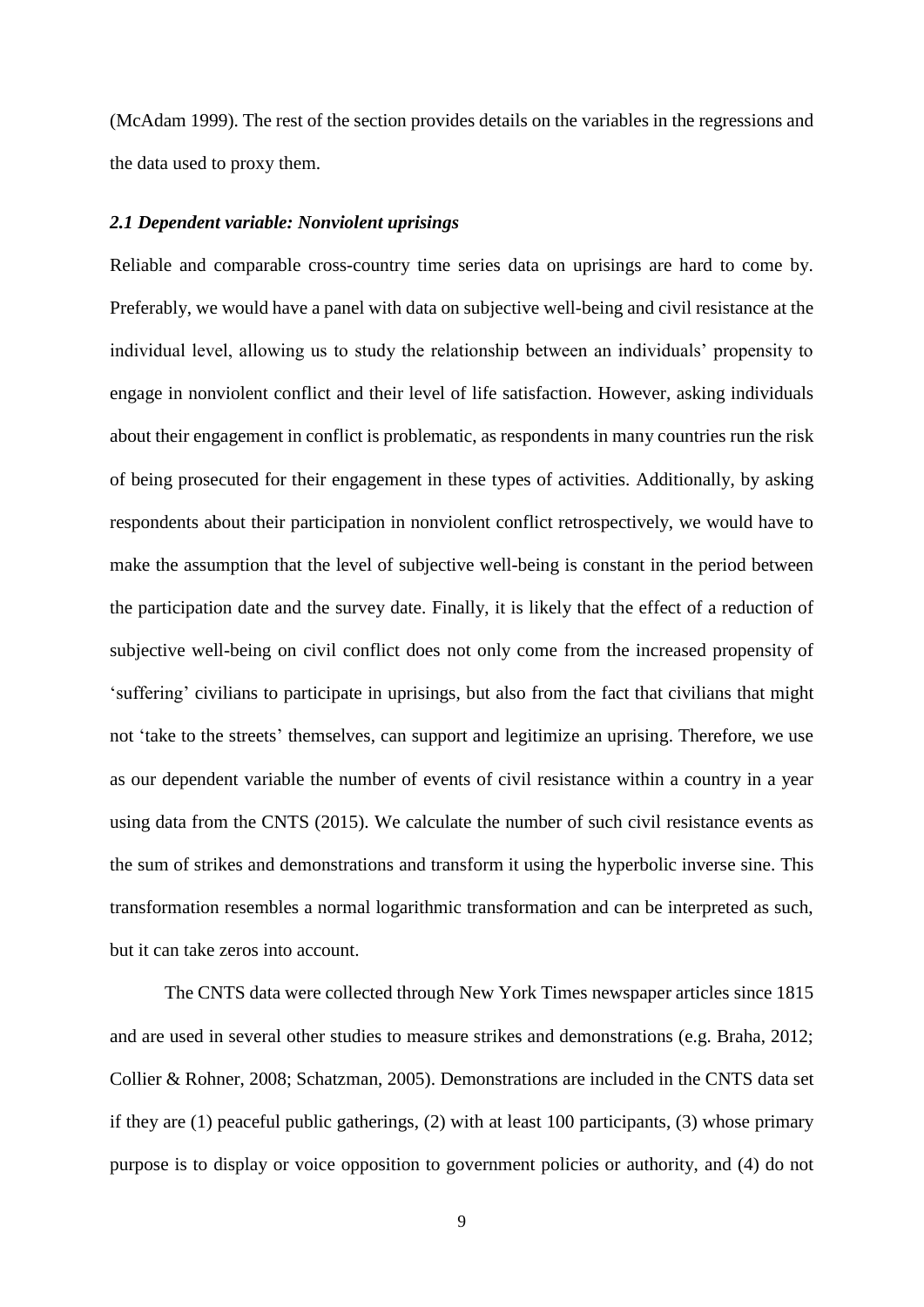have a distinctly anti-foreign nature such as anti-globalization protests. Strikes are included if (1) 1,000 or more industrial or service workers participate, (2) they involve more than one employer, and (3) they are aimed at national government policies or authority. While the average total number of demonstrations and strikes over the period of analysis (2006-2014) is 16 per country, there is considerable cross-country variation, from none in for example Finland, Bahrain and the United Arab Emirates, to 121 in the Arab Republic of Egypt, 129 in China and 209 in the United States. Any differences in the number of non-conflict events reported due to biases in the U.S. press coverage are absorbed by the country-fixed effect.

## **2.2** *Independent variable: Subjective well-being indices*

**.** 

Several recent empirical studies show that measures of subjective well-being complement financial and social indicators as independent variables in research on human development (e.g. Helliwell, Layard & Sachs, 2017; Graham & Nikolova, 2015; Manski, 2004; Oswald & Wu, 2010). We define subjective well-being, also known as happiness or life satisfaction, as the degree to which individuals judge the overall quality of their lives favorably (Veenhoven, 1984). Biologically, high levels of subjective well-being are a signal that people are thriving and indicate the presence of good life chances in society, such as income, education, access to infrastructure, and high-quality institutions. When basic human needs are satisfied and there is a good fit between opportunities in a society and people's capacities, levels of subjective wellbeing are likely to be high (Veenhoven, 2000). Thus defined, subjective well-being is something on one's mind that can be measured using surveys.

In this paper, we measure subjective well-being using the life evaluation index developed by the Gallup World Poll, which surveyed a nationally representative sample of individuals in more than 160 countries from 2006 onwards. 5 In most high-income countries, the

<sup>&</sup>lt;sup>5</sup> Samples are not representative at the national level in cases where the safety of the interviewing staff is threatened or in the case of scarcely populated islands (which are omitted in some countries). For Cuba, Chad, the Central African Republic, the Democratic Republic of Congo, Madagascar and Sudan, the excluded regions account for more than 15% of the population.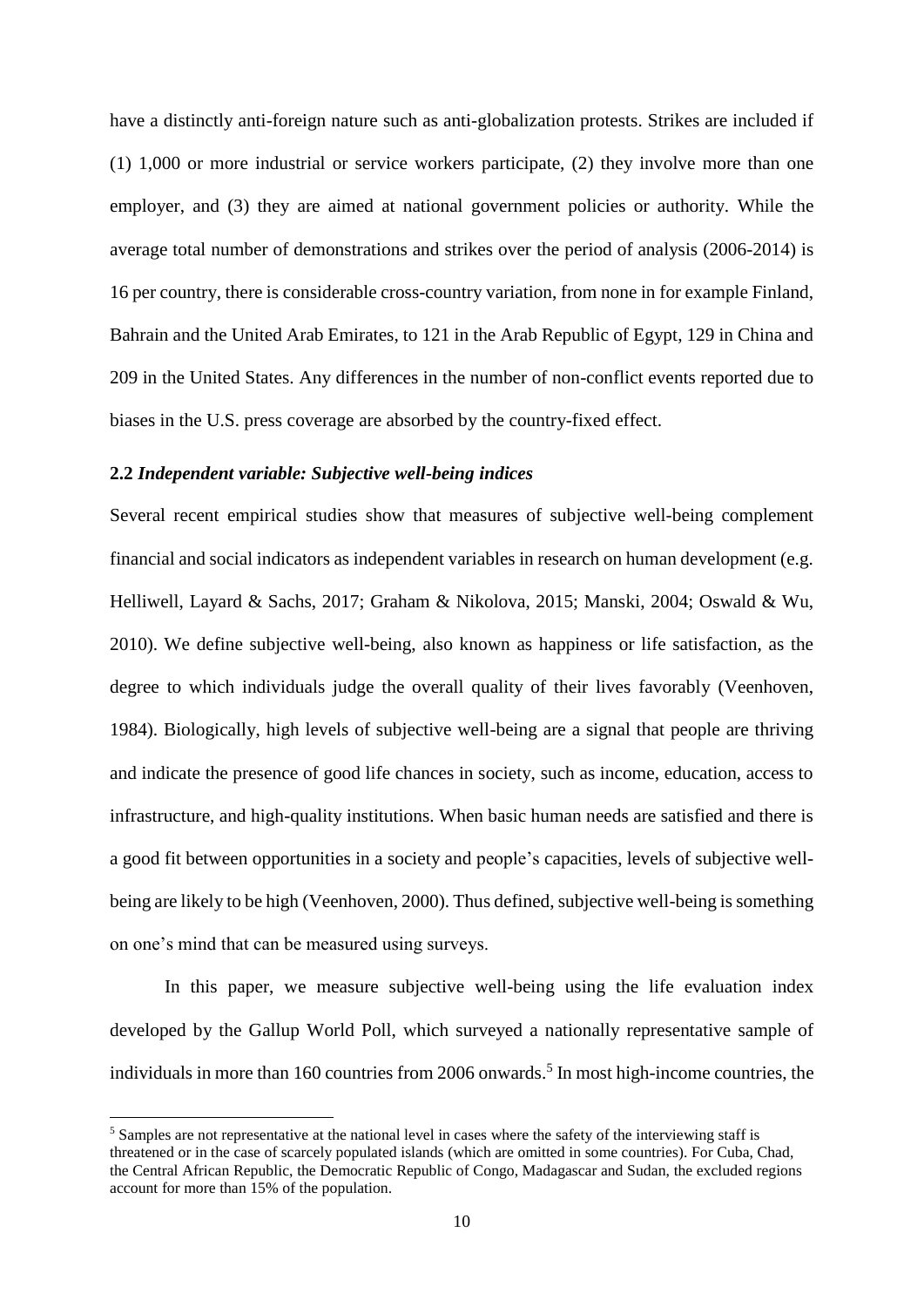interviews are conducted over the phone, whereas in low- and middle-income countries the surveys are administered face-to-face. The sample size is typically 1,000 respondents per country-year and 2,000 for larger countries such as China, India and the Russian Federation. In the case of small island states such as Haiti, Trinidad and Tobago, Iceland and Malta, the sample size is between 500 and 1,000. The life evaluation index is based on the Cantril ladder, which measures an individual's evaluation of their life as a whole, both now and in the future. This indicator contrasts indicators of the pleasantness of people's emotional lives, which are often measured using *experiential* questions about smiling a lot or feeling happy (Diener, Kahneman, Arora, Harter & Tov, 2009). The life evaluation index is constructed from the answers to the following two questions:

- *(1) Please imagine a ladder with steps numbered from zero at the bottom to 10 at the top. The top of the ladder represents the best possible life for you and the bottom of the ladder represents the worst possible life for you. On which step of the ladder would you say you personally feel you stand at this time?*
- *(2) On which step do you think you will stand about five years from now?*

Accordingly, the average life evaluation index is a two-item ordinal scale (Cronbach's alpha of .91), accounting for both current and expected future life evaluation. The current and expected life satisfaction scores are combined, as it is reasonable to expect that not only current evaluations, but also expectations for the future indicate grievances. This is in line with the modernization theory which posits that improvements in living standards raises people's expectations about their future well-being. As the answers to the Cantril Ladder questions are ordinal, and hence cannot be treated as continuous, we group respondents into three categories and calculate the percentage of people in each category. *Suffering<sup>6</sup>* individuals are those with current and future life satisfaction scores that are equal or less than 4. Individuals are considered

1

 $6$  We also refer to these individuals as the unhappy or dissatisfied people.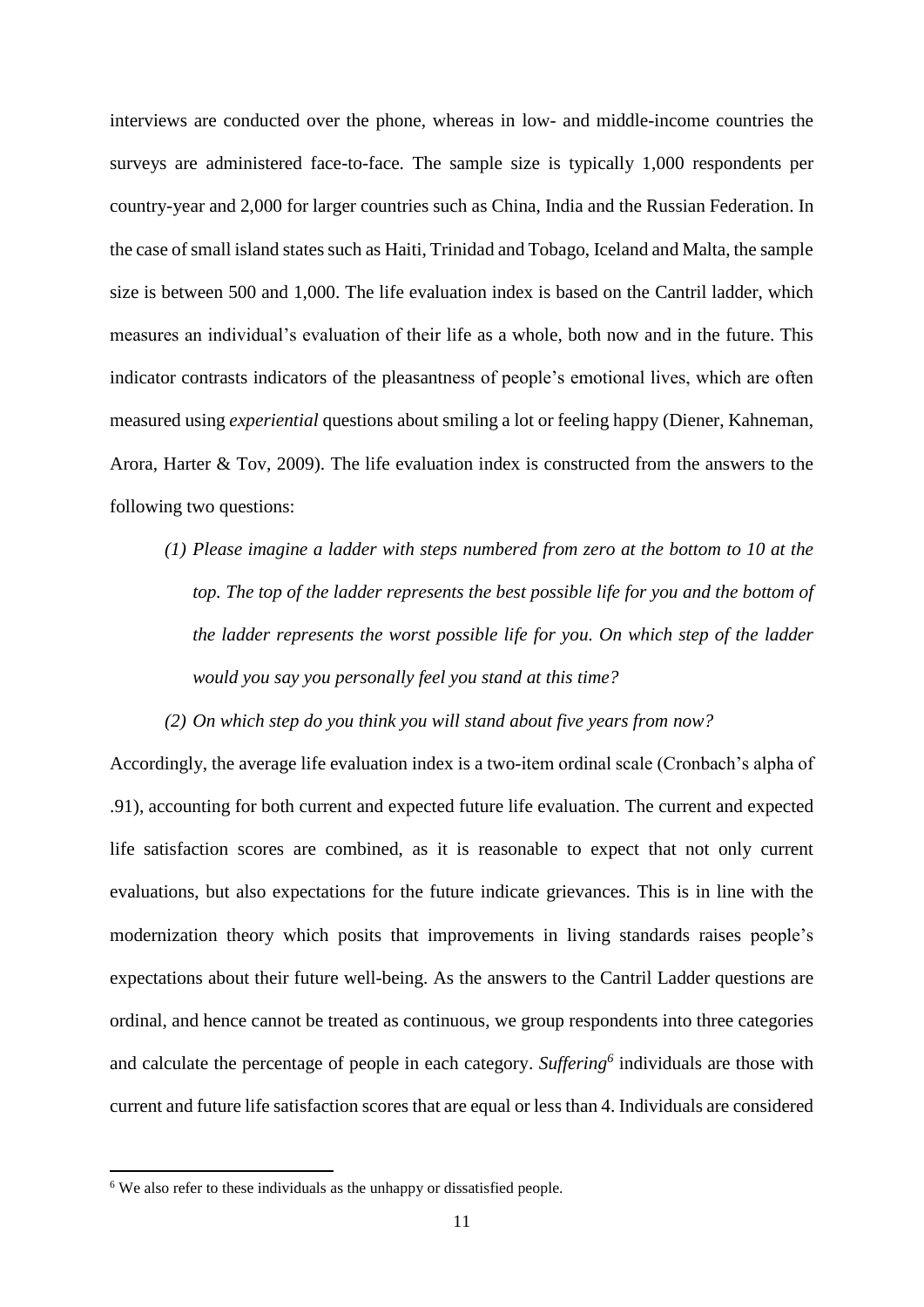*struggling* when their current life satisfaction scores are 5 or 6 and their future life satisfaction scores are equal or greater than 5 and less than or equal to 7. *Thriving* individuals are those with current life satisfaction scores of 7 or above and future life satisfaction scores of 8 or above.

The country-level SWB index used as a variable in the regression model represents the share of respondents who report to be *suffering*. Country-level weights are applied to this calculation and a respondent must have answered both questions to be included in the calculation.<sup>7</sup> People who identify themselves as s*uffering* are likely to lack the capabilities that allow them to make autonomous decisions and to pursue a fulfilling life (Graham & Nikolova, 2015). The percentage of *suffering* individuals is negatively correlated with GDP per capita  $(\rho = -0.46)$ , GDP growth  $(\rho = -0.10)$  and child mortality ( $\rho = -0.24$ ). Hence, we expect that the percentage of *suffering* individuals is closely related to perceived hardship and grievances and hence has a direct effect on nonviolent resistance. In the regressions, we control for the percentage of people who report to be *struggling* and therefore may also be experiencing considerable hardship.

## *Insert Table 1 about here.*

Table 1 lists those countries with the lowest and highest percentages of suffering people. Not surprisingly, most of the countries with the lowest percentage of *suffering* individuals are high-income economies, whereas those with the highest percentage of *suffering* individuals are low-income economies, most of which are fragile countries. Bulgaria and, to a lesser extent, Serbia stand out among the group of countries with the highest percentage of suffering people. Both countries report a very high percentage of *suffering* individuals, which is difficult to explain using objective economic indicators alone.<sup>8</sup>

1

<sup>7</sup> To ensure that the results are not driven by the way the Gallup World Poll categorizes responses into *suffering*  and *struggling,* we rerun our baseline model with the average life evaluation as obtained with the Cantril Ladder and we confirm the results reported here.

<sup>&</sup>lt;sup>8</sup> Sardamov (2007) argues that the level of suffering in Bulgaria can largely be explained by unrealistically high expectations for development and a general distrust in public institutions.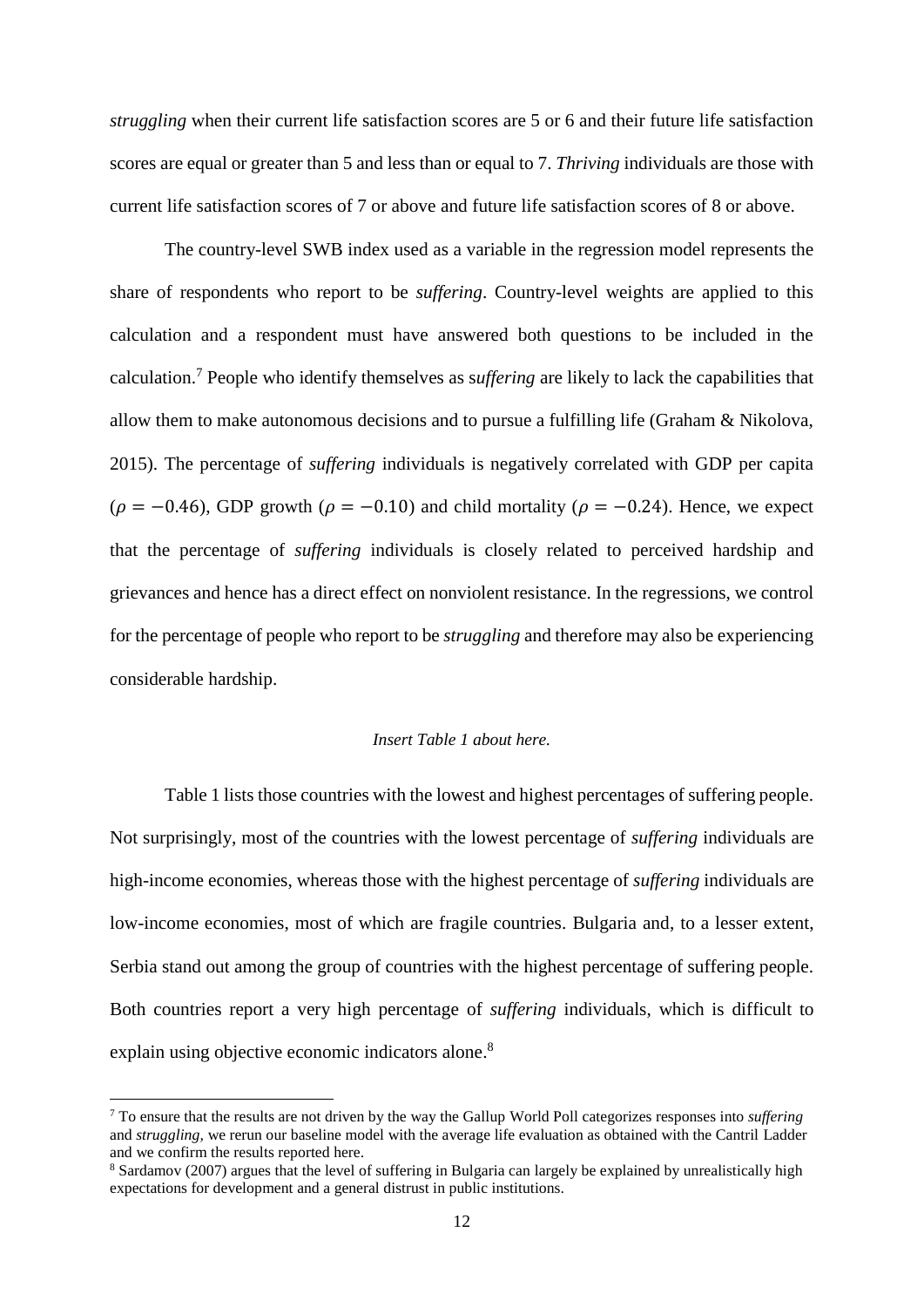Figure 3 shows how the percentage of suffering depends critically on the income quintile in which respondents are located. Income quintiles are based on self-reported income in the Gallup World Poll and are calculated at the country level. For the bottom 20% of society, a median of 18% report to be *suffering*, whereas for the richest 20% *suffering* has a median of only 5%. This suggests that there is a positive relationship between welfare and well-being, at least at the within-country level.

#### *Insert Figure 3 about here.*

Figure 4 shows the correlation between the average GDP growth per capita rate between 2006 and 2014 and the average change in the percentage of *suffering* over the same period. Surprisingly, there is no significant correlation between these variables ( $\rho = -0.07$ ). Hence, at the between-country level there is little evidence of a relationship between GDP growth and subjective well-being. In several countries with an average GDP growth rate of more than 4%, most notably Sudan, Rwanda and India, there was a substantial increase in the percentage of people *suffering,* consistent with the existence of the so-called 'unhappy development' paradox (Arampatzi et al., 2018). Angola also stands out, with a 7% increase in *suffering* despite a positive GDP growth rate.

## *Insert Figure 4 about here.*

### *2.3 Control variables*

The model includes a set of control variables that are standard to the conflict literature and capture the most salient features of the grievance, resource-mobilization, and politicalopportunity theories. The addition of control variables in our model allows us to test whether suffering can explain variance beyond what is captured by the main narratives in the literature on the topic. In selecting the controls, we face a trade-off between maximizing the number of control variables and taking full advantage of the number of countries for which the Gallup World Poll's subjective well-being data are available. For many of the low-income countries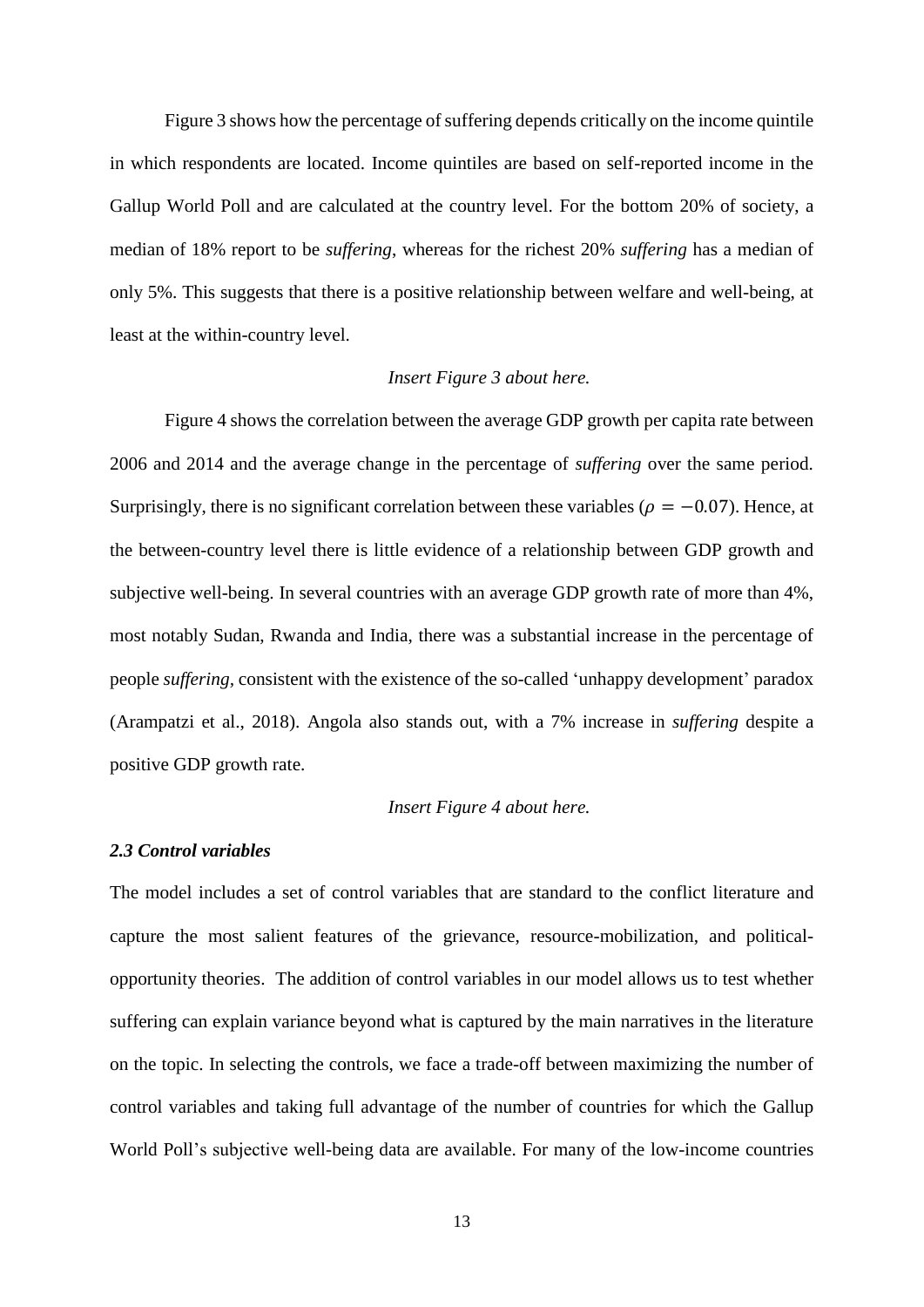data are scarce; excluding these economies would not only significantly reduce statistical power, it would most likely also lead to sample selection bias. Therefore, we do not include as controls variables such as income inequality, unemployment and literacy rates. In our short time period, these variables as well as those capturing horizontal inequities (e.g. ethnic or religious polarization), population, and geographical features can be regarded as time-invariant. They are therefore part of our country fixed effects and are not included as controls. In the following paragraph, we discuss the control variables that capture aspects of the grievance, resourcemobilization and political-opportunity theories.

Grievance-based approaches to uprisings underscore the role of injustices resulting from for example the distribution of power and resources in a society (Cederman, Weidmann, & Gleditsch, 2011; Gurr 1970). Poverty is often regarded as the most important source of economic grievances; yet, poverty data are insufficiently available for most low-income countries. Therefore, we follow Chenoweth and Ulfelder (2017) and use *infant mortality* per 1,000 live births (World Bank) as a proxy. In line with most grievance-based models of resistance, our regression model also includes financial control variables that capture the *income level* (*GDP* (ln)), *economic growth* (GDP growth), *oil rents* (% of GDP) and *inflation.* 9

The effects of *GDP* and *GDP* growth are theoretically ambiguous. On the one hand, an increase in *GDP* tends to imply an increase in living standards and hence, a decrease in grievances and accordingly anti-government sentiments. On the other hand, increases in *GDP*  might also set off modernization to the extent that citizens who are no longer preoccupied with addressing their basic needs take to the streets to demand more civil liberties. Periods of slow economic growth may create anger among citizens affected directly through reduced employment and investment opportunities and indirectly through eroded capacity to finance

**.** 

<sup>&</sup>lt;sup>9</sup> The inflation variable contains several outliers. Therefore, we winsorized it at the  $1<sup>st</sup>$  and 99<sup>th</sup> percentile. We also estimated regressions with a non-winsorized inflation coefficient, which shows very similar results for the suffering variable. However, in these models the inflation coefficient is unrealistically large.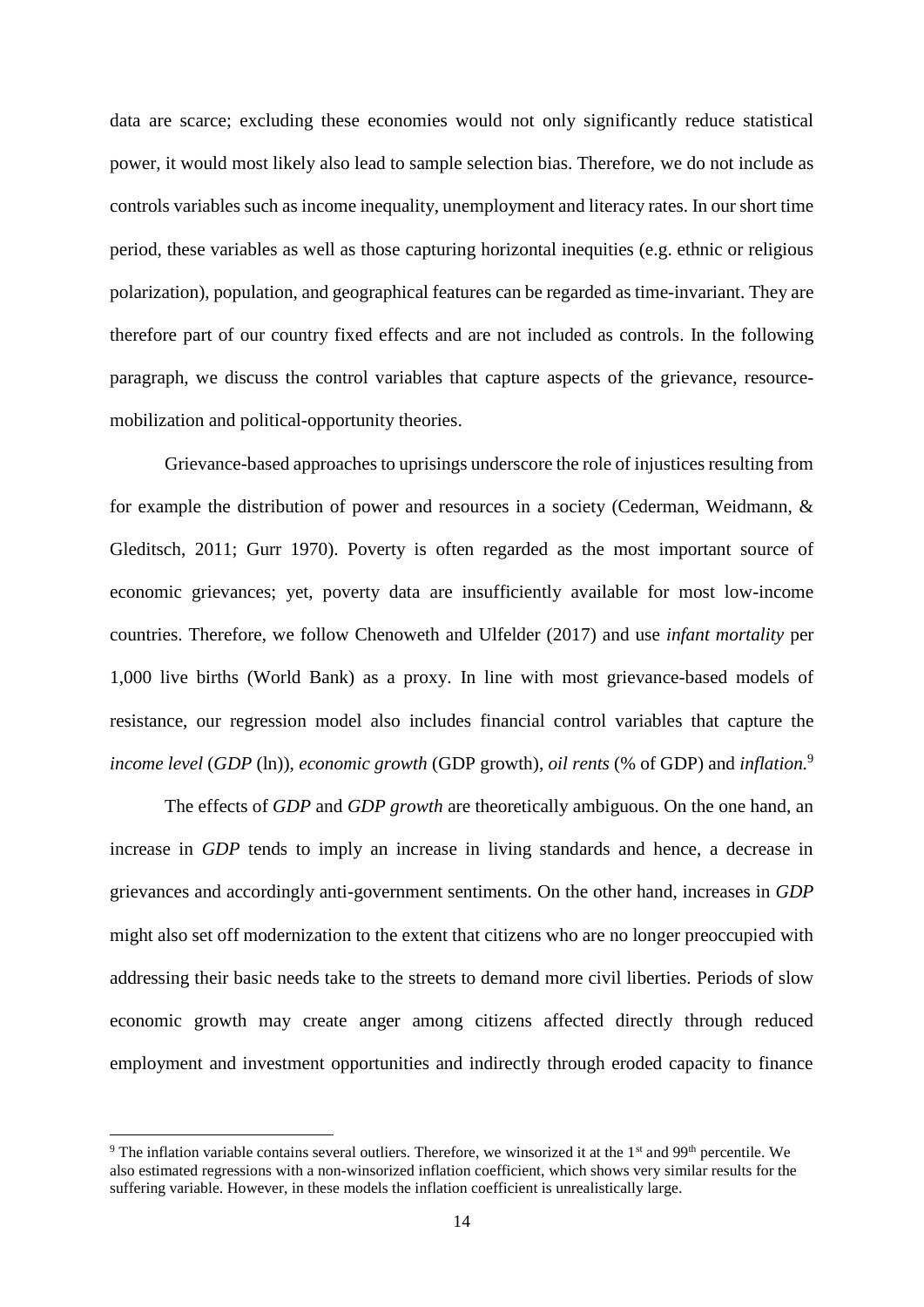social safety nets. However, periods of fast economic growth may leave some segments of the population behind, creating anger about lack of opportunities as illustrated by the 'tunnel effect'.

The effect of oil rents is also theoretically uncertain, as rents not only increase the government's capacity to provide public services, but also increase citizens' expectations of the amount and quality of available public goods and services. Inflation is expected to increase nonviolent uprisings, because increases in food and energy prices are generally regarded as an important source of dissatisfaction with regimes (Chenoweth & Ulfelder, 2017). We also include a measure tracking the views of informed public opinion experts and business people of corruption in the public sector from Transparency International. Widespread governmentrelated corruption has been identified as a major source of dissatisfaction with the regime, including more recently during the Arab Spring (Arampatzi et al., 2018). However, the individual grievances inflicted by corruption might be more accurately captured by the subjective well-being variable.

In our regression models we control for political-opportunity factors by including a measure of the extent to which a country is an institutionalized autocracy. Autocracies tend to be less tolerant to public dissent, which increases the cost of mobilization while simultaneously reducing the probability that they will be successful (Chenowetz & Ulfelder, 2017). On the other hand, the tendency of autocracies to restrict civil rights and use repression might also motivate people to take to the streets. Our measure of democracy is derived from the Polity data set and ranges from 0 to 10, where 0 indicates that there are no autocratic policies in place, whereas a 10 indicates that a regime is a formal autocracy (Marshall & Jaggers, 2002). Because we include country fixed effects in our regression models, the autocracy variable merely captures variation in autocratic policies over time rather than variation between countries.

15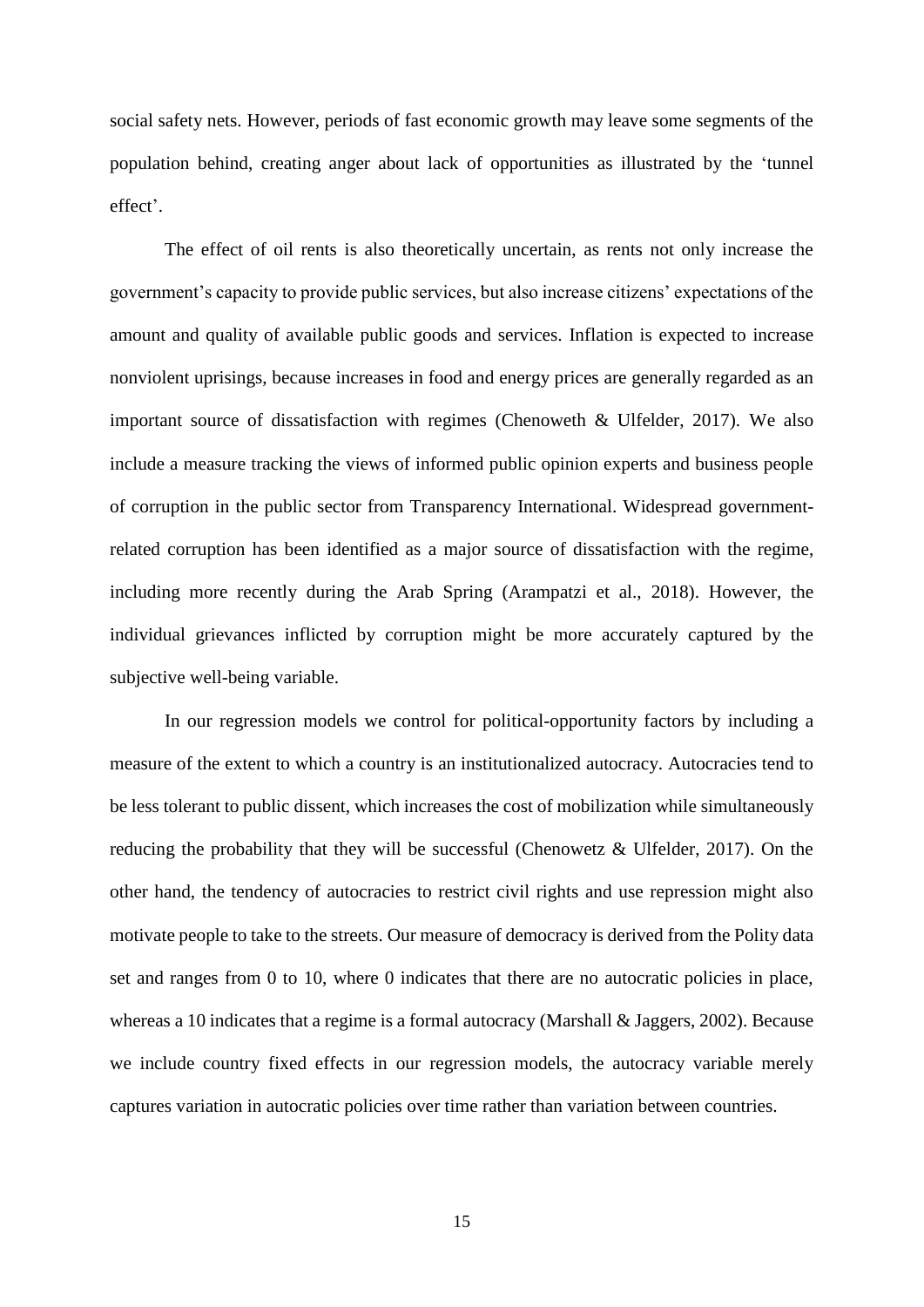In addition, the degree of repression and state-inflicted political terror increases the perceived costs and decreases the probability of success of uprisings, and it may accordingly discourage participation in such events (Carey 2006; Davenport 2007; Francisco 2004). Therefore, we include a measure of state-inflicted *political terror* derived from the politicalterror scale in Gibney et al. (2015). The scale ranges from 1 to 5, where a 5 indicates that terror (e.g. murders, disappearances, and torture) has expanded to the whole population. Although political terror might deter civil resistance, it also increases perceived injustices and might thus facilitate mass mobilization.

Following the resource-mobilization theory, we control for the effect of information technologies and infrastructure by including the number of *mobile phones* per 1,000 inhabitants reported by the World Bank. The ease of mobilization is controlled for by including a variable reflecting the extent of urbanization, proxied by the percentage of the population in urban areas. Appendix A provides a correlation matrix for the variables included in the hybrid model 1.

#### **3. Estimation results**

To examine the relationship between subjective well-being and nonviolent conflict, we estimate an Ordinary Least Squares (OLS) regression on the number of nonviolent conflict events. Results are shown in Table 2 and standard errors are robust and clustered at the country level. We also estimate a Poisson model and obtain qualitatively similar results, reported in Appendix B (Column 1-2). In this section, we report the results of the more parsimonious OLS regression. Although the Hausman test supports the use of the more efficient random-effects model, we report the results of the model including country-fixed effects in the main text while those of the random-effects model are reported in Appendix B (Column 3-4). We do so because there are some concerns regarding the comparability of subjective-well-being scores across countries due to linguistic and cultural differences (e.g., Argyle, 2001; Kahneman & Riis, 2005). In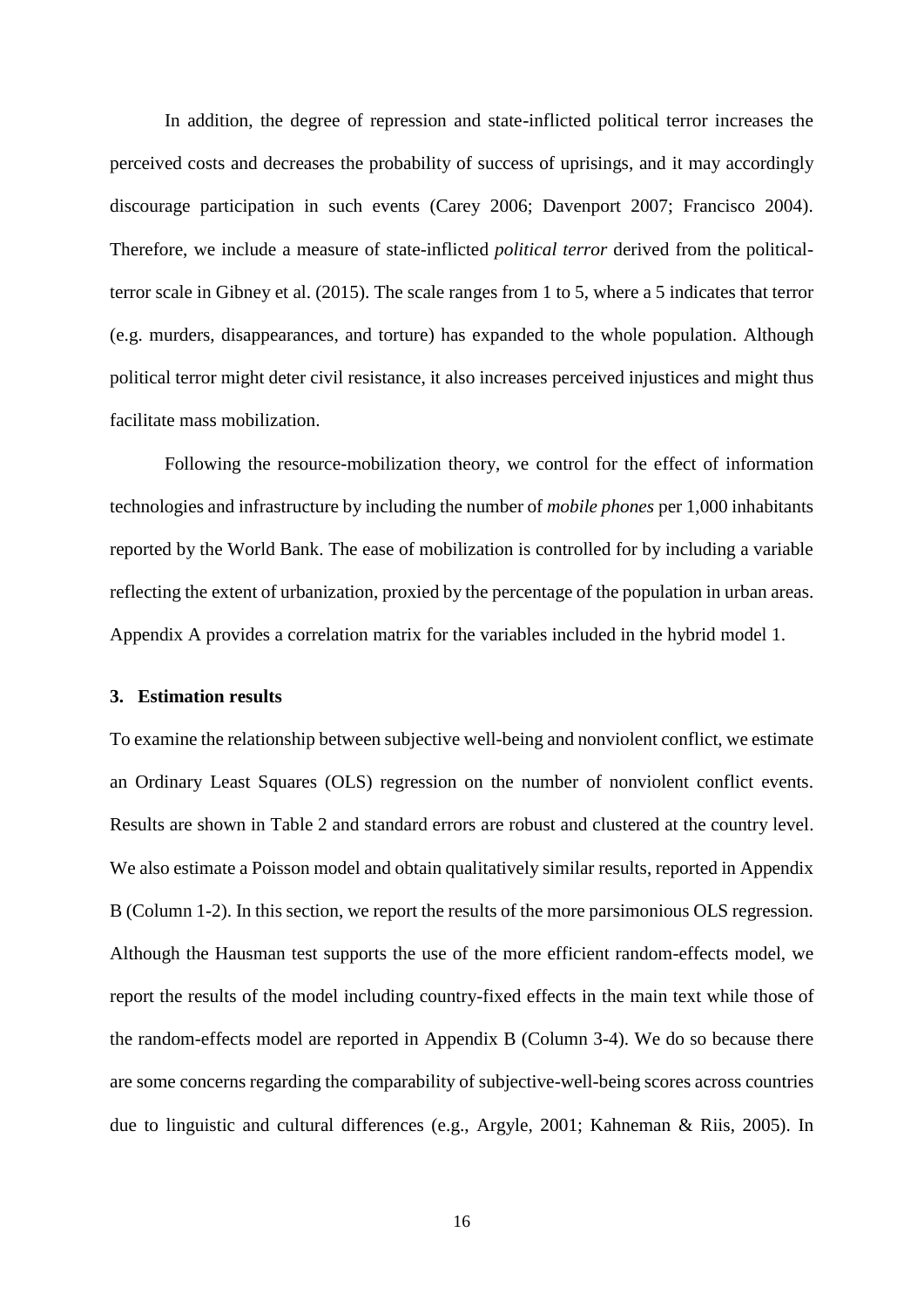addition, the fixed-effects coefficients can be more easily compared with those obtained with the GMM estimator in the robustness checks.

#### *3.1 Baseline Results*

Our baseline results, shown in Table 2, are the results of the OLS estimations, including country and year fixed-effects and the annual number of strikes and demonstrations as the dependent variable. In the first column, we show the baseline results of a model (1) in which we have only the covariates of the hybrid conflict model. In this regression, only GDP growth is significant at the 1% level, confirming the negative relationship between growth and uprisings, found by Chenoweth and Ulfelder (2017). The effect of oil rents is positive and significant at the 10% level. A one-percentage point increase in oil rents increases nonviolent conflict with 2.5%. This finding contrasts the one by Costello, Jenkins and Hassan (2015) who found that oil rents were negatively associated with the Arab Spring protests, although they do not control for GDP or include country-fixed effects. Yet, it is in line with the literature on violent conflict, which has found some evidence for a so-called resource-conflict curse (Collier & Hoeffler, 2004). None of the other control variables is significantly different from zero.

In the second column, we regress the *suffering* and *struggling* variables on the number of nonviolent conflicts. The effect of *suffering* on the number of nonviolent conflicts is highly significant. A one-percentage point increase in the percentage of people suffering leads to a 3.4% increase in the number of nonviolent conflict events. The effect of *struggling -* i.e. the effect of the percentage of people who have moderate views of their life situation - also has a positive and significant effect on the number of nonviolent conflict events, although this effect is considerably smaller than the effect of *suffering*. A one-percentage point increase in the percentage of struggling people increases events of nonviolent resistance by 1.7%.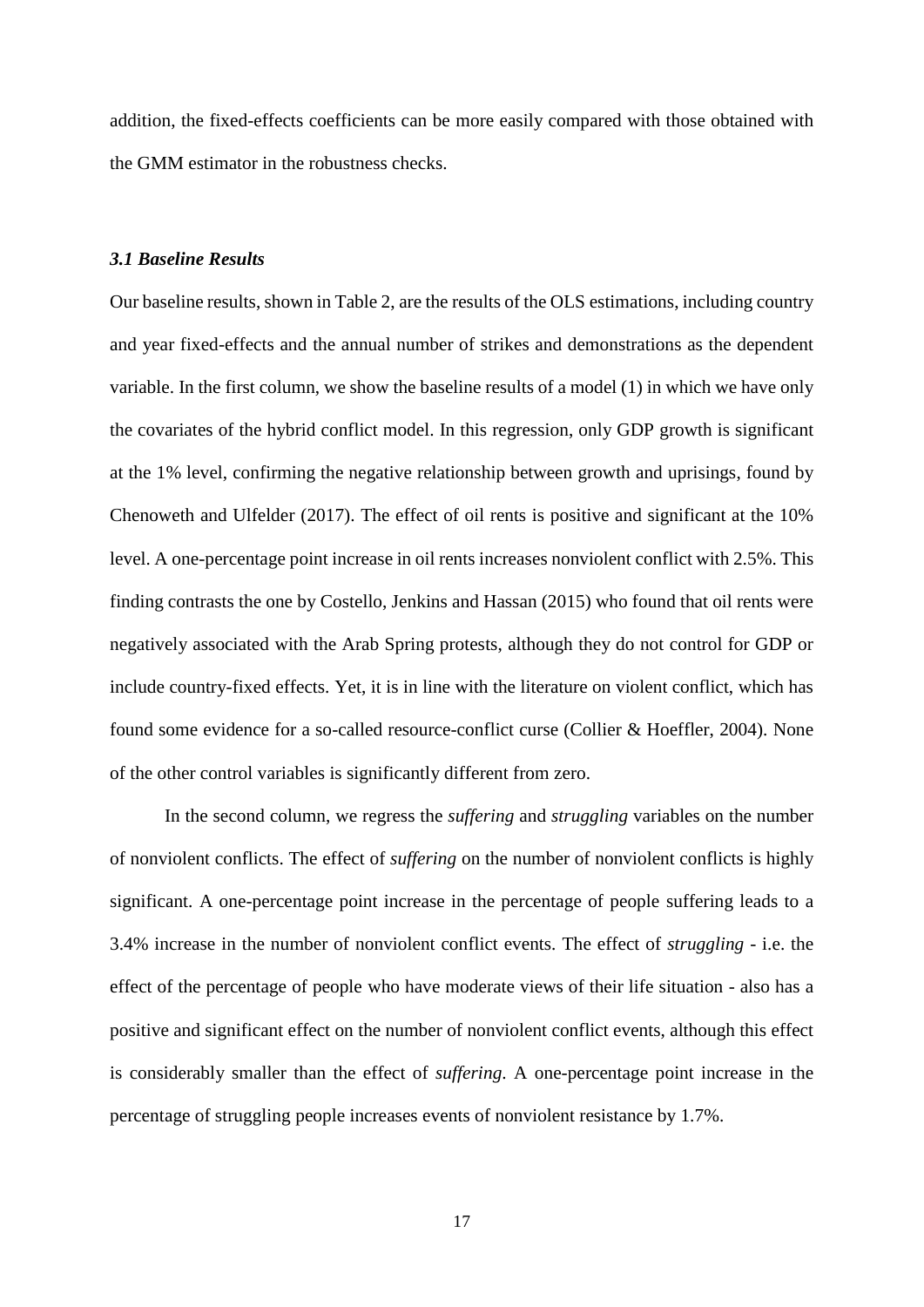## *Insert Table 2 about here.*

In the third column, we show results for hybrid model (1) which includes the two subjective well-being variables and all controls. The effect of subjective well-being remains highly significant and the coefficients are similar to those obtained in the model without covariates. The effects of the controls also do not change meaningfully as compared to those reported in column 1. The political terror coefficient becomes significant at the 10% level, providing some support for the idea that political terror can increase feelings of injustice, which in turn can increase willingness to take anti-government actions. Our within R-squared increases meaningfully compared to the model with only the traditional covariates of conflict. This suggests that our subjective well-being measures explain another source of variation that cannot be explained by the conventional indicators. In this model, a one-percentage point increase in suffering increases the number of nonviolent conflict events by 3.2%. For comparison, this effect is slightly larger than the effect of a one-percentage point decrease in GDP growth, which increases nonviolent uprisings by 2.6%.

#### *3.2 Addressing endogeneity*

An obvious concern when analyzing the relationship between suffering and nonviolent conflict is that suffering is endogenous. Nonviolent conflict cannot just be the consequence of human suffering but also the cause of it, albeit to a lesser extent than violent conflict. Therefore, we instrument suffering with the number of people dying from infectious and parasitic diseases per 1,000 inhabitants, obtained from the WHO statistics office. These diseases tend to cause considerable human suffering, as they lead to fear of contracting the disease, suffering due to the disease itself and grief caused by losing loved ones. As such, it reflects the strategy taken by Liberini et al. (2017), who instrument subjective well-being with the deaths of loved ones. In addition, these diseases tend to be difficult to manage and when controlling for GDP, poverty and time-invariant factors, they are likely to be uncorrelated with the error term.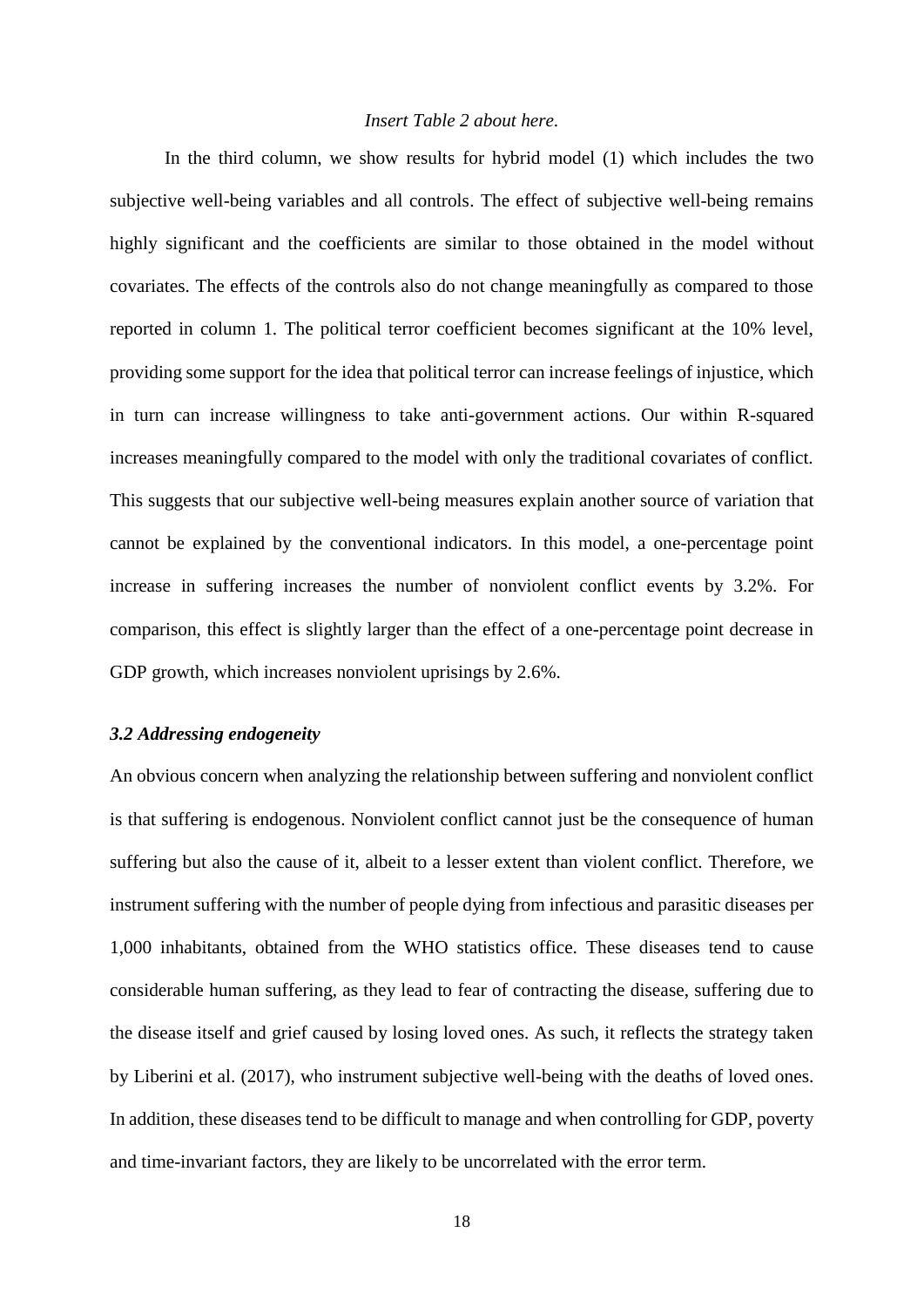In Table 3 (Column 1-2) we report the results of the 2SLS model, including robust standard errors. The coefficient on the variable for the share of *suffering* people is positive and significant at the 10% level, although the standard error is large. The coefficient is also considerably larger than the coefficient estimated with the OLS regression (Table 2). The coefficient on the variable of *struggling* people remains positive and significant at the 5% level. Yet, both the standard error and the coefficient seem to be inflated, which could be explained by a weak instrument problem. We obtained a weak identification F-statistic of 7.19, which following the conventional rule of thumb for relevance of instruments (F-statistic>10) indeed indicates a weak instrument problem. Whilst this does not necessarily bias our estimates, it decreases the precision with which they are estimated.

### *Insert Table 3 about here.*

Besides an endogeneity problem, the OLS-regression has three other limitations - none of which is solved by the 2SLS regression. First, our panel is unbalanced. Whereas for most countries data are available from 2006 to 2014, Gallup only started collecting data in later years for some others. This could lead to sample attrition bias. Second, nonviolent conflict is most likely dynamic in the sense that current values of nonviolent conflict are affected by past ones. In an OLS-regression with country fixed effects, the inclusion of a lagged dependent variable would automatically lead to a correlation between this lagged variable and the error term; a statistical violation that has been named the Nickell bias (Nickell, 1981). This bias is more problematic in settings with a large number of countries and a small number of time periods such as in our data.<sup>10</sup> The system GMM estimator has been widely used to address these concerns (Arellano & Bover, 1995; Blundell & Bond, 1998; Roodman, 2009a). In addition to including deaths due to infectious diseases as an exogenous instrument, the system GMM

 $\overline{\phantom{a}}$ 

<sup>&</sup>lt;sup>10</sup> In Appendix B we provide the results of an LSDVC model (Bun & Kiviet, 2003; Bruno, 2005) which corrects for this Nickell bias.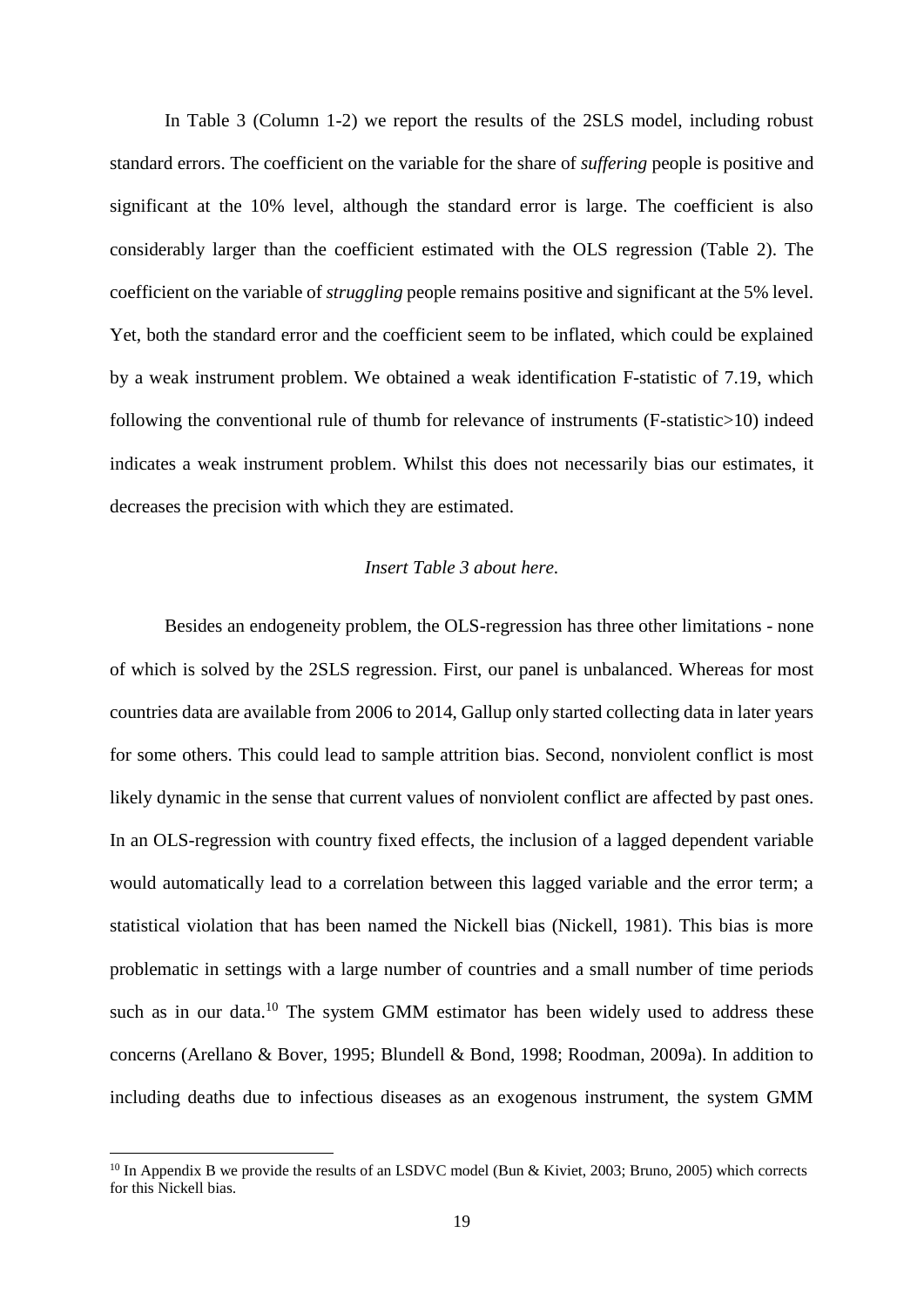creates instruments internally by using lagged differences of the variables. Hence, we are able to exploit the variation in a large set of instruments. Relative to the 2SLS model, the system GMM has the advantage that it can solve the weak instrument problem as efficiency increases, while also allowing the instrumentation of the *struggling* variable and our (endogenous) control variables. Moreover, the system GMM model makes it possible to test whether the set of instruments is valid using a Sargan test.

One of the problems with the system GMM is that the results are sensitive to specification decisions, particularly to the number of instruments (Roodman, 2009b). To limit this problem, we use all lags (for 7 years), but minimize the number of instruments included in the estimation by collapsing the instrument count. Our time dummies reduce the probability of no correlation across individuals in the idiosyncratic disturbances (Roodman, 2009b). We include all independent variables into the instrument matrix, and apart from *oil rents*, we treat all of them as non-strictly exogenous.

We first estimate the standard one-step system GMM model with clustered robust standard errors (Table 3, Column 3-4). The variable for the share of s*uffering people* continues to have a significant positive effect on the number of nonviolent conflict events and the size of the coefficient on this variable is similar to those estimated with the fixed-effects OLS regression. The coefficient of the variable for the share of *struggling people* is positive, but no longer statistically significant. The lagged dependent variable is large and highly significant, indicating that the past level of nonviolent conflict indeed influences the current level. The Sargan test is not statistically significant, indicating that overidentifying restrictions are valid and the AR2 test finds no evidence of second order autocorrelation.

In Columns 5 and 6 (Table 3), we provide the results of a two-step estimation process that is more asymptotically efficient than the one-step procedure. Windmeijer-corrected clusterrobust standard errors are reported (Windmeijer, 2005). These results are similar to the results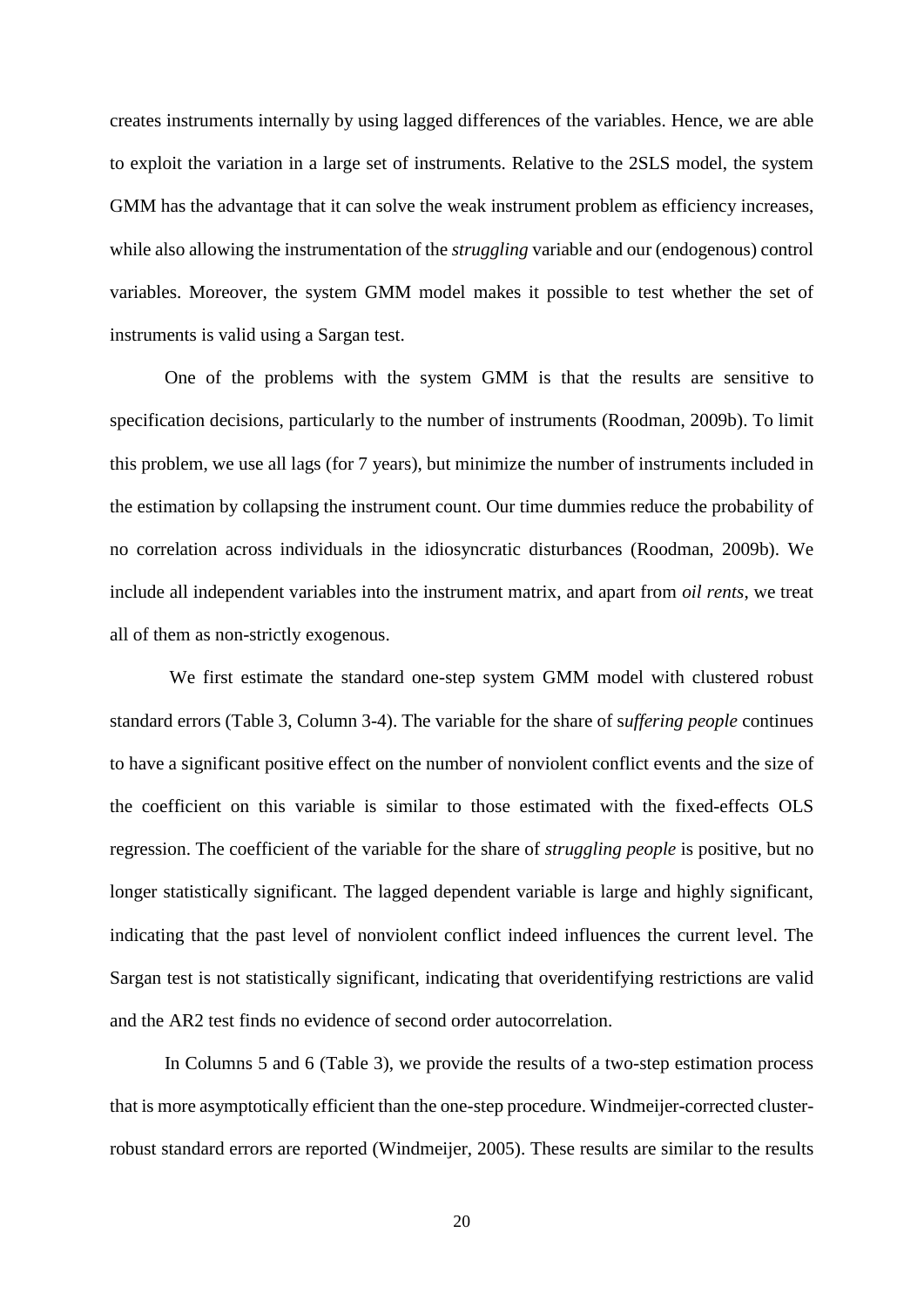obtained with the one-step procedure. Again, the diagnostic tests do not show any specification issues. Hence, these results confirm that changes to subjective well-being affect nonviolent uprisings in addition to the effect of traditional objective indicators.

### **4. Sensitivity analyses**

This section discusses the robustness of the results to changes in the sample, which allow us to test for the concentration of strikes and demonstrations in only a small number of countries. We also test the robustness of the results to country heterogeneity, alternative measures of peaceful uprisings and alternative definitions of uprisings, including testing whether our results hold in the case of violent uprisings.

### *4.1 Concentration of strikes and demonstrations in only a few countries*

A potential concern is that there is an obtrusive break in our dependent variable between the years 2010 and 2011 (see Figure 1). Indeed, the year 2011 marks the start of the Arab Spring, the Occupy movement in the United States, and the worsening of the recession associated with the Greek bankruptcy crisis. Not surprisingly, in 2011, over 50% of the 500 demonstrations took place in five countries: Syria (81), Yemen (57), the United States (50), Egypt (47), and Bahrain (33). During the same year, the other five countries in the top 10 countries with the largest number of strikes and demonstrations were Greece (19), Tunisia (13), Iraq (13), Jordan (13), and China (10). The number of demonstrations in these top 10 countries made up over two-thirds of the total number of demonstrations in 2011. During the period from 2011 to 2014, the 10 countries with most demonstrations (United States, Syria, Egypt, Greece, India, Bahrain, Yemen, China, Spain, and Russia) accounted for over 50% of all demonstrations and strikes in this period.

To rule out that our results are driven by the large concentration of demonstrations and strikes in a few countries, we re-estimate the model using (1) the full sample and (2) the baseline sample from which we drop the countries responsible for the spikes in the number of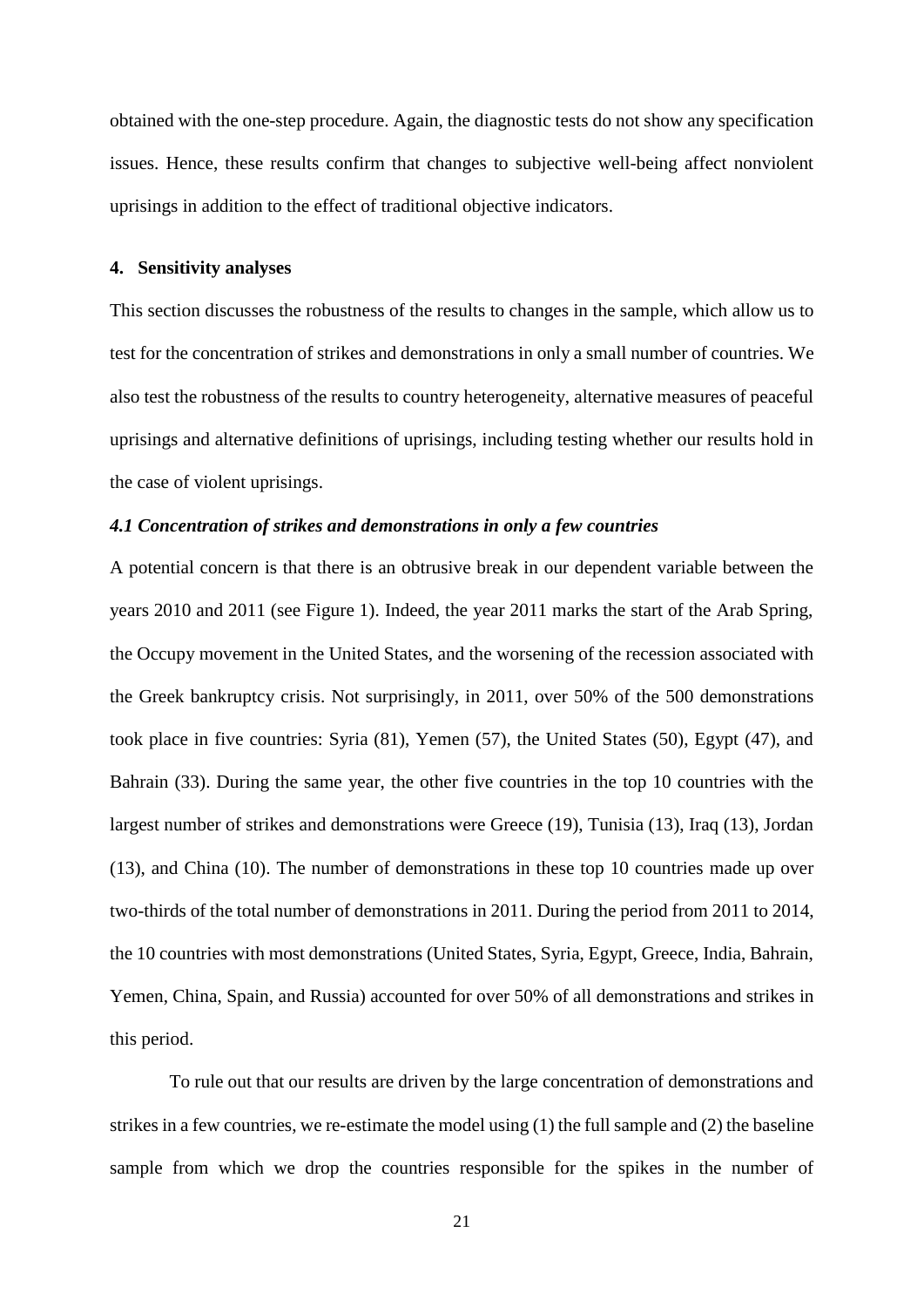demonstrations and strikes after 2010. Table 4 Column 1 presents the estimates with the sample including the United States, Syria and, for some years, Iraq and Tunisia – countries that were not included in our baseline models (Table 2) due to lack of data on some of the key control variables. In Column 2 and 3 we show the results of a model where we exclude the top 10 countries in terms of protests and strikes in the year 2011. These counties were responsible for the spike in the number of demonstrations in that year. In Column 4 and 5 we show the results of a model where we exclude the top 10 countries in terms of protests and strikes in the post-2010 period.

Two results, presented in Table 4, stand out. First, no differences in effect sizes and significance can be observed when comparing estimates obtained with the full sample with estimates obtained with the baseline sample (Table 2, Column 2). This is the case despite the fact that the baseline sample excludes some of the countries with a very high number of strikes and demonstrations. Second, when all countries with a very high number of demonstrations and strikes in the post-2010 period are excluded, the effect of suffering on the number of nonviolent conflicts decreases but remains statistically significant, while the effect of struggling remains positive but insignificant. Hence, the large number of strikes and demonstrations in a few countries in the period between 2011 and 2014 only partly drove the effect of subjective wellbeing on non-violent protests.

### *Insert Table 4 about here.*

## *4.2 Country heterogeneity: The importance of context*

Most developed countries experienced a very low fraction of suffering (5.3%) during the period from 2006 to 2014 (see Figure 5), as expected in countries with high standards of living and large middle classes. In addition, developed countries experience much less variation in the percentage of the population classified as suffering than in developing countries, where the median percentage of suffering individuals is also substantially larger at 14.3% of the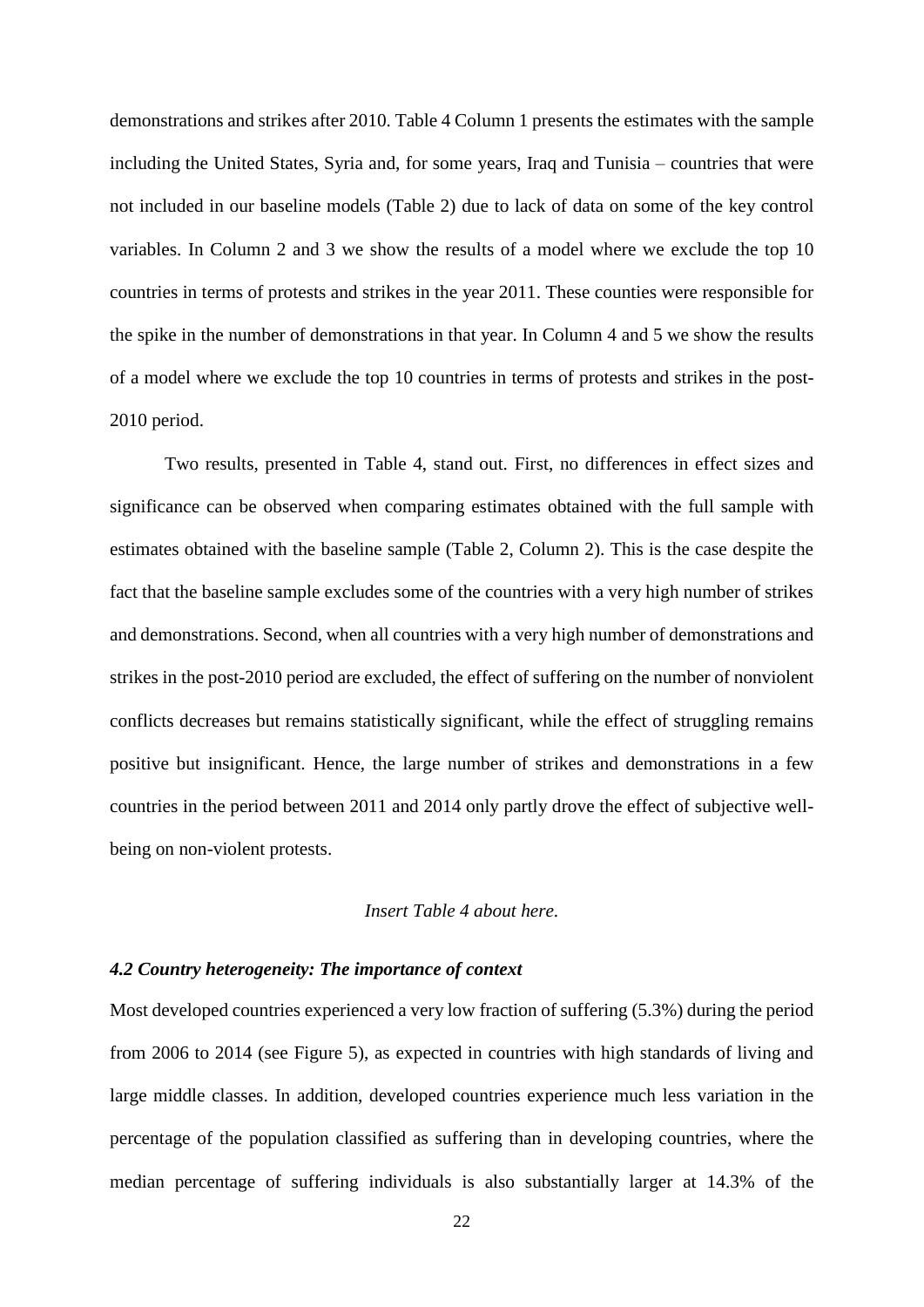population. It is important to note that the majority of people in both developed and developing countries is struggling, although the percentage of struggling people is even higher in developing countries (median of 53% in developed versus 66% in developing countries). Given these differences and the considerably smaller number of developed countries in our sample, it is probable that the effect of suffering found in the previous models is purely identified from the sample of developing countries. To test this, we estimate a model in which we interact the suffering and struggling variables with a dummy variable which is one for high-income countries and zero otherwise. We report the results in Column 1 of Table 5.

### *Insert Figure 5 about here.*

The effect of *suffering* on the number of nonviolent events of civil resistance in highincome countries is not statistically different from that in low- and middle-income countries. However, the *struggling x high income* coefficient is positive and significant, indicating that an increase in the percentage of struggling has a stronger effect on nonviolent resistance in highincome nations. Yet, for low and middle-income countries, an increase in struggling does not have a significant effect. Hence, the effect of struggling found in the previous models is purely identified based on the sample of developed countries, where poverty rates and rates of suffering are low, but the rates of struggling are significant. This result is consistent with the experience in many developed countries where the middle-class squeeze became a major factor in the popular movements which emerged after the global financial and economic crisis in 2008 (Dang and Ianchovichina, 2018). This finding is also consistent with the idea that well-being is a relative concept, i.e. the idea that the position of an individual's subjective well-being relative to the average level of happiness in a society influences the extent to which he/she feels aggrieved.

### *Insert Table 5 about here.*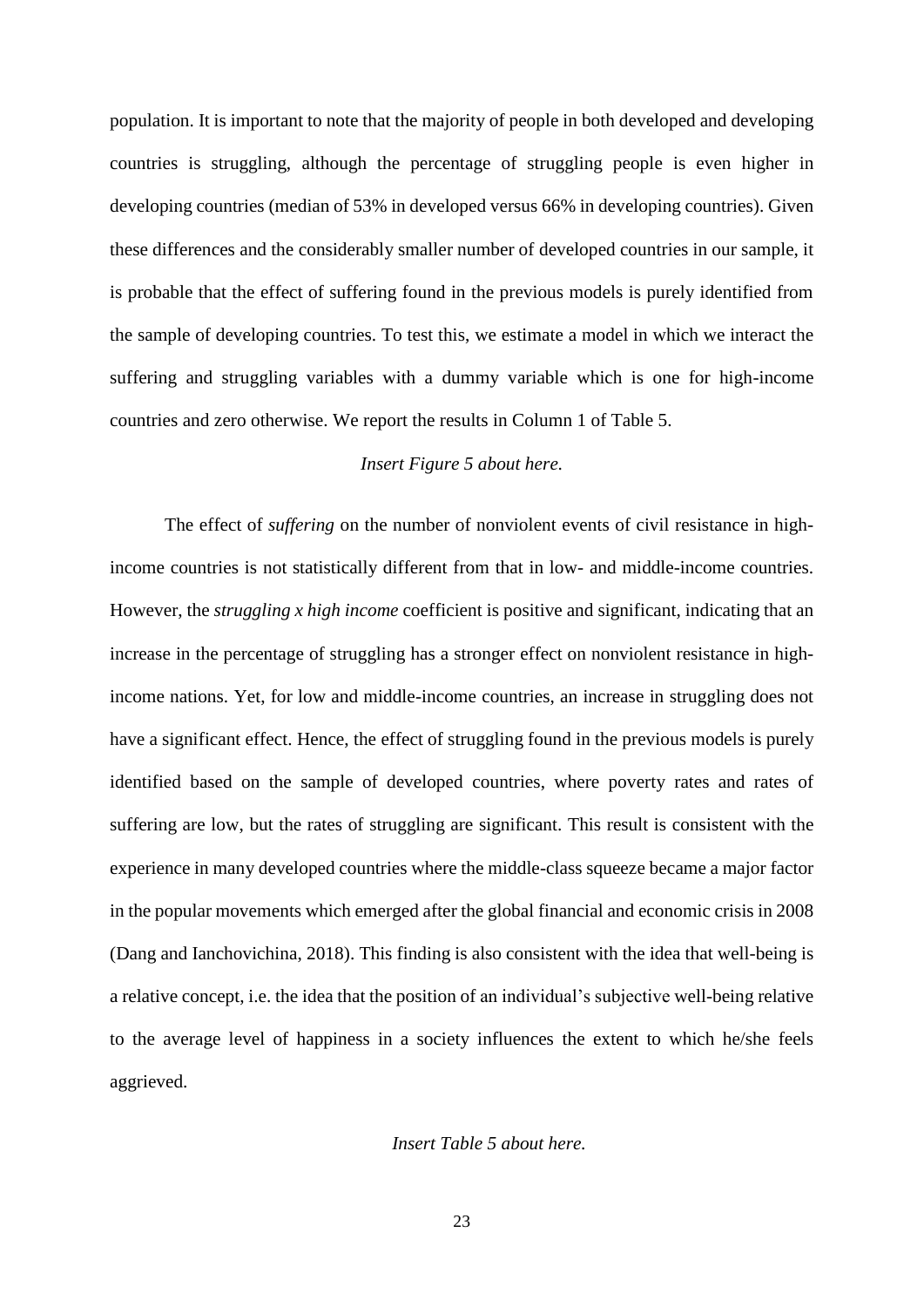The effect of subjective well-being on nonviolent uprisings might also depend on other contextual factors; most notably the existence of political opportunities for uprisings and the ease of mass mobilization (see Figure 2). In our baseline model, we control for factors associated with these theories of uprisings and find little evidence that they have a direct effect on peaceful uprisings. However, they might affect uprisings through an interaction with SWB*.*  Suffering might create a demand for change, but whether citizens voice this demand in a peaceful uprising depends on the cost of mobilization and the perceived probability of success. To test the importance of context for the relationship between SWB and uprisings, we add interactions with the main factors associated with the political opportunities (i.e. democracy and political terror) and the resource mobilization approach (i.e. mobile phones and urbanization) to the model. Note that the coefficient of suffering and struggling in these models represents the average effect when the other interaction variable is 0.

First, we test whether the effect of subjective well-being on nonviolent uprisings depends on the level of democracy. Whereas in democracies dissatisfaction can be raised at the ballot box, in undemocratic societies it is difficult or impossible to change policies by voting, which might encourage citizens to participate in peaceful protests to voice their grievances. In Column 2, we interact the *suffering* and *struggling* variables with the polity variable, which ranges from -10 in a pure autocracy to 10 in a pure democracy. Since both interactions are not statistically significant, we find no evidence that the effect of SWB on uprisings depends on the level of democracy.

Second, we explore whether political terror affects the willingness of citizens to mobilize in response to high rates of *suffering* in society. If the regime represses the population with political terror, the costs of participation in an uprising might be prohibitively high. In Column 3, we interact the *struggling* and *suffering* variables with the 5-point political terror scale (Gibney et al., 2015). Neither of the interaction terms is statistically significant. Hence,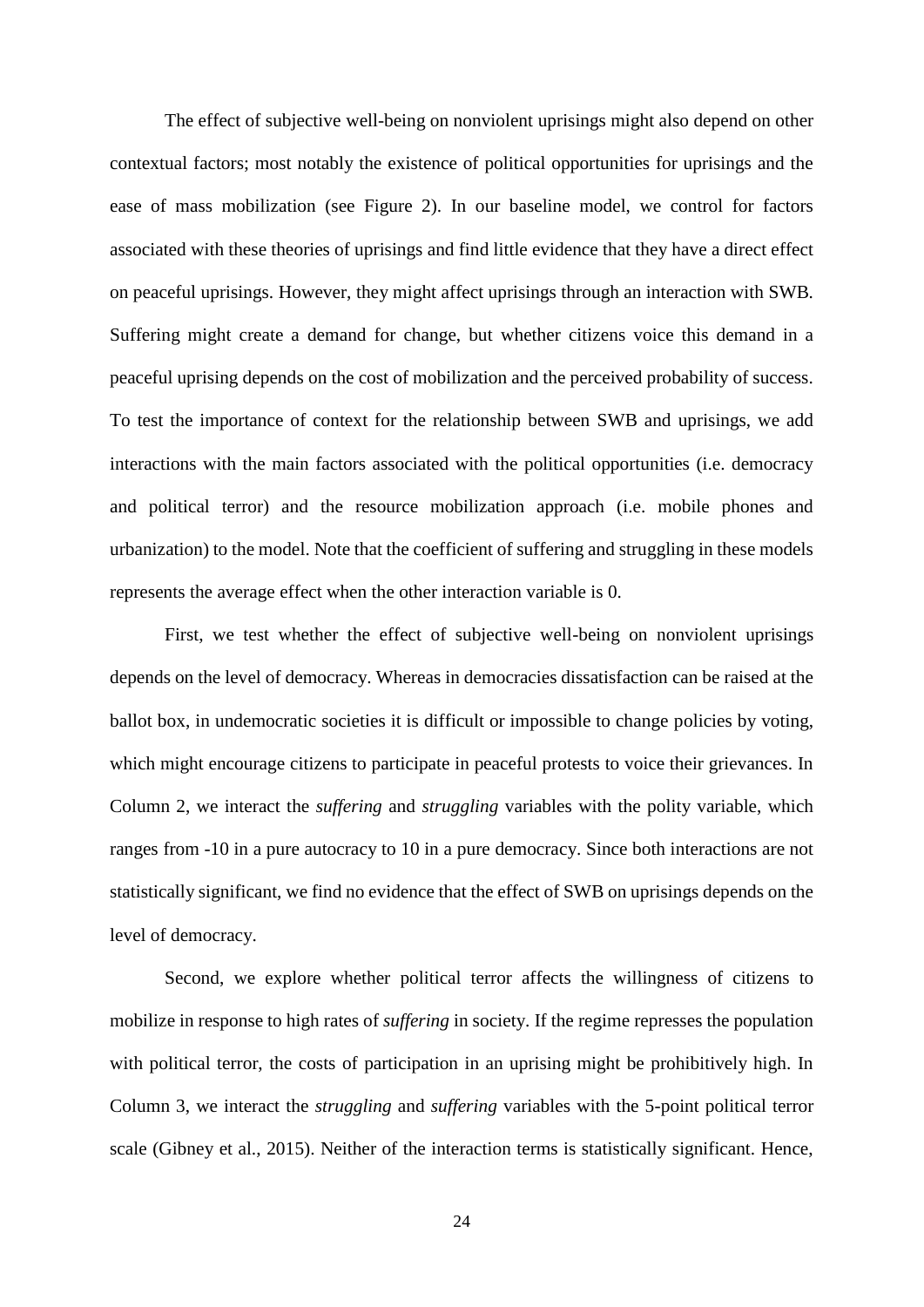there is no evidence that repressive regimes decrease the probability that *suffering* leads to a peaceful uprising. Note that the main effect of *suffering* and *struggling* in this model is not insightful, as the coefficients represent the effect of these variables if the political terror scale were 0, while the index ranges from 1 to 5.

Third, we look at the ease with which citizens can organize an uprising. *Suffering* might only lead to an uprising, when it is possible to assemble the human, financial, and informational resources necessary to mobilize a wider population for the cause (Chenoweth & Ulfeder, 2017). We proxy the ease with which these resources can be mobilized with the availability of mobile phones and the degree of urbanization. In Columns 5 and 6, we include interactions of these variables with the *suffering* and *struggling* variables. However, neither of these interaction terms is statistically significant. Thus, we find no evidence that the effect of subjective wellbeing on peaceful uprisings depends on contextual factors. It is worth noting that we focus on a select set of contextual factors that have been associated with either the political opportunities or the resource mobilization approach to uprisings. Nevertheless, this analysis suggests that *suffering* is a relatively universal basis for non-violent uprisings.

## *4.3 Alternative measures of peaceful uprising*

Our measure of nonviolent uprisings based on the CNTS data set is collected through the New York Times and the coverage of such events is relatively limited in small, low-income countries with few ties to the U.S. Systematic time-invariant differences in coverage are filtered out by the country fixed effects, but the quality of New York Times news coverage might change over our sample period and such changes could be correlated with widespread human suffering in these countries, leading to selection bias. We therefore explore the robustness of our results using the data on nonviolent uprisings from the Major Episodes of Contention (MEC) data set (Chenoweth, 2015; Chenoweth & Ulfelder, 2017). Because nonviolent uprisings are identified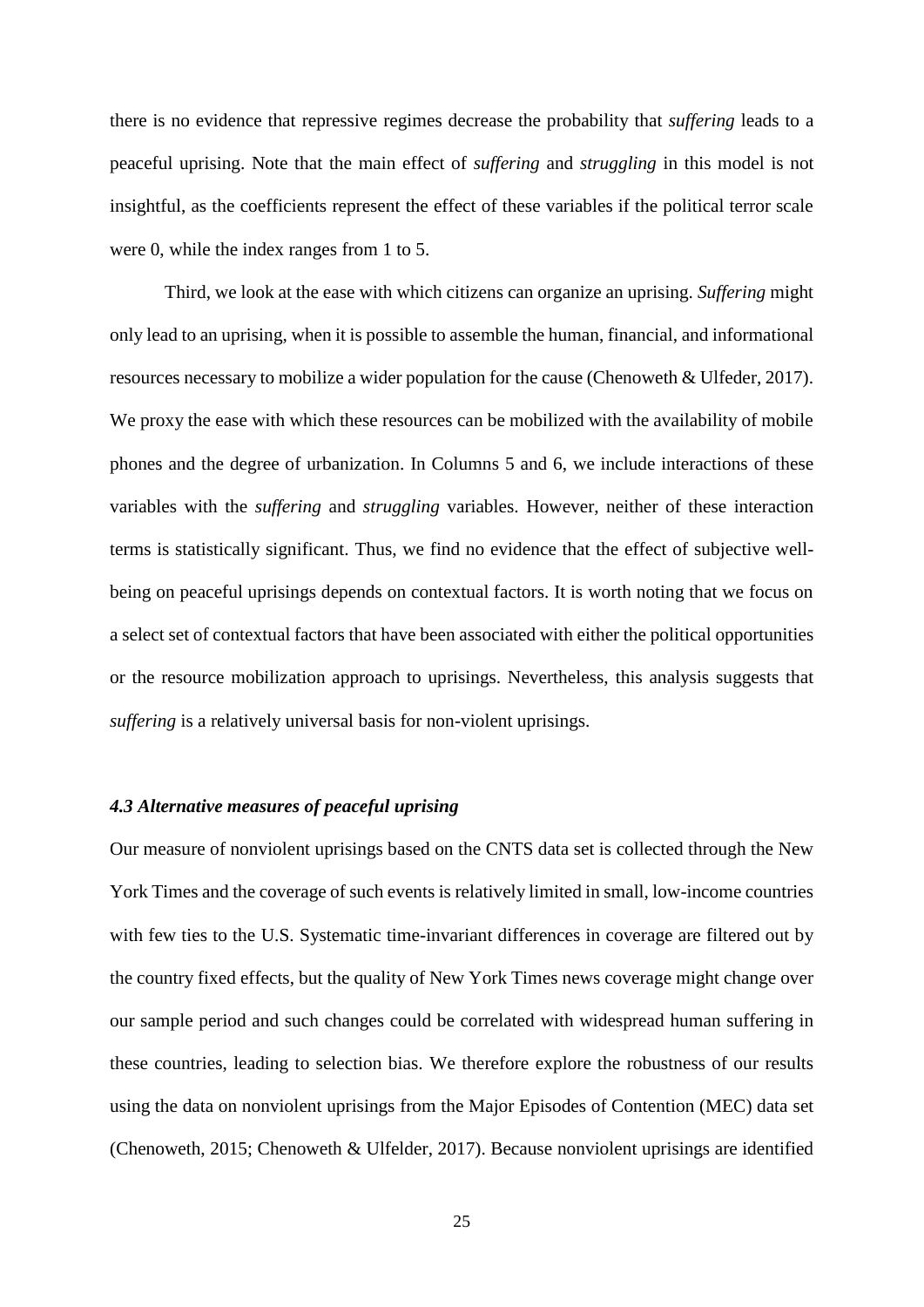through a review of global media (i.e. Associated Press and Agence France Press news stories within Factiva and LexisNexis), selection bias should be minimized.

The MEC measure of nonviolent uprisings differs from the CNTS variable in several ways. First, it measures whether an episode (i.e. more than one event, occurring within a week of one another) is ongoing in a certain year. Hence, their variable is a dummy instead of a count variable. This is disadvantageous, because we lose considerable variation in the intensity of nonviolent uprisings. Second, in order for an event to be considered it needs to have at least 1,000 participants (instead of 100 participants for protests in the CNTS data set), and hence they only include *mass* nonviolent uprisings. Third, for an episode to be included, an uprising should not only be anti-government, but its explicit goal should be to seek the removal of the incumbent. Hence, whereas the CNTS data also include acts of resistance in opposition to certain policies, the MEC data only include them if they have the maximalist aim of bringing about a regime change. Fourth, the data set covers episodes until 2013 and hence our period of analysis was shortened by one year. Fifth, whereas the CNTS data set only covers protests and strikes, MEC also includes all non-institutional acts of civil disobedience such as sit-ins and nonviolent occupations, as long as they include at least 1,000 participants and aim to replace the government. In 79.45% of the cases where MEC identifies an ongoing nonviolent uprising, the CNTS data set also records at least one demonstration or strike.

We estimate a logistic regression with clustered robust standard errors because nonviolent uprisings are measured as a binary variable in the MEC data set. In this model only those countries for which there is variation in the ongoing uprising variable, capturing either the onset or offset of an uprising, can be included, which limits the set of countries included in the logit model to only 23. In the regression of subjective well-being on uprising, as recorded in the MEC data set (Table 6, Column 1), the effect of *suffering* remains positive and statistically significant. On average, a one-percentage point increase in the *suffering* rate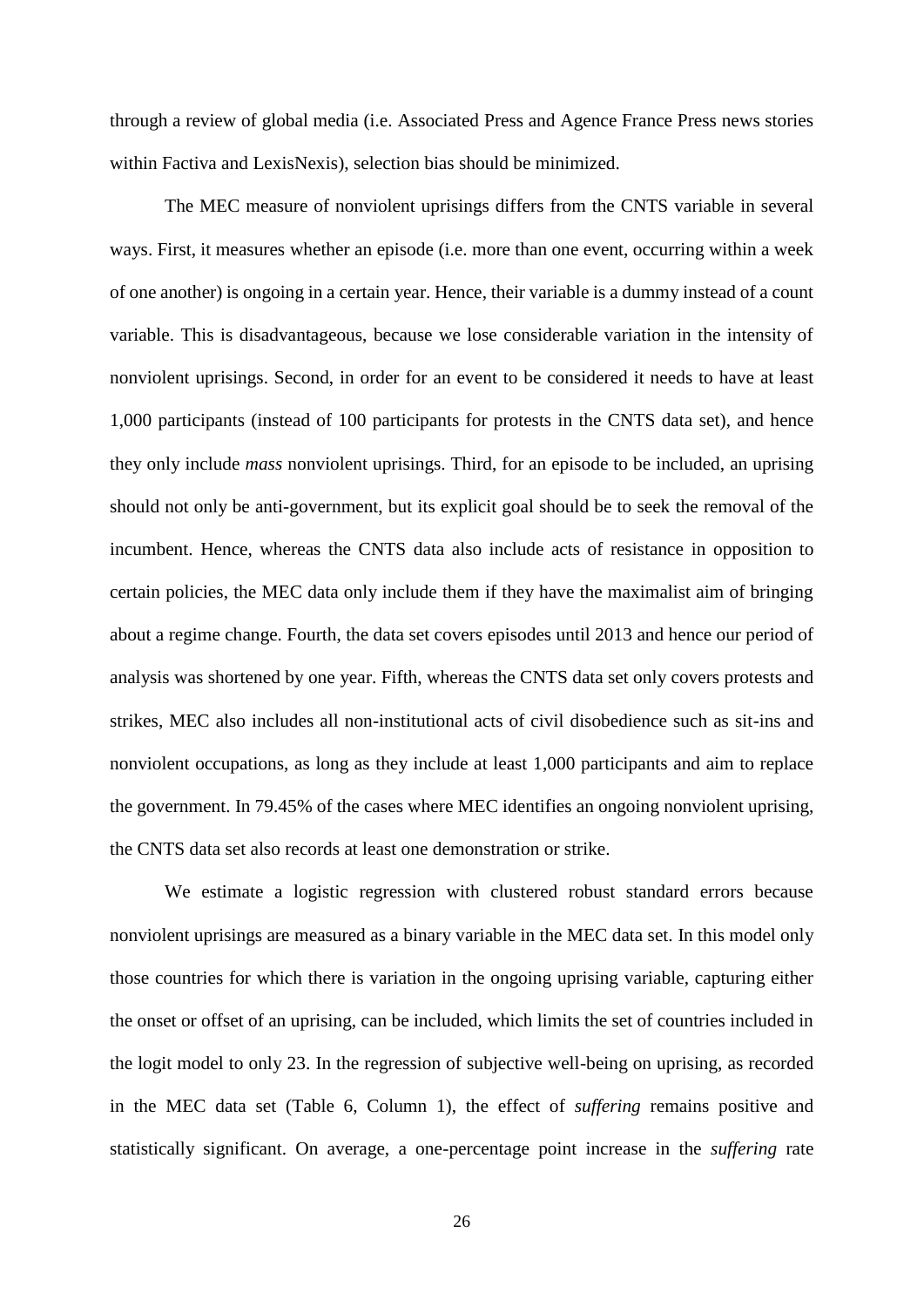increases the probability of a large-scale nonviolent uprising with 1.3 percentage points. Also the coefficient on the *struggling* variable remains positive and significant with an average marginal effect of 1.2 percentage points. We also estimated a random effects model on the full set of observations (118 countries). The results are similar to those obtained when including country fixed effects<sup>11</sup> and are reported in Appendix C.

## *Insert Table 6 about here.*

### *4.4 Violent uprisings*

**.** 

Can a decrease in subjective well-being also explain violent resistance? We test whether this is the case using four different measures of violent political resistance, showing the results of the regressions in Table 6 (Columns 2-5). In Column 2, the dependent variable is the number of riots obtained from the CNTS data set. Riots are only included if they involve a clash of more than 100 citizens who use physical force. We transform the number of riots using the inverse hyperbolic sine transformation and estimate an OLS model with country and year fixed effects. In this regression,*suffering* has a significant effect on riots, but the coefficient is only significant at the 10% level and is considerably smaller than when the dependent variable is nonviolent resistance. Whereas a percentage point increase in suffering increases nonviolent resistance by 2.1%, it only increases the number of riots by 1.4%.

In Column 3, the dependent variable is the number of terrorist attacks in a calendar year as recorded by the Global Terrorism Database (START, 2018). We transform the number of attacks using the inverse hyperbolic sine transformation and estimate an OLS model with country and year fixed effects. In this model, we do not find any evidence that an increase in

<sup>&</sup>lt;sup>11</sup> A Hausman test does not find evidence of systematic differences between the fixed effects and random effects model and hence the random effects model is statistically most appropriate. For reasons discussed in our methodology section, we still have more confidence in the results obtained in the more conservative fixed effects model.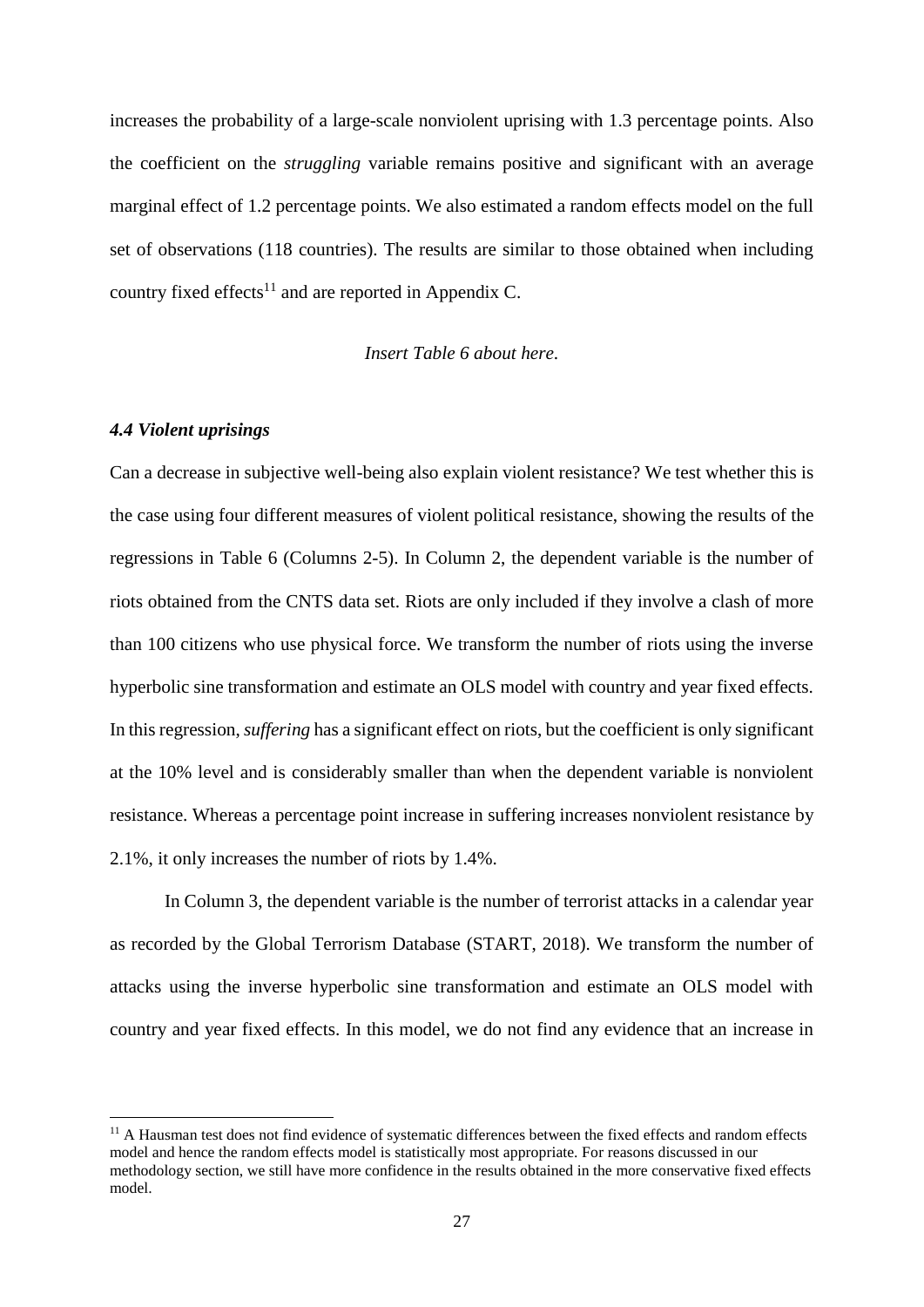the percentage of *suffering* or*struggling* individuals is associated with an increase in the number of terrorist attacks.

To measure armed violent conflict, we use a dummy variable which is one if there is "a contested incompatibility that concerns government and/or territory where the use of armed force between two parties, of which at least one is the government of a state, results in at least 25 battle-related deaths in one calendar year" (Pettersson & Wallensteen, 2015, p. 1). We also measure the intensity of violent political conflict with the number of battle-related deaths. This variable is left censured at 25 battle-related deaths, as deaths are only recorded for recognized violent conflicts. We transform the number of battle-related deaths using the inverse hyperbolic sine transformation. Data for both violent conflict variables are derived from UCDP/PRIO (see Pettersson & Wallensteen, 2015).

Neither the *suffering rate* nor the *struggling rate* is statistically significant in the regression with the violent conflict dummy as the dependent variable (Table 6, Column 4). We obtain the same result when we use the number of battle related deaths as a dependent variable. Although no causal conclusions can be drawn from these conditional associations, our results suggest that whereas a decrease in subjective well-being can increase anti-government sentiments and produce nonviolent uprisings, it does not necessarily lead to legitimization of the use of violence to replace a government. This confirms that the relationship between grievances and conflict is stronger for nonviolent uprisings than for its violent counterpart.

These results provide evidence for the view that although grievances might be a necessary condition for (violent) conflict, they are not a sufficient one (Klandermans, 1996). Only if rebellion is perceived to be instrumental in addressing grievances, will citizens participate in conflict. The perceived benefits of participation should outweigh the expected costs. This might be true for both violent and nonviolent uprisings. However, because participation in armed conflict is costlier both in terms of the resources required to participate and the probability of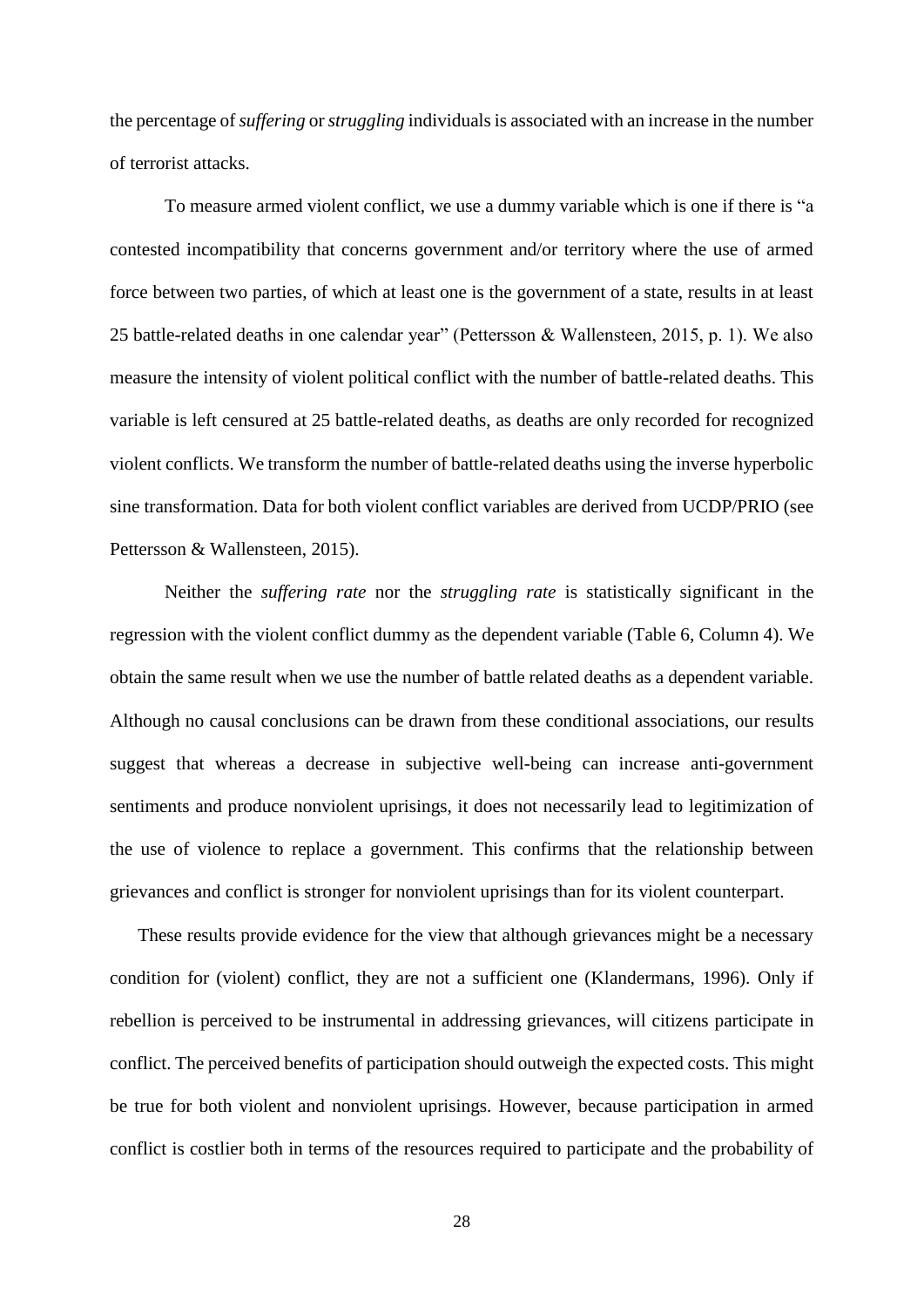death or injury, the expectations of success have to be higher to ensure participation. There are many factors that determine the expectations of success, e.g. the reluctance of the government to suppress rebellion, the regime's military power, external interventions, and the ease of armed mobilization. It might therefore be difficult to find a direct effect of subjective well-being – or any other type of grievances - on armed conflict.

#### **5. Drivers of the relation between well-being and nonviolent conflict**

One of the advantages of our subjective well-being measure is that it is an aggregate measure of respondents' views on how satisfied they are with their life as a whole. Accordingly, this measure implicitly includes the assessment of several life domains (e.g. income, freedom), without putting explicit fixed weights on these domains. However, the disadvantage of such a measure is that it does not allow us to isolate the mechanism through which subjective wellbeing affects the willingness to participate in civil resistance campaigns. To solve this problem, we estimate models in which we include indicators for particular domains of wellbeing instead of the suffering and struggling rates. In Table 7, we list descriptive statistics of these variables and report their correlations with the *suffering* and *struggling* variables.

## *Insert Table 7 about here.*

We focus on three different domains of subjective well-being: (1) individual capabilities, (2) perceived standards of living, and (3) the provision of community basics. Capabilities are defined as the capacity to fulfill a purposeful and fulfilling life (Graham, 2011) and following Graham and Nikolova (2015), we measure the extent to which they are present in society with (i) the percentage of people that perceive they can *get ahead* by working hard and (ii) the percentage satisfied with their *freedom of life*. These two variables correlate negatively and strongly with *Suffering*, and to a lesser extent, *Struggling* (Table 7). When these two measures of perceived capabilities are included in a regression on nonviolent uprisings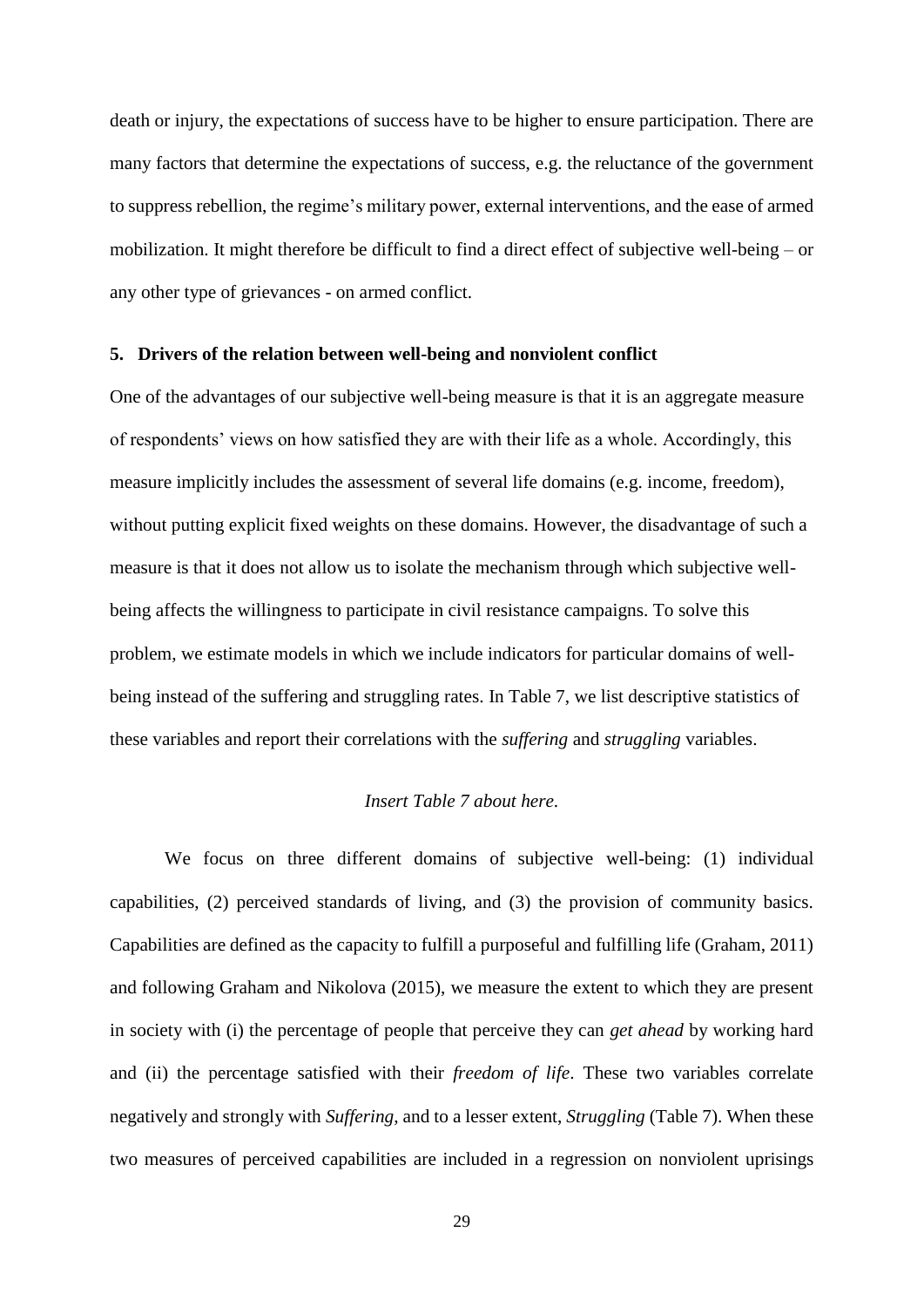(Table 8, Column 1-2), the coefficients of both variables are negative and statistically significant, indicating that a percentage point increase in perceived capabilities, decreases the number of nonviolent resistance events with about 2 percentage points.

As established in the data section, subjective well-being is related to objective income measures, yet it correlates even more strongly with perceived materialistic benefits, proxied by the percentage of people that are satisfied with their *standards of living* (SoL). In addition, expectations for future materialistic benefits, proxied with the percentage of people agreeing that their *standard of living is getting better* correlates moderately with *suffering,* though not with *struggling* (See Table 6). Also Gallup's *food and shelter (FS) index*, a two-item indicator measuring whether people have enough money to buy food and shelter for their families (alpha=0.86, range 0-100), has a strong negative correlation with *suffering* and *struggling,*  confirming the importance of being able to fulfill basic needs for an individual's subjective well-being. In Table 8 (Column 3-5) these three measures are included in the OLS regression where the dependent variable is again the number of demonstrations and strikes. The effect of satisfaction with *standards of living* and the expectation that *standards of living are getting better* are negative and statistically significant, whereas the coefficient of the FS index is not statistically significant. This is not surprising, because individuals who live below a certain subsistence level, as indicated by a low FS index, might be unlikely to engage in civil resistance even if they are *suffering;* their first priority is to survive on a day-to-day basis.

We also include a measure of the provision of community basics. The provision of these basics is often regarded as one of the core responsibilities of the state. Hence, individuals who experience grievances due to inadequate provision of these goods can hold the state responsible by participating in nonviolent uprisings. We measure the perceived quality of community basics with the *Community Basics (CB) index* developed by the Gallup World Poll. This index combines satisfaction rates of 7 different basic goods: the public transportation system, roads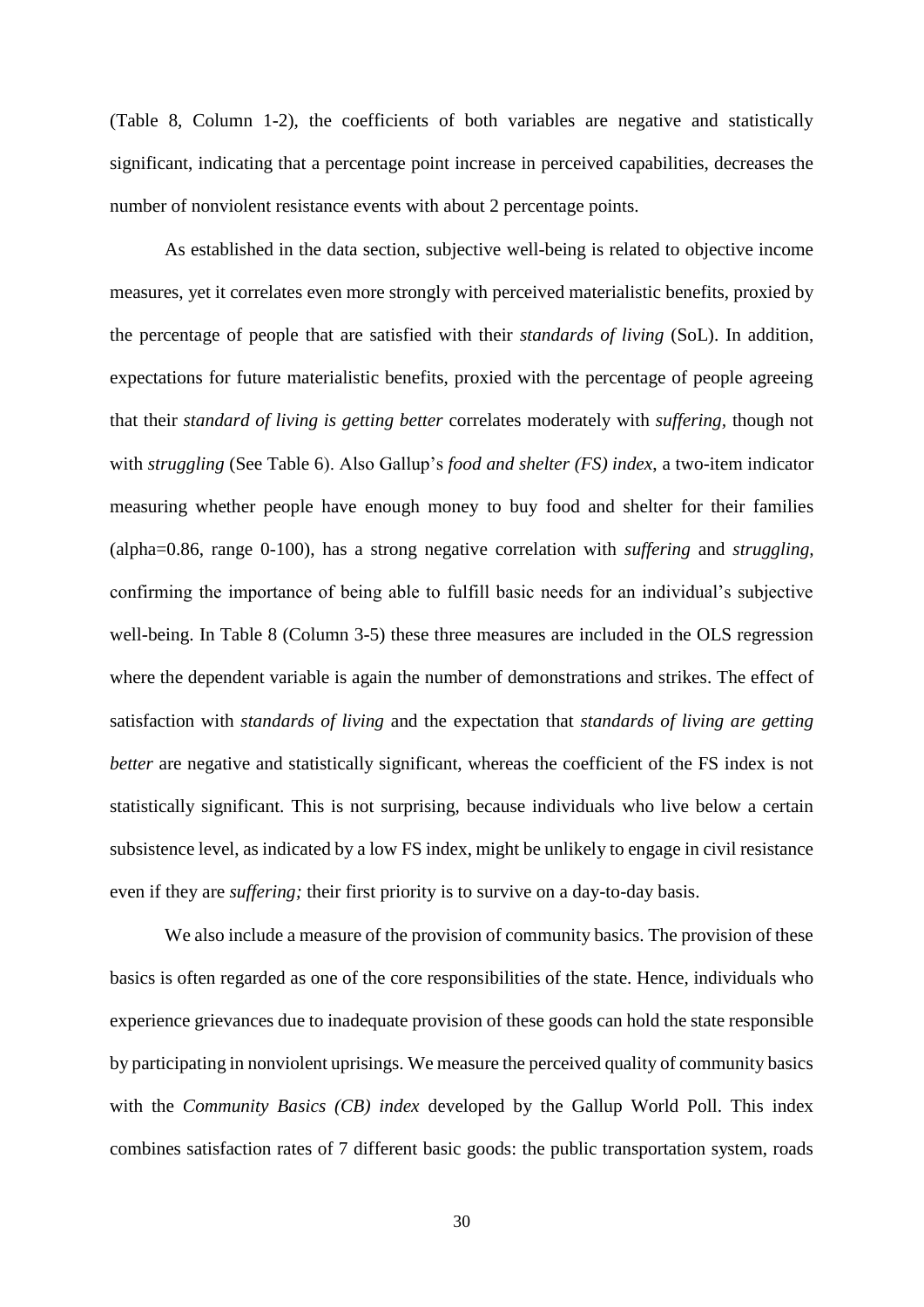and highways, quality of air, quality of water, the availability of good affordable housing, the educational system and the availability of quality health care (alpha= 0.90, range 0-100). When included in the OLS model (Table 8, Column 6), the coefficient is negative but insignificant. Hence, we find no evidence that dissatisfaction with the provision of basic public goods affects nonviolent resistance.

In the last column of Table 8 (Column 7) we include all domain specific variables and our overall subjective well-being indicators. *Suffering* remains significant at the 5% level and s*truggling* at the 10% level, whereas *standard of living*, *freedom of life*, *and get ahead* cease to be significant, suggesting that our overall subjective well-being variables capture the variation in satisfaction in the individual capabilities and perceived standard of living, which in turn affects nonviolent uprisings. Interestingly, the FS index turns significant in the model, indicating that, when overall subjective well-being is controlled for, the percentage having food and shelter actually has a positive effect on nonviolent uprisings, supporting the idea that a certain subsistence level needs to be reached before citizens are willing to take to the streets.

## **6. Conclusion**

Motivated by the incapacity of existing models of grievances to predict and explain the recent wave of nonviolent uprisings (Chenoweth & Ulfelder, 2017), we test whether well-being data can explain variation in these uprisings above what is captured by traditional social and economic indicators. The aim is to contribute to the empirical literature on the effect of grievances on political conflict, by augmenting standard models of political conflict with measures of subjective well-being. Instead of focusing on armed conflict as is commonly done in the literature on grievances and conflict, we focus on nonviolent uprisings, a type of political conflict that often precedes violent conflict and can cause significant changes to a regime. We find evidence of an effect of grievances, measured using subjective well-being data, on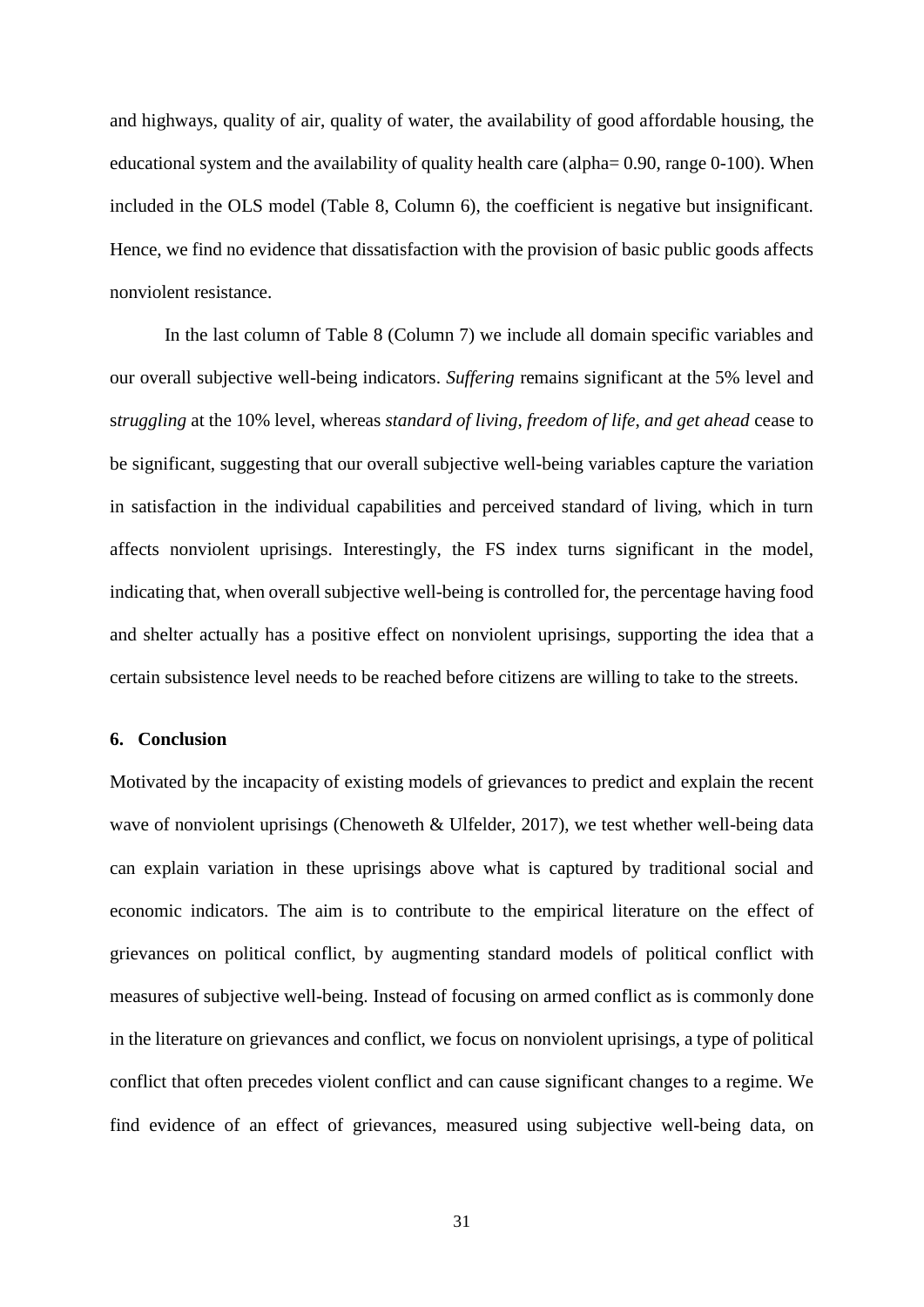nonviolent conflict, and a preliminary analysis suggests that this effect is not present for its violent counterpart.

The main concern when studying the relationship between subjective well-being and nonviolent resistance is reverse causality due to the possibility that nonviolent resistance affects public goods provision, which, in turn, might decrease subjective well-being. We address this in an instrumental variable analysis, where we instrument subjective well-being with deaths due to parasitic and infectious diseases. In a system GMM model, we complement this instrumental variable with the lags of our independent variables. Both the 2SLS and system GMM model confirm that a decrease in subjective well-being increases nonviolent uprisings.

In addition, we consider the interplay between subjective well-being and alternative theories of nonviolent conflict. There is no evidence that the effect of *suffering* depends on the country's stage of development, the political opportunities for rebellion or the ease of mobilization. This lack of evidence for the role of context in the relationship between *suffering*  and uprisings might be the result of data limitations, but it also implies the effect of a decrease in subjective well-being on nonviolent uprisings is relatively universal. In line with the idea that what matters is the position of an individual's subjective well-being relative to the average level in a country, *struggling* matters for peaceful uprisings in developed countries. Because subjective well-being encompasses individuals' evaluation of their life-as-a-whole, we also test which life domains drive the effect of subjective well-being on nonviolent uprisings. We include three different life domains: material well-being, the capabilities to live a fulfilling life, and satisfaction with public goods provision and find that a decrease in material well-being and individuals' capabilities can to some extent explain the relationship between subjective wellbeing and civil resistance.

Happiness scholars often emphasize that politics should expand human well-being, and research on subjective well-being has focused to a large extent on how political institutions and

32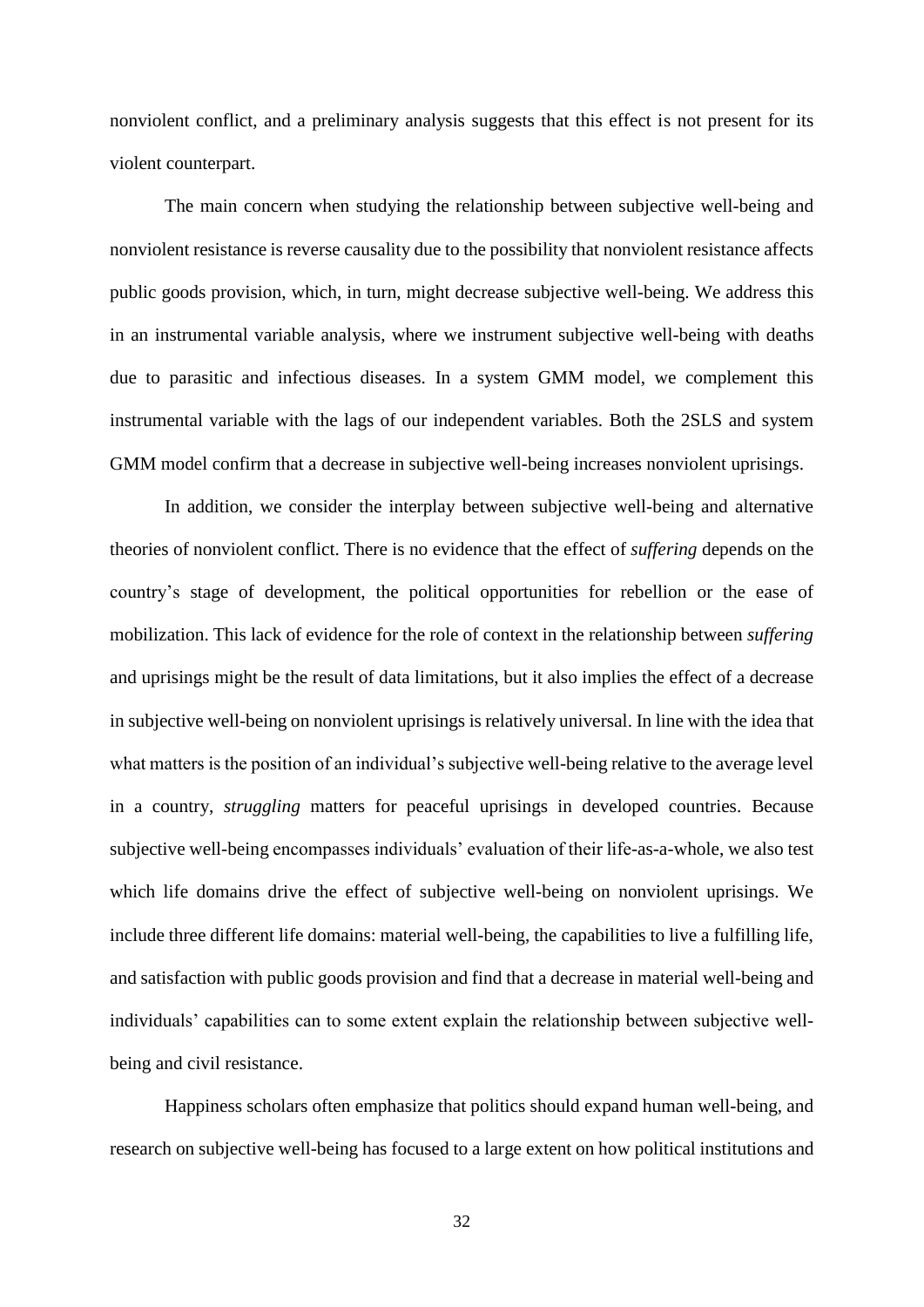policies might influence happiness (e.g., Frey & Stutzer, 2000; Radcliff, 2001; Arampatzi et al., 2019). However, a relatively new strand of literature asserts that subjective well-being also has a place as an independent variable in our political economy models (Di Tella & MacCulloch, 2005; Flavin & Keane, 2012; Healy, Kosec & Hyunjung Mo, 2017; Liberini et al., 2017). While Flavin and Keane (2012) show that voter turnout increases with subjective well-being and Liberini et al. (2017) demonstrate that there is a positive relation between happiness and support for the incumbent leader, we find a negative relationship between subjective well-being and civil resistance. This suggests that subjective well-being influences a wide spectrum of political actions, i.e. not only whether to support the incumbent, but also the type of political actions that are inspired by support for or opposition to the regime. Hence, tracking subjective well-being in addition to financial indicators is not only important as to maximize human development, but it can also provide useful information about collective action and political instability.

We believe that our research has three important implications. First, our findings support the efforts taken by governments and international organizations to integrate measures of wellbeing with standard economic measures to track progress and create informed policies. Our results show that well-being has an effect on political actions taken by individuals and hence underscore the importance of assessing the effect of policies on subjective well-being. Second, using subjective well-being data we find evidence for a grievance-based model to nonviolent uprisings. This contradicts previous conclusions that there are no systematic models of civil resistance; our model can help not only explain, but also predict uprisings in the future. Third, whereas many analyses of the causes of conflict focus on factors that change little over time (e.g. resources, ethnic fractionalization, institutions, geography), the level of subjective wellbeing can change relatively quickly, which allows us to exploit short-term dynamics in conflict.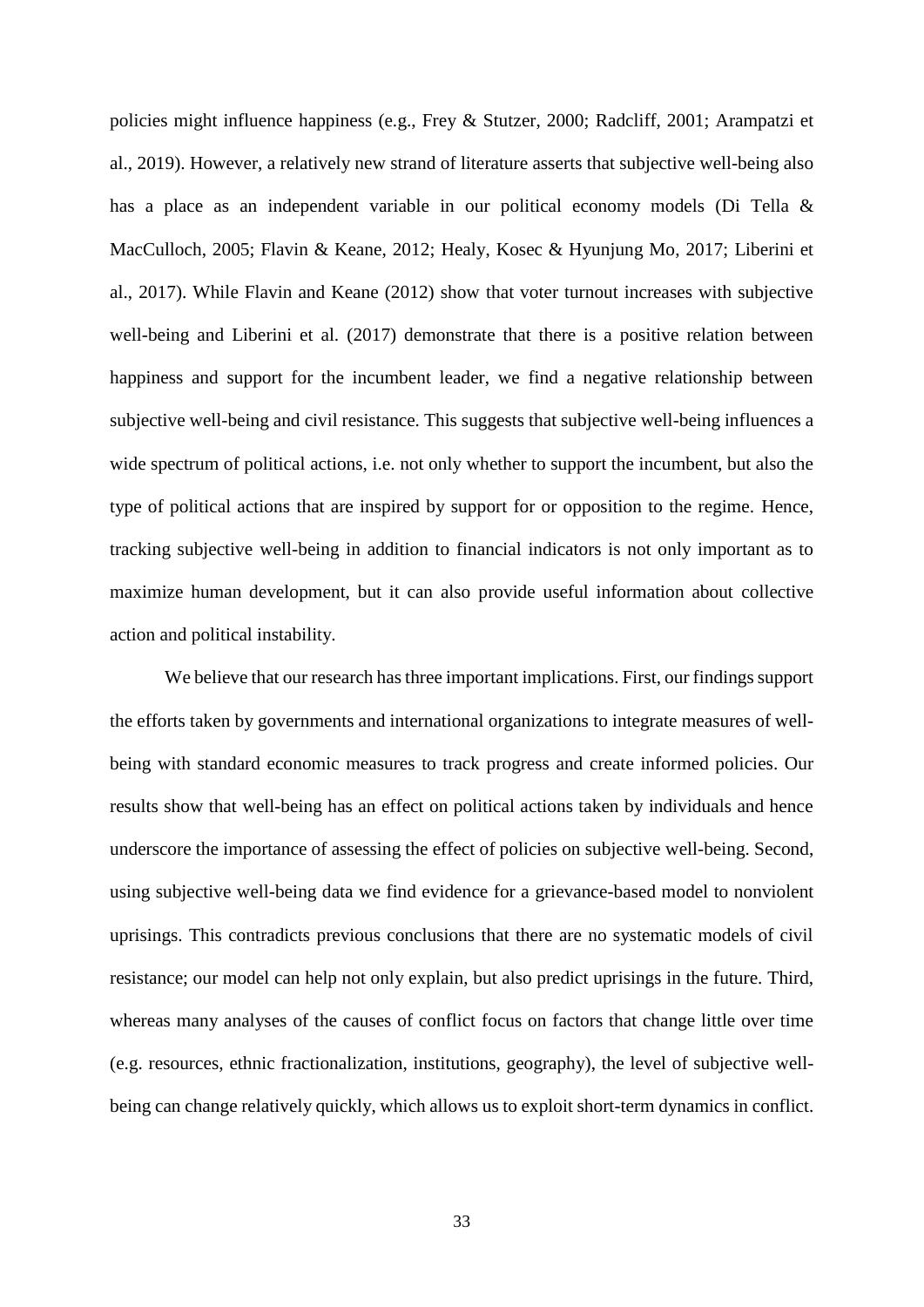Hence, we exploit the within-country variation in uprisings rather than using a cross-sectional design. Accordingly, our results shed light not only on *whether* conflicts occur, but also *when.*

This study is in part limited by data availability. Our dependent variable represents the number of peaceful protests and does not capture the intensity of these events. As a robustness check, we redo our analysis with an alternative data source only capturing major uprisings, which confirms our results. However, future research could consider the relationship between subjective well-being and the intensity of non-violent uprisings. The non-violent and violent campaigns and outcomes (NAVCO) data set provides information on the number of protestors in these events, but it currently covers fewer than 30 countries and good estimates of the number of participants are often lacking.

Future research could analyze how the effect of subjective well-being on both nonviolent and violent rebellion depends on contextual factors not covered in this paper. A decrease in subjective well-being might be a necessary condition for conflict to occur; however, it is unlikely to be a sufficient one, as the decision to engage in rebellion depends on the benefits and the costs of doing so (Klandermans, 1996). Although this study finds no evidence that political opportunities or the ease of mobilization affect the relationship between subjective well-being and nonviolent uprisings, there might be other factors that influence the costs or benefits of rebellion and which could accordingly affect the willingness of civilians to voice suffering on the streets. For example, high unemployment rates could lower the opportunity cost of participating in a protest and could hence strengthen the relationship between suffering and uprisings. Because we do not have information on unemployment for a sufficiently large set of countries, we were not able to include this variable in our analysis.

This study also raises questions about the different mechanisms that give rise to violent and nonviolent conflict. As taking up arms tends to be costlier than participating in civil resistance, the probability of success either needs to be relatively high or perceived costs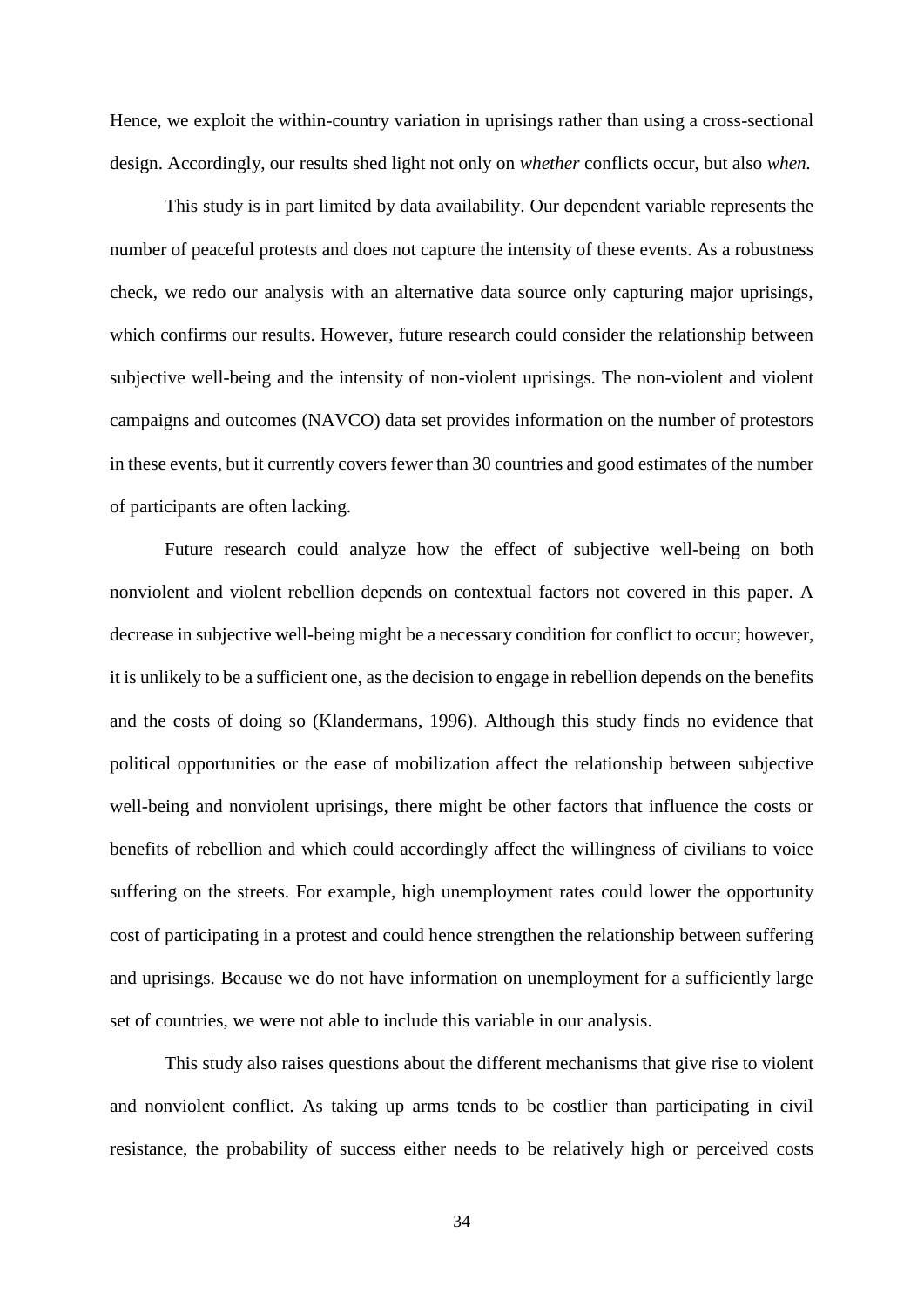relative to the perceived benefits need to be relatively low. Hence, contextual factors might play a larger role for violent than for nonviolent conflict. In addition, whereas widespread grievances might accommodate mass mobilization, grievances felt by only one group could induce that group to take up arms. This might explain why we do not find evidence for a direct effect of subjective well-being on armed conflict. Further research using data on the individual level could shed more light on these mechanisms.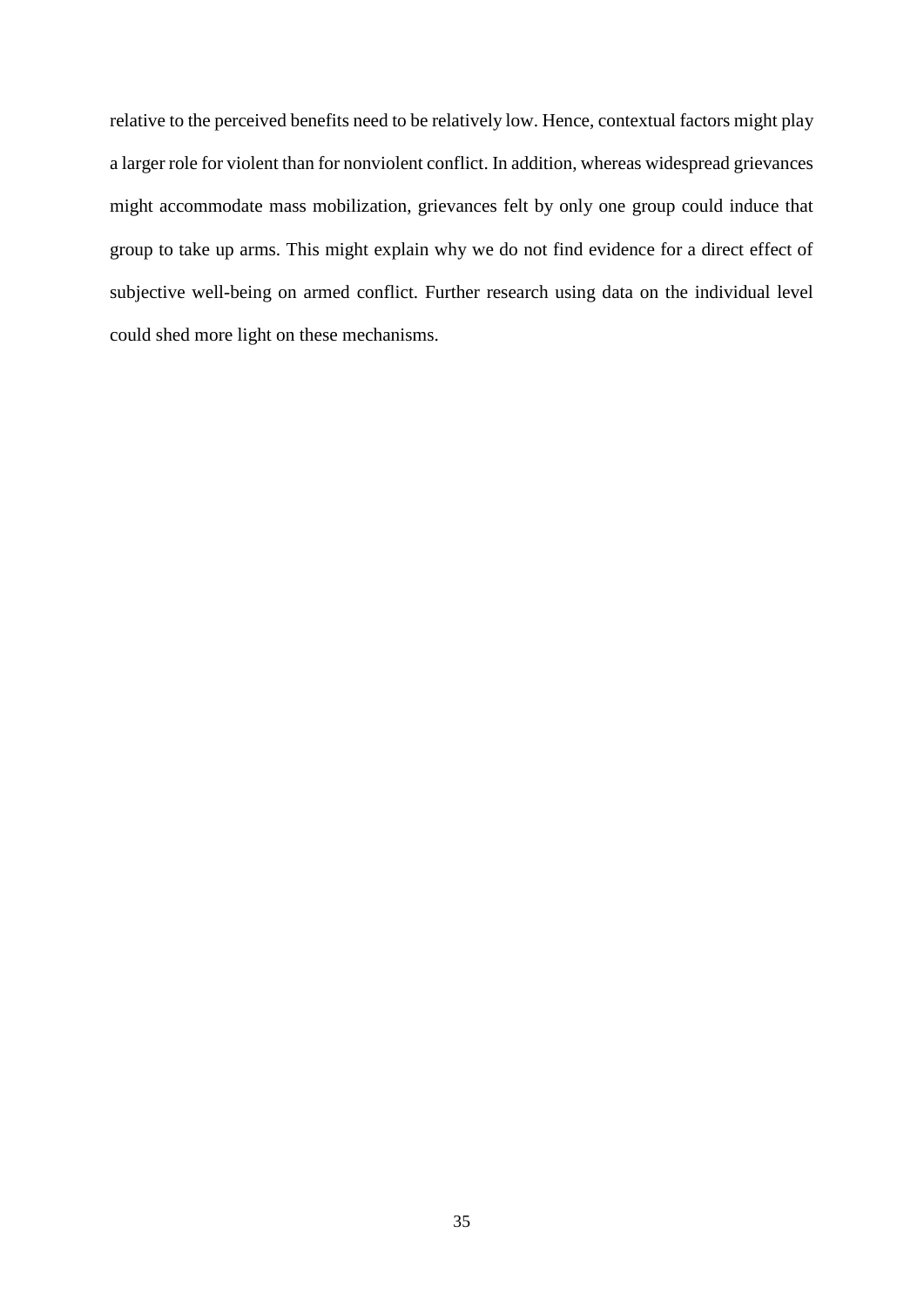### **References**

Ackerman, P. (2007). Skills or Conditions: Which Key Factors Shape the Success or Failure of Civil Resistance? Paper presented at conference on Civil Resistance and Power Politics, St. Antony's College, University of Oxford, Oxford, UK, March 15-18.

Arampatzi, E., Burger, M. J., Ianchovichina, E., Röhricht, T., & Veenhoven, R. (2018). Unhappy development: Dissatisfaction with Life on the Eve of the Arab Spring. *Review of Income and Wealth* 64 (s1): 80-113.

Arampatzi, E., Burger, M.J., Stavropoulos, S. & Van Oort, F.G. (2019). Subjective well-being and the 2008 recession in European Regions: The moderating effect of quality of governance. *International Journal of Community Well-Being* (forthcoming).

Arellano, M. and O. Bover. 1995. Another look at the instrumental variable estimation of errorcomponents models. *Journal of Econometrics* 68: 29-51.

Argyle M. (2001), *The Psychology of Happiness*. Routledge: London, Second Edition.

Banerjee, A., Mullainathan, S., & Hanna, R. (2012). Corruption. *National Bureau of Economic Research*, No. w17968.

Bell, D. E. (1985). Disappointment in decision making under uncertainty. *Operations Research*, *33*(1), 1-27.

Bertrand, M., & Mullainathan, S. (2001) Do people mean what they say? Implications for Subjective Survey Data." *American Economic Review*, 91(2): 67-72.

Blanchflower, D. G., & Oswald, A. J. (2008). Hypertension and happiness across nations. *Journal of Health Economics*, *27*(2), 218-233.

Blundell, R. & Bond, S. (1998). Initial conditions and moment restrictions in dynamic panel data models. *Journal of Econometrics, 87,* 115-143.

Braha, D. (2012). Global civil unrest: Contagion, self-organization, and prediction. *PLoS ONE 7*(10): e48596.

Bruno, G.S.F. (2005). Approximating the bias of the LSDV estimator for dynamic unbalanced panel data models. *Economics Letters*, 87, 361-366.

Buhaug, H., Cederman, L. E., & Gleditsch, K. S. (2014). Square pegs in round holes: Inequalities, grievances, and civil war. *International Studies Quarterly*, *58*(2), 418-431.

Bun, M.J.G., & Kiviet, J.F., 2003. On the diminishing returns of higher order terms in asymptotic expansions of bias. *Economics Letters*, 79, 145-152.Carey, S. C. (2006). The dynamic relationship between protest and repression. *Political Research Quarterly* 59 (1): 1-11.

Cederman, L., Nils, W., and Gleditsch, K. (2011). Horizontal inequalities and ethnonationalist civil war: A global comparison. *American Political Science Review* 105(3): 478-95.

Chenoweth, E. (2015). Major Episodes of Contention Data Set (version 1). Denver, CO: University of Denver.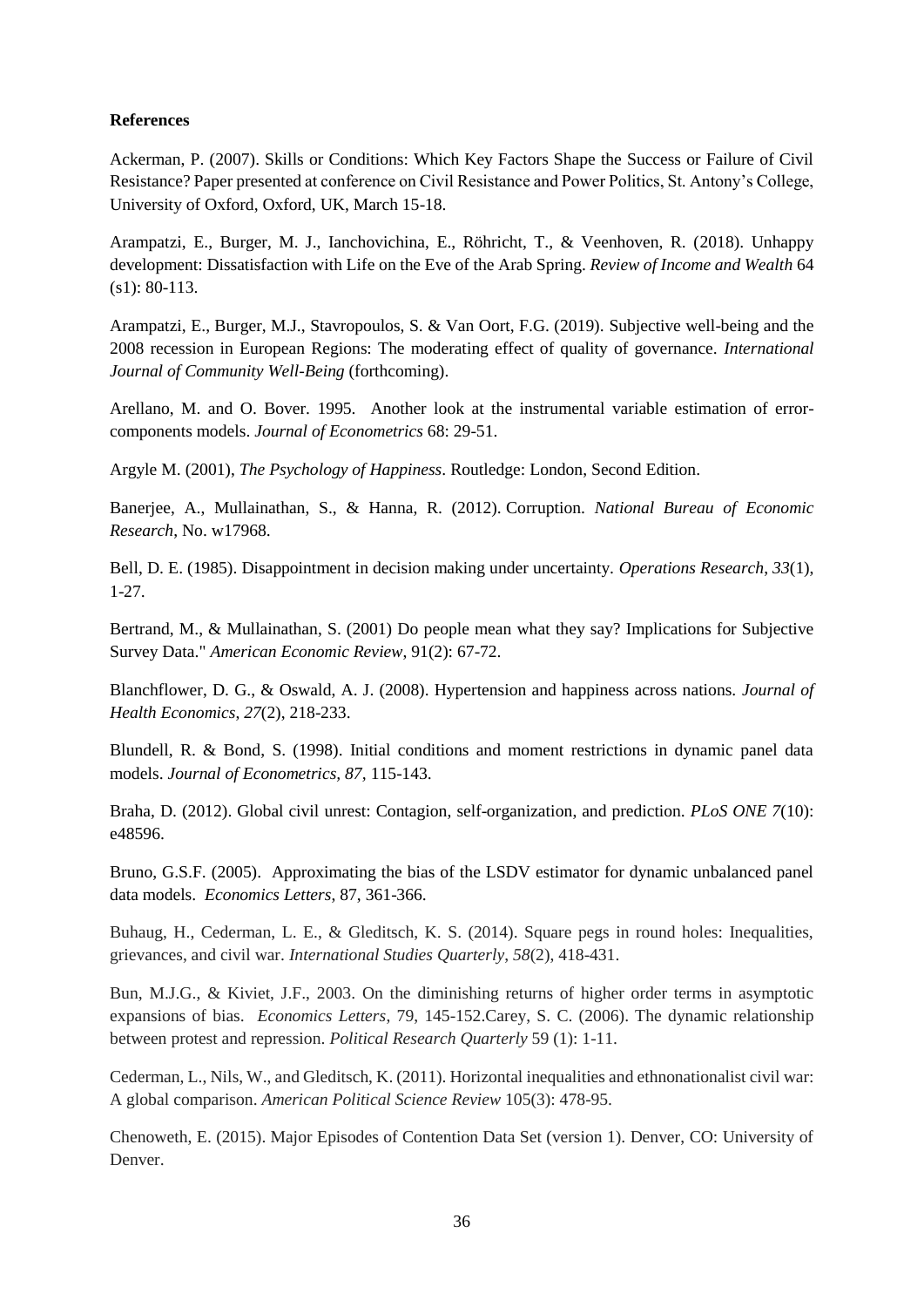Chenoweth, E., & Stephan, M. J. (2011). *Why Civil Resistance Works: The Strategic Logic of Nonviolent Conflict*. Columbia University Press.

Chenoweth, E., & Ulfelder, J. (2017). Can structural conditions explain the onset of nonviolent uprisings?. *Journal of Conflict Resolution*, 61(2), 298-324.

Ciccone, A. (2011). Economic shocks and civil conflict: A comment. *American Economic Journal: Applied Economics*, *3*(4), 215-227.

Clark, A.E. (2018). Four decades of the economics of happiness: where next?. *Review of Income and Wealth*, 64(2), 245-269.

Collier, P., & Hoeffler, A. (2004). Greed and grievance in civil war. *Oxford Economic Papers*, *56*(4), 563-595.

Collier, P., Hoeffler, A., & Rohner, D. (2009). Beyond greed and grievance: Feasibility and civil war. O*xford Economic Papers*, *61*(1), 1-27

Collier, P., & Rohner, D. (2008). Democracy, development, and conflict. *Journal of the European Economic Association*, 6(23), 531-540.

Costello, M., Jenkins, C. & Hassan, A. (2015). Bread, injustice or opportunity? The determinants of the Arab awakening protests. *World Development, 67,* 90-100.

Dang, H. & Ianchovichina, E. (2018). Welfare Dynamics with Synthetic Panels: The Case of the Arab World in Transition. *Review of Income and Wealth* 64(s1): 114-144.

Davenport, C. (2007) State Repression and Political Order. *Annual Review of Political Science* 10:1-23.

Deaton, A., Fortson, J., & Tortora, R. (2009). Life (evaluation), HIV/AIDS, and death in Africa (No. w14637). National Bureau of Economic Research.

DeNardo, J. (1985). *Power in Numbers*. Princeton, NJ: Princeton University Press.

Diener, E., & Biswas-Diener, R. (2002). Will money increase subjective well-being?. *Social Indicators Research*, *57*(2), 119-169.

Diener, E., & Chan, M. Y. (2011). Happy people live longer: Subjective well-being contributes to health and longevity. *Applied Psychology: Health and Well‐Being*, *3*(1), 1-43.

Diener, E., Kahneman, D., Arora, R., Harter, J., & Tov, W. (2009). Income's Differential Influence on Judgments of Life Versus Affective Well-Being. *Assessing Well-Being*, 233-246.

Di Tella, R., & MacCulloch, R. (2005). Partisan social happiness. *The Review of Economic Studies, 72*(2), 367-393.

Di Tella, R., MacCulloch, R. J., & Oswald, A. J. (2001). Preferences over inflation and unemployment: Evidence from surveys of happiness. *The American Economic Review*, *91*(1), 335-341.

Di Tella, R., MacCulloch, R. J., & Oswald, A. J. (2003). The macroeconomics of happiness. *The Review of Economics and Statistics*, *85*(4), 809-827.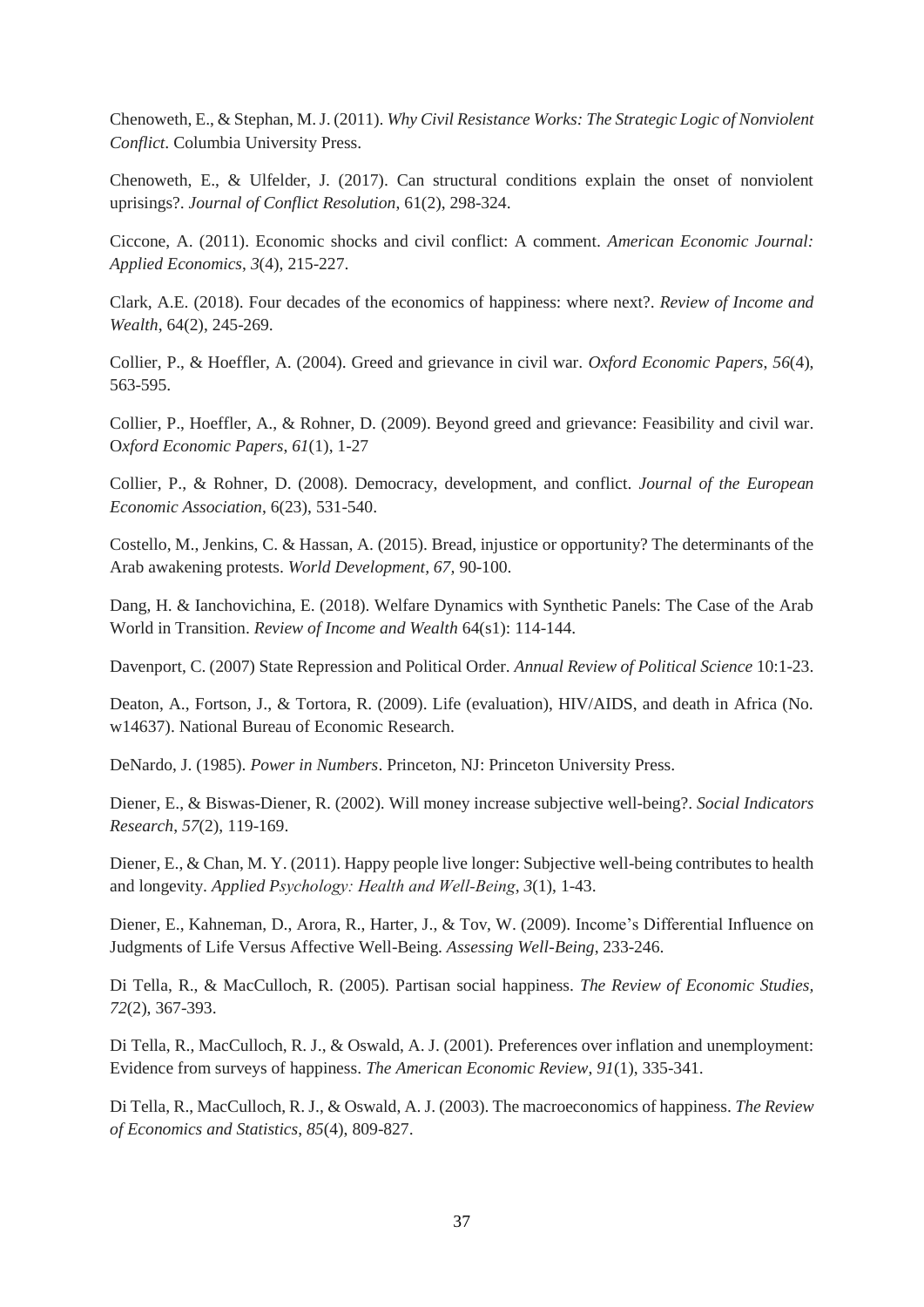Easterlin, R. A. (1974). Does economic growth improve the human lot? Some empirical evidence. *Nations and households in economic growth*, *89*, 89-125.

Esteban, J., & Ray, D. (2008). On the salience of ethnic conflict. *The American Economic Review*, *98*(5), 2185-2202.

Fearon, J. D., & Laitin, D. D. (2003). Ethnicity, insurgency, and civil war. *American Political Science Review*, *97*(1), 75-90.

Flavin, P., & Keane, M. J. (2012). Life satisfaction and political participation: evidence from the United States. *Journal of Happiness Studies, 13*(1), 63-68.

Francisco, R. (2005). The Dictator's Dilemma. *In Repression and Mobilization*, edited by Davenport, Johnston and Mueller, 58-83. Minneapolis: University of Minnesota Press.

Frey, B. S. (2012). Well-being and war. *International Review of Economics*, 59(4), 363-375.

Garcia-Montalvo, J., & Reynal-Querol, M. (2004). Ethnic polarization, potential conflict, and civil wars.

Gibney, M., Cornett, L., Wood, R., Haschke, P., & Arnon, D. (2015). The Political Terror Scale 1976- 2015 [Datafile]. *Retrieved June 2015, from http://www.politicalterrorscale.org.*

Graham, C. (2011). *The Pursuit of Happiness: An Economy of Well-being*. Washington, DC: Brookings Institution Press.

Graham, C., & Nikolova, M. (2015). Bentham or Aristotle in the development process? An empirical investigation of capabilities and subjective well-being. *World Development*, *68*, 163-179.

Gurr, T.R. (1970). *Why men rebel.* NJ: Princeton University Press.

Healy, A., Kosec, K., & Mo, C. H. (2017). Economic development, mobility, and political discontent: An experimental test of Tocqueville's thesis in Pakistan. *American Political Science Review*, *111*(3), 605-621.

Hegre, H., & Sambanis, N. (2006). Sensitivity analysis of empirical results on civil war onset. *Journal of Conflict Resolution*, *50*(4), 508-535.

Helliwell, J., Layard, R., & Sachs, J. (2017). *World Happiness Report 2017*. New York: Sustainable Development Solutions Network.

Herrin, J., Witters, D., Roy, B., Riley, C., Liu, D., & Krumholz, H. M. (2018). Population well-being and electoral shifts. *PloS one*, 13(3), e0193401.

Hirschman, A.O., (1973). The changing tolerance for income inequality in the course of economic development, with a mathematical appendix by Michael Rothschild. *Quarterly Journal of Economics*, 87, 544–566.

Hudson, J. (2006). Institutional trust and subjective well-being across the EU. *Kyklos*, *59*(1), 43-62.

Ianchovichina, E. (2018) *Eruptions of Popular Anger: The Economics of the Arab Spring and Its Aftermath.* MENA Development Report. Washington DC: World Bank.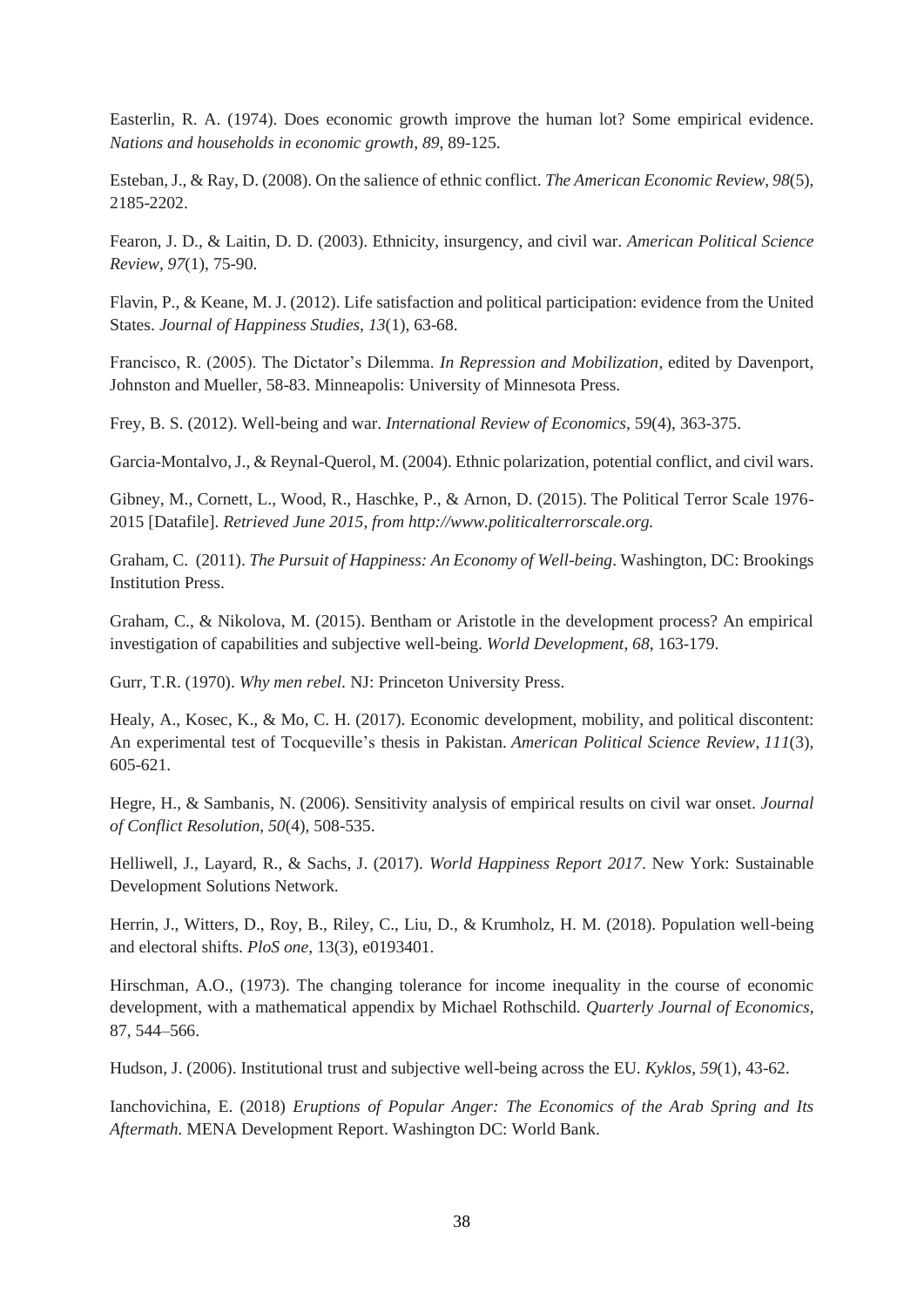Inglehart, R., & Welzel, C. (2005). *Modernization, Cultural Change, and Democracy: The Human Development Sequence*. Cambridge University Press.

Jahedi, S., & Méndez, F. (2014). On the advantages and disadvantages of subjective measures. *Journal of Economic Behavior & Organization*, *98*, 97-114.

Kahneman D. & Riis J (2005) Living and thinking about it: Two perspectives on life. In: Huppert FA, Baylis N, Keverne B, editors. The science of well-being. Oxford, UK: Oxford University Press. pp. 285– 304.

Klandermans, B. (1996). *The Social Psychology of Protest.* Oxford: Blackwell Publishers.

Knight, J., & Gunatilaka, R. (2010). Great expectations? The subjective well-being of rural–urban migrants in China. *World Development*, *38*(1), 113-124.

Liberini, F., Redoano, M., & Proto, E. (2017). Happy voters*. Journal of Public Economics, 146*, 41-57.

Lichbach, M. I. (1995). *The Rebel's Dilemma.* Ann Arbor: University of Michigan Press.

Lipset, S. (1959). Some Social Requisites of Democracy. *American Political Science Review* 53 (1): 69- 105.

Manski, C. F. (2004). Measuring expectations. *Econometrica*, *72*(5), 1329-1376.

Marshall, M. G., & Jaggers, K. (2002). Polity IV project: Political regime characteristics and transitions, 1800-2002.

McAdam, D. (1999). *Political Process and the Development of Black Insurgency, 1930-1970*. 2nd ed. Chicago: University of Chicago Press.

Meyer, D. S. (2004). Protest and political opportunities. *Annual Review of Sociology, 30*, 125-145.

Miguel, E., Satyanath, S., & Sergenti, E. (2004). Economic shocks and civil conflict: An instrumental variables approach. *Journal of Political Economy*, *112*(4), 725-753.

Nickell, S. (1981). Biases in dynamic models with fixed effects. *Econometrica, 49*(6), 1417-1426.

Olken, B. A. (2009). Corruption perceptions vs. corruption reality. *Journal of Public Economics, 93*(7- 8), 950-964.

Oswald, A. J. (1997). Happiness and economic performance. *The Economic Journal*, *107*(445), 1815- 1831.

Oswald, A. J., & Wu, S. (2010). Objective confirmation of subjective measures of human well-being: Evidence from the USA. *Science 327*(5965), 576-579.

Pettersson, T., & Wallensteen, P. (2015). Armed conflicts, 1946–2014. *Journal of Peace Research, 52*(4), 536-550.

Radcliff, B. (2001). Politics, markets, and life satisfaction: The political economy of human happiness. *American Political Science Review*, *95*(4), 939-952.

Regan, P. M., & Norton, D. (2005). Greed, grievance, and mobilization in civil wars. *Journal of Conflict Resolution*, *49*(3), 319-336.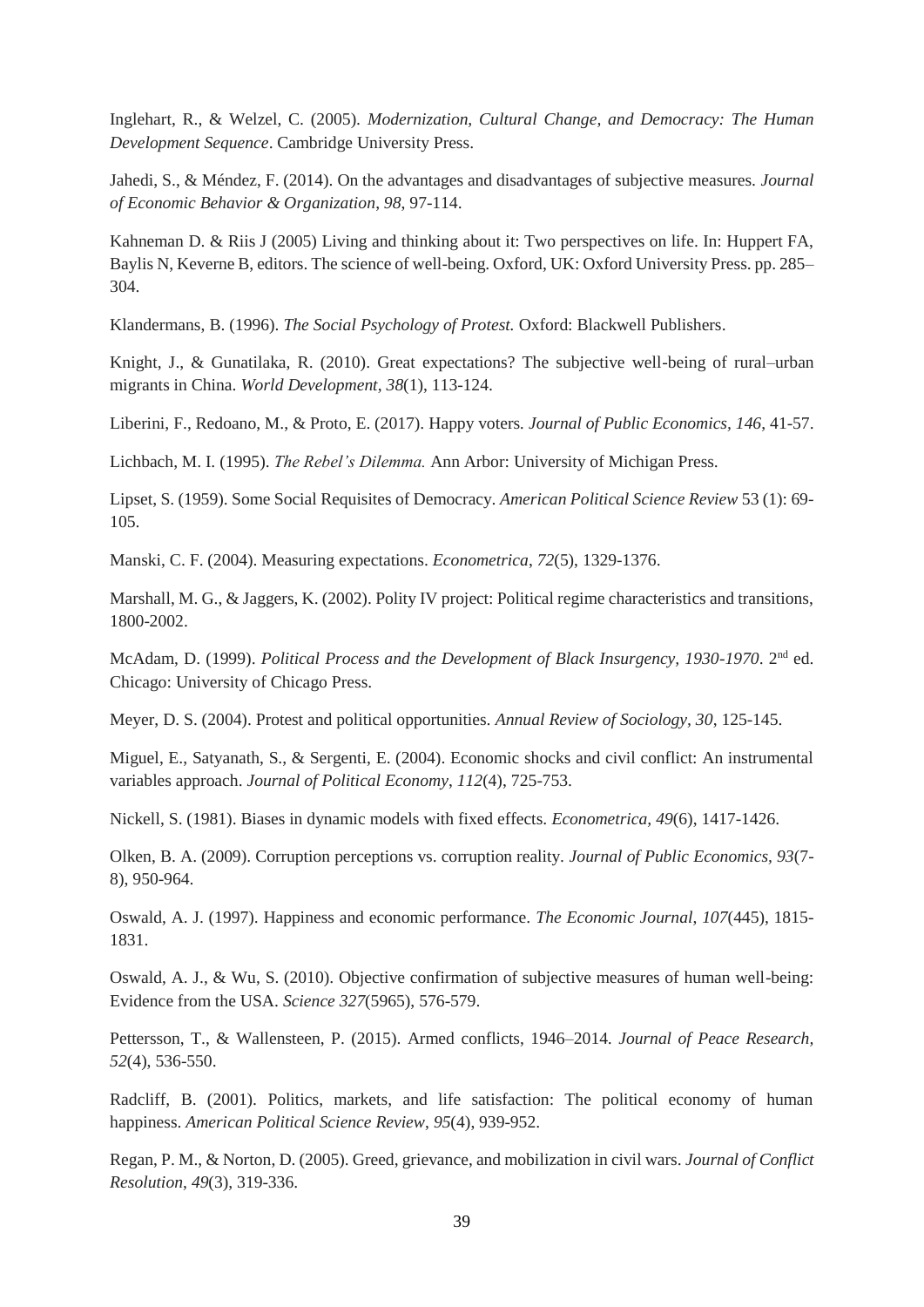Roodman, D.M. (2009a). How to do xtabond2: An introduction to difference and system GMM in Stata. *The Stata Journal, 9*(1), 86-136.

Roodman, D.M. (2009b). A note on the theme of too many instruments. *Oxford Bulletin of Economics and Statistics, 71*, 135-158.

Sardamov, I. (2007). The Pursuit of Unhappiness: The Puzzle of Bulgaria's Transitional Pessimism.

Schatzman, C. (2005). Political challenge in Latin America: Rebellion and collective protest in an era of democratization. *Journal of Peace Research*, *42*(3), 291-310.

Schock, K. (2013). The practice and study of civil resistance. *Journal of Peace Research, 50*(3), 277- 290.

Senik, C. (2008). Is man doomed to progress? *Journal of Economic Behavior & Organization*, *68*(1), 140-152.

Sharp, G. (1973). The Politics of Nonviolent Action. Vol. 1-3. Boston, MA: Proter Sargent.

Sharp, G. (2005). *Waging Nonviolent Struggle: 20th Century Practice and 21st Century Potential*. Boston, MA: Porter Sargent.

START (National Consortium for the Study of Terrorism and Responses to Terrorism, (2018). *Global Terrorism Database* [Data file]. Retrieved from https://www.start.umd.edu/gtd

Steptoe, A., & Wardle, J. (2005). Positive affect and biological function in everyday life. *Neurobiology of Aging*, *26*(1), 108-112.

Frey, B. S., & Stutzer, A. (2000). Happiness, economy and institutions. *The Economic Journal*, 110(466), 918-938.

Tocqueville, A. (1856). *The old regime and the revolution.* Trans. by Bonner, J. New York: Harper Press.

Tukey, J. W. (1977). *Exploratory data analysis (Vol. 2).* Londen: Pearson

Veenhoven, R. (1984). *Conditions of Happiness.* Dordrecht/Boston: Riedel.

Veenhoven, R. (1991). Is happiness relative? *Social Indicators Research*, *24*(1), 1-34.

Veenhoven, R. (2000) "The Four Qualities of Life: Ordering Concepts and Measures of the Good Life". *Journal of Happiness Studies*, 1(1): 1-39.

Veenhoven, R., & Hagerty, M. (2006). Rising happiness in nations 1946–2004: A reply to Easterlin. *Social Indicators Research*, *79*(3), 421-436.

Ward, G. (2015). Is happiness a predictor of election results? CEP Discussion Paper No. 1343, 2017.

Windmeijer, F. (2005). A finite sample correction for the variance of linear efficient two-step GMM estimators. *Journal of Econometrics* 126: 25-51.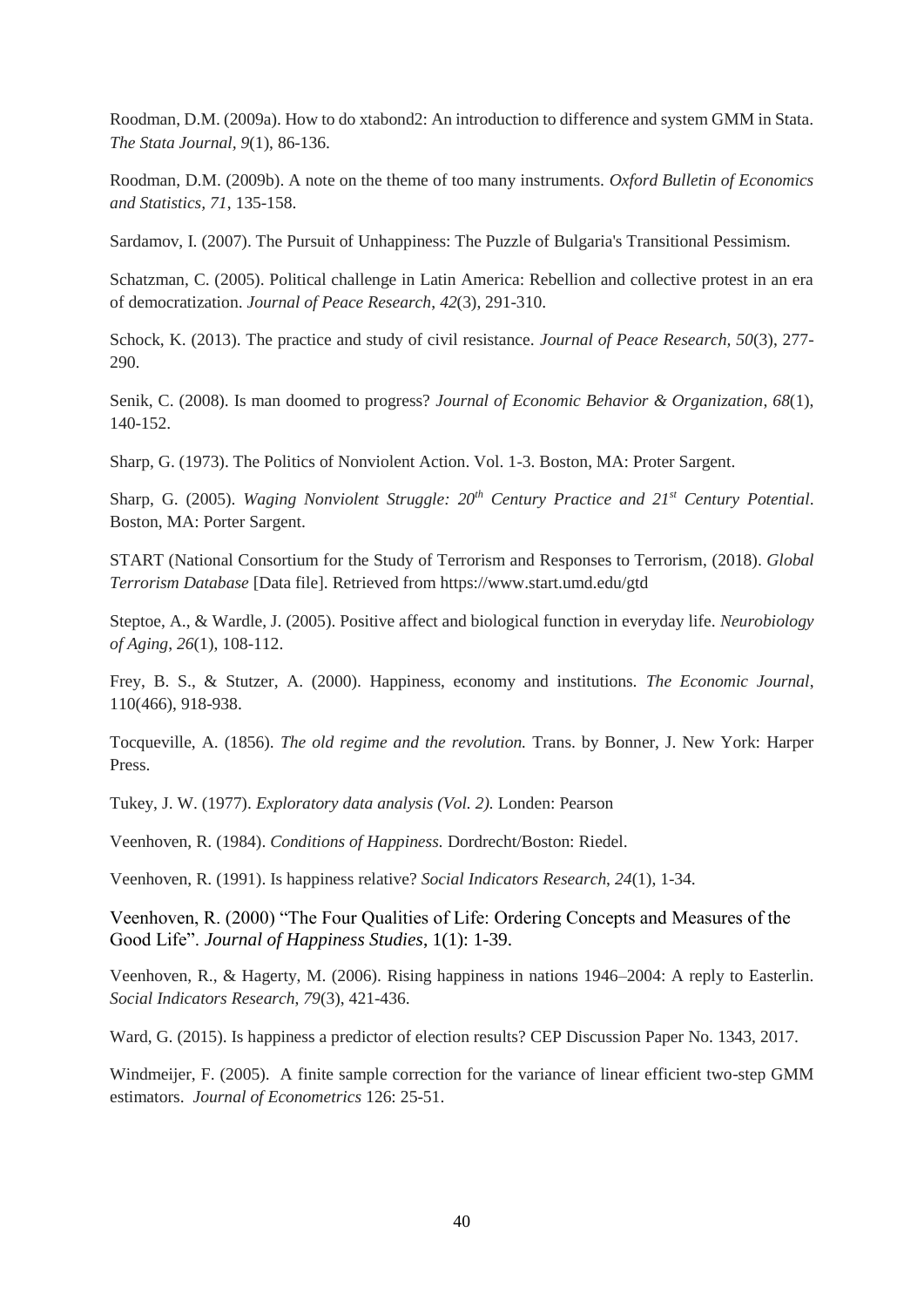## **List of Figures and Tables**

*Figure 1 The number of demonstrations and armed conflicts between 1995 and 2015*



Data sources: CNTS (2015) for the number of demonstrations and Pettersson & Wallensteen (2015) for the number of armed conflicts.

*Figure 2 Grievances and Context*

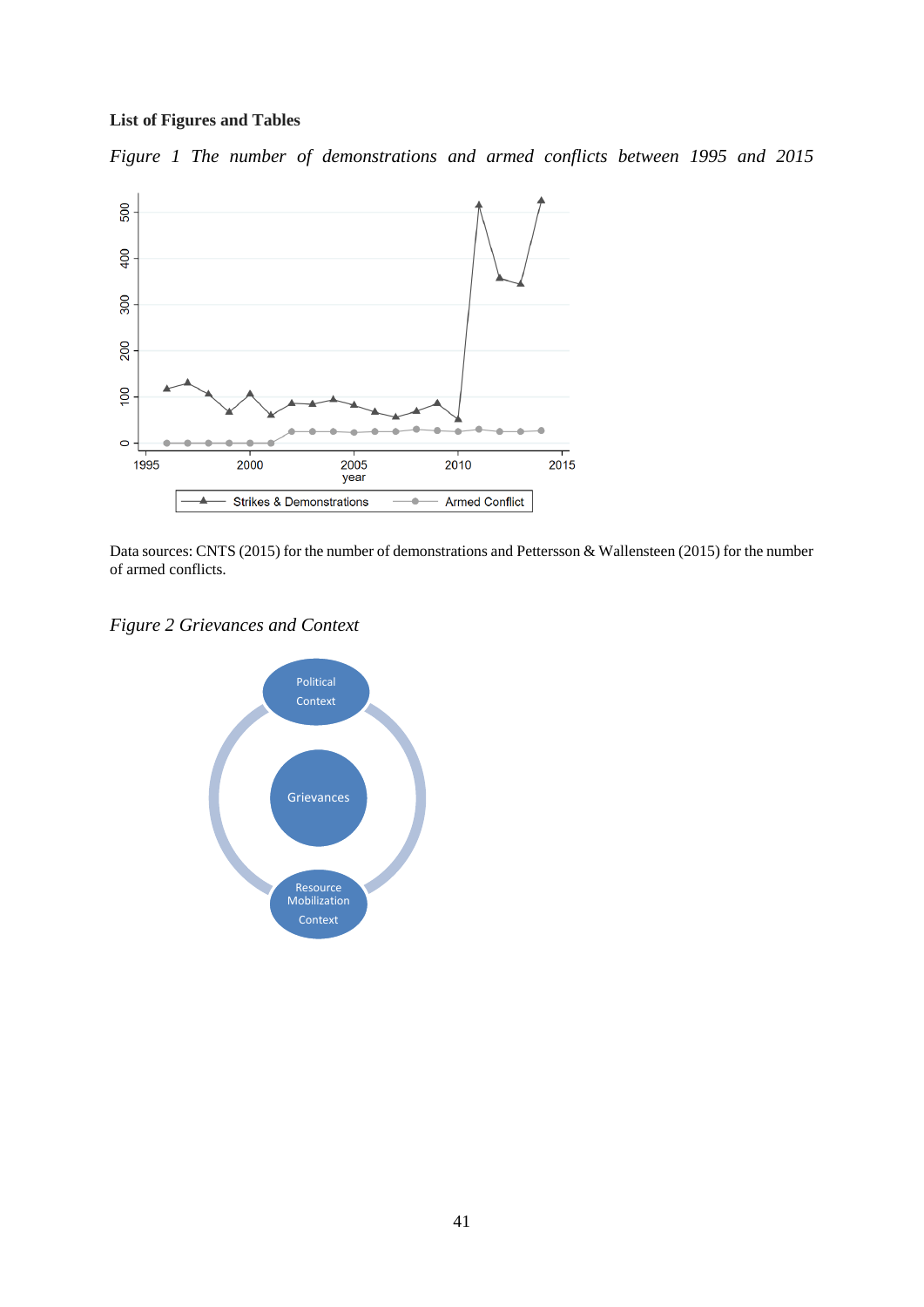*Figure 3 Distribution of the share of respondents categorized as suffering by income quintile over the period 2007-2014* 



Note: Dots indicate outliers as defined by Tukey (1977).

*Figure 4 Scatterplot of average GDP growth per capita and the percentage point change in suffering over the period 2006/2007 to 2014* 

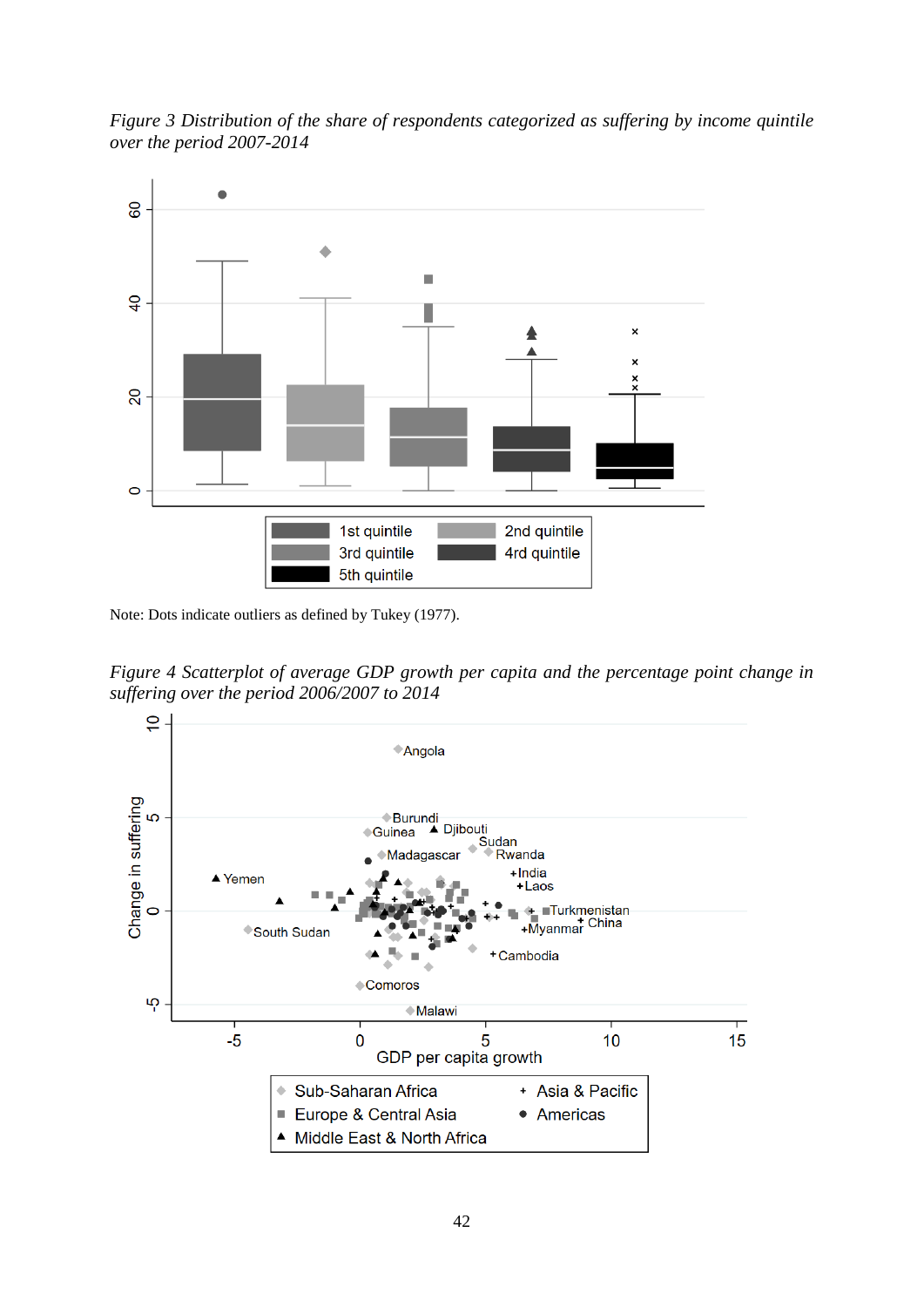*Figure 5 The average rates (%) of struggling and suffering and in developing (middle and low income) and developed (high income) countries during the sample period 2006-2014* 



Note: Dots indicate outside values as defined by Tukey (1977).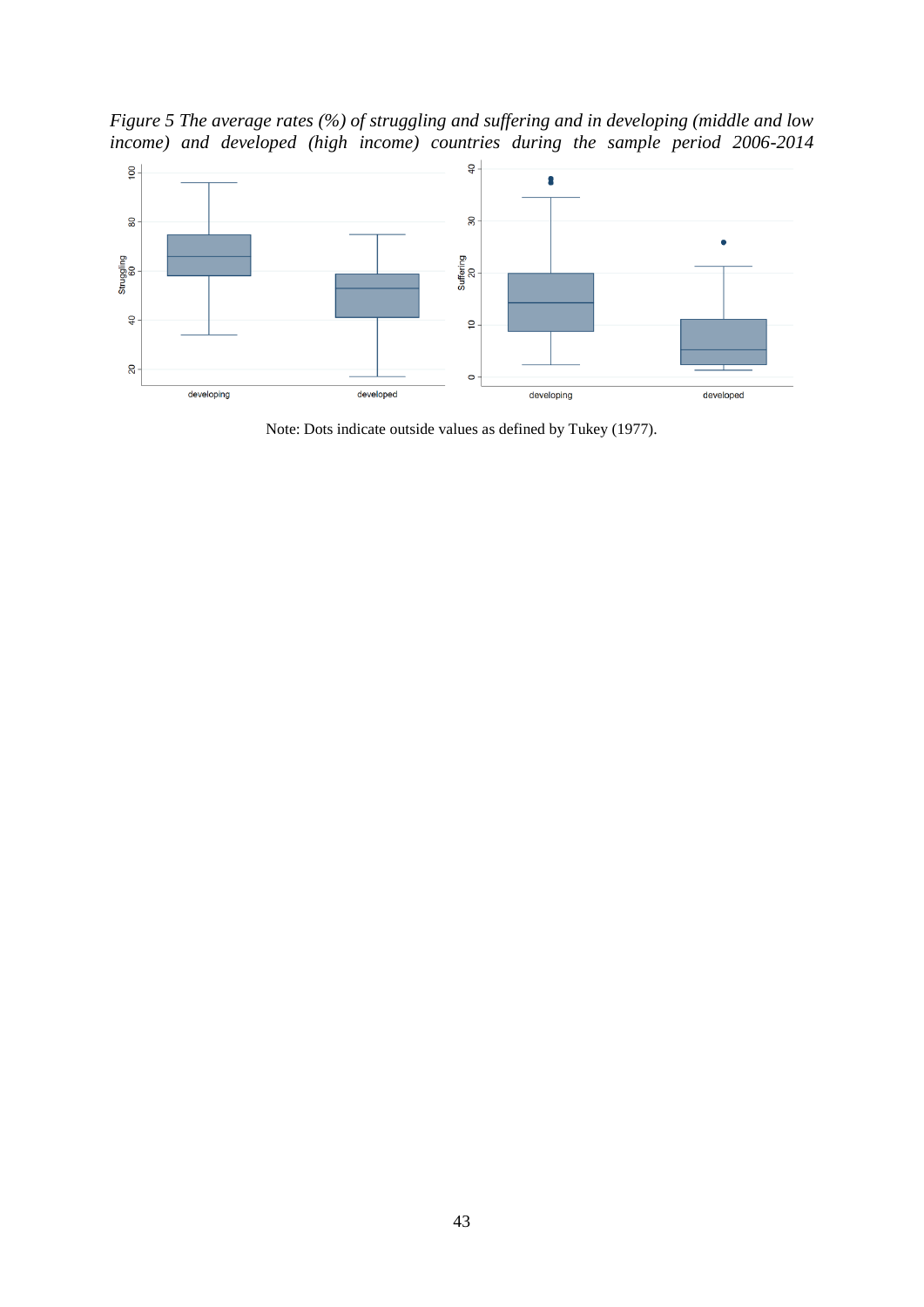*Table 1 Countries with the lowest and highest percentage of citizens who report to be 'suffering' according to the Gallup World Poll (2005-2015)* 

| Countries with lowest incidence of suffering |           | Countries with highest incidence of suffering |                  |
|----------------------------------------------|-----------|-----------------------------------------------|------------------|
| Country                                      | Suffering | Country                                       | <b>Suffering</b> |
| Norway                                       | 1.2       | Bulgaria                                      | 39.1             |
| Denmark                                      | 1.3       | Afghanistan                                   | 34.9             |
| Canada                                       | 1.6       | Burundi                                       | 34.5             |
| Netherlands                                  | 1.7       | Haiti                                         | 32.5             |
| <b>United Arab Emirates</b>                  | 1.8       | South Sudan                                   | 32.5             |
| New Zealand                                  | 1.8       | Armenia                                       | 29.2             |
| Switzerland                                  | 1.8       | Tanzania                                      | 29.0             |
| Sweden                                       | 1.8       | Yemen                                         | 28.5             |
| Oman                                         | 2.0       | Hungary                                       | 26.7             |
| Luxembourg                                   | 2.0       | Georgia                                       | 26.7             |
| Australia                                    | 2.1       | Serbia                                        | 25.9             |
| <b>Brazil</b>                                | 2.3       | Ukraine                                       | 25.8             |

| Countries with lowest incidence of suffering |           | Countries with highest incidence of suffering |                  |
|----------------------------------------------|-----------|-----------------------------------------------|------------------|
| Country                                      | Suffering | Country                                       | <b>Suffering</b> |
| Norway                                       | 1.2       | Bulgaria                                      | 39.1             |
| Denmark                                      | 1.3       | Afghanistan                                   | 34.9             |
| Canada                                       | 1.6       | Burundi                                       | 34.5             |
| Netherlands                                  | 1.7       | Haiti                                         | 32.5             |
| United Arab Emirates                         | 1.8       | South Sudan                                   | 32.5             |
| <b>New Zealand</b>                           | 1.8       | Armenia                                       | 29.2             |
| Switzerland                                  | 1.8       | Tanzania                                      | 29.0             |
| Sweden                                       | 1.8       | Yemen                                         | 28.5             |
| <b>Oman</b>                                  | 2.0       | Hungary                                       | 26.7             |
| Luxembourg                                   | 2.0       | Georgia                                       | 26.7             |
| Australia                                    | 2.1       | Serbia                                        | 25.9             |
| Brazil                                       | 2.3       | Ukraine                                       | 25.8             |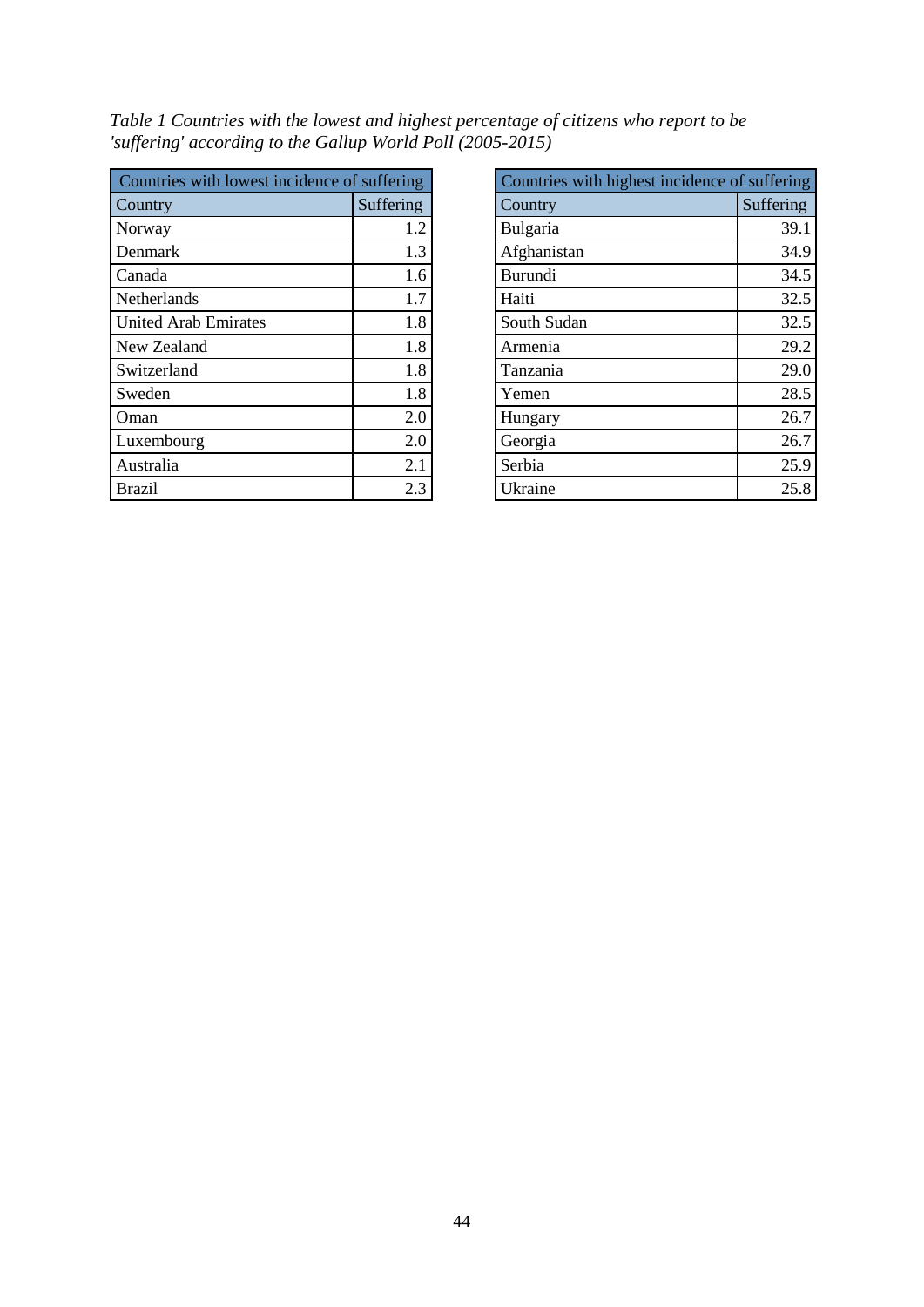|                               | (1)         | (2)        | (3)        |
|-------------------------------|-------------|------------|------------|
| Suffering (%)                 |             | $0.034***$ | $0.032***$ |
|                               |             | (0.009)    | (0.009)    |
| Struggling (%)                |             | $0.017*$   | $0.017**$  |
|                               |             | (0.008)    | (0.007)    |
| GDP(ln)                       | $-0.341$    |            | $-0.054$   |
|                               | (0.329)     |            | (0.303)    |
| GDP Growth (%)                | $-0.032***$ |            | $-0.026**$ |
|                               | (0.011)     |            | (0.010)    |
| Inflation $(\%)$              | 0.000       |            | $-0.006$   |
|                               | (0.009)     |            | (0.009)    |
| Oil Rents (% of GDP)          | $0.024*$    |            | $0.028**$  |
|                               | (0.012)     |            | (0.013)    |
| <b>Infant Mortality</b>       | 0.004       |            | 0.006      |
|                               | (0.023)     |            | (0.022)    |
| Autocracy                     | 0.033       |            | 0.046      |
|                               | (0.071)     |            | (0.069)    |
| Corruption                    | $-0.012$    |            | $-0.009$   |
|                               | (0.010)     |            | (0.009)    |
| <b>Political Terror Scale</b> | 0.132       |            | $0.148*$   |
|                               | (0.084)     |            | (0.080)    |
| Mobile phones                 | $-0.000$    |            | $-0.000$   |
|                               | (0.003)     |            | (0.003)    |
| Urban population (% of total) | 0.035       |            | 0.036      |
|                               | (0.044)     |            | (0.043)    |
| Constant                      | $-0.341$    |            | $-0.054$   |
|                               | (4.616)     | (0.558)    | (4.505)    |
| <b>Country FE</b>             | Yes         | Yes        | Yes        |
| Year FE                       | Yes         | Yes        | Yes        |
| <b>Observations</b>           | 870         | 870        | 870        |
| Number of Countries           | 119         | 119        | 119        |
| $R^2$ overall                 | 0.004       | 0.098      | 0.079      |
| $R^2$ within                  | 0.256       | 0.260      | 0.281      |
| $R^2$ between                 | 0.008       | 0.019      | 0.050      |

*Table 2 Baseline results obtained using OLS regressions with the number of anti-government demonstrations and strikes as the dependent variable<sup>12</sup>*

Note: The dependent variable is the number of anti-government demonstrations and strikes transformed using the inverse hyperbolic sine transformation. Robust standard errors in parentheses

\*\*\* p<0.01, \*\* p<0.05, \* p<0.1

 $\overline{\phantom{a}}$ 

 $12$  We also estimated regression models for strikes and demonstrations separately and the results of the two separate models are similar to the results reported here.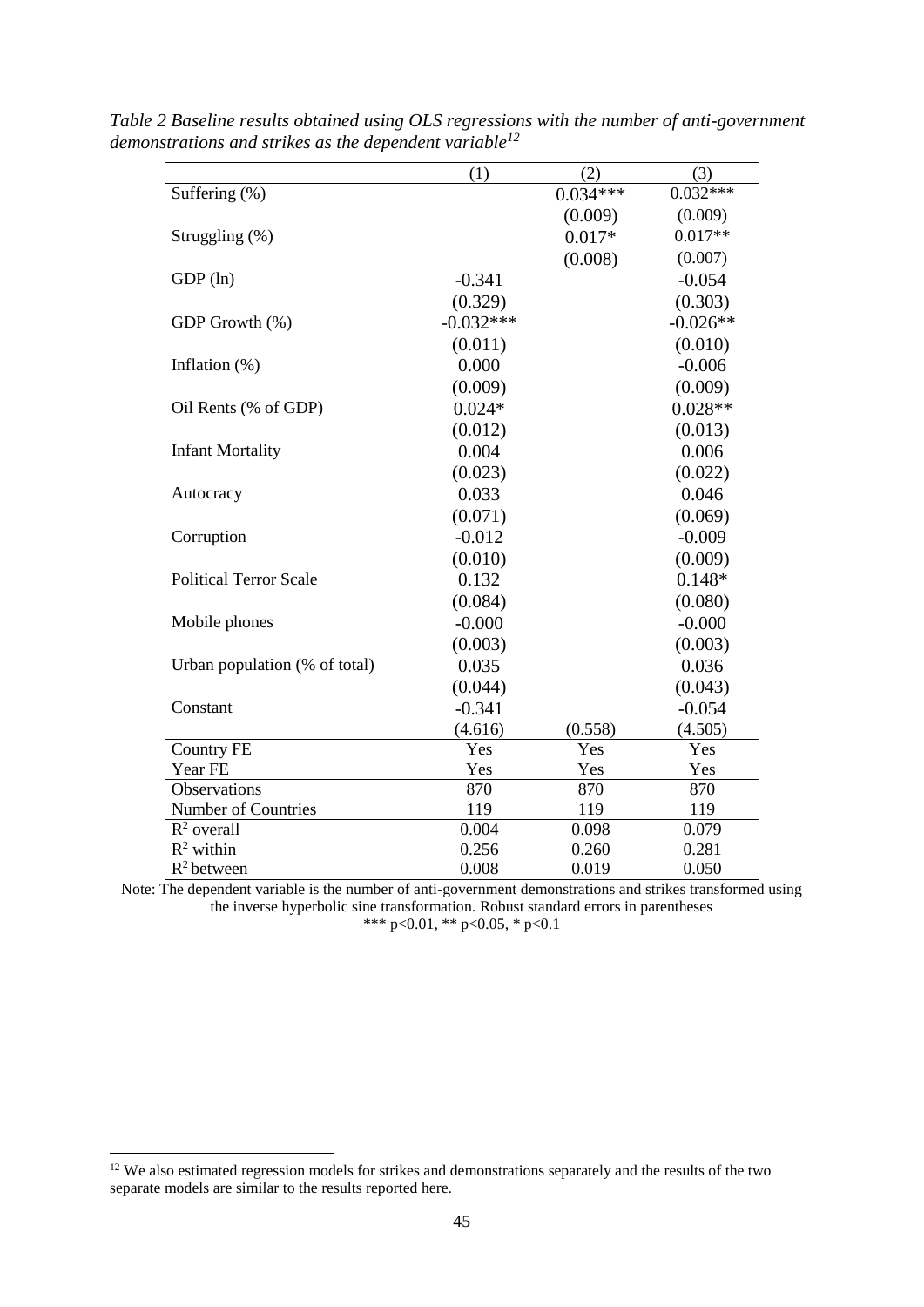|                                 | (1)       | (2)       | (3)         | (4)         | (5)         | (6)         |
|---------------------------------|-----------|-----------|-------------|-------------|-------------|-------------|
|                                 | 2SLS      | 2SLS      | $1$ -step   | $1$ -step   | $2$ -step   | $2$ -step   |
|                                 |           |           | System      | System      | System      | System      |
|                                 |           |           | <b>GMM</b>  | <b>GMM</b>  | <b>GMM</b>  | <b>GMM</b>  |
| Suffering                       | $0.069*$  | $0.118*$  | $0.019**$   | $0.019**$   | $0.021**$   | $0.021**$   |
|                                 | (0.041)   | (0.070)   | (0.009)     | (0.009)     | (0.010)     | (0.010)     |
| Struggling                      |           | $0.041**$ |             | 0.007       |             | 0.008       |
|                                 |           | (0.002)   |             | (0.008)     |             | (0.009)     |
| Nonviolent Conflict $_{t-1}$    |           |           | $0.269***$  | $0.263***$  | $0.238***$  | $0.228***$  |
|                                 |           |           | (0.059)     | (0.058)     | (0.055)     | (0.056)     |
| Constant                        |           |           | $-3.347***$ | $-3.821***$ | $-3.296***$ | $-4.015**$  |
|                                 |           |           | (1.066)     | (1.140)     | (1.170)     | (1.223)     |
| <b>Country FE</b>               | Yes       | Yes       | Yes         | Yes         | Yes         | Yes         |
| Year FE                         | Yes       | Yes       | Yes         | Yes         | Yes         | Yes         |
| Control Var                     | Yes       | Yes       | Yes         | Yes         | Yes         | Yes         |
| Observations                    | 859       | 859       | 862         | 862         | 862         | 862         |
| Countries                       | 115       | 115       | 118         | 118         | 118         | 118         |
| Instruments                     | 17        | 17        | 99          | 107         | 99          | 107         |
| Kleibergen-Paap LM statistic    | $4.505**$ | $3.444*$  |             |             |             |             |
| Weak identification F-statistic | 7.187     | 4.601     |             |             |             |             |
| Sargan test                     |           |           | 90.49       | 96.65       | 90.49       | 96.65       |
| Hansen J statistic              |           |           | 74.94       | 77.16       | 74.94       | 77.16       |
| AR1 test                        |           |           | $-6.430***$ | $-6.393***$ | $-4.869***$ | $-4.853***$ |
| AR2 test                        |           |           | 0.192       | 0.211       | 0.065       | 0.048       |

*Table 3 Robustness analyses: regression models with instrumental variables.*

The instrument is the number of deaths due to infectious diseases (per 1.000 inhabitants), complemented with the lag of difference of the independent variables for the GMM models. The dependent variable is the number of anti-government demonstrations and strikes, transformed using the inverse hyperbolic sine transformation.<br>Robust standard errors in parentheses. \*\*\*  $p<0.01$ , \*\*  $p<0.05$ , \*  $p<0.10$ Robust standard errors in parentheses.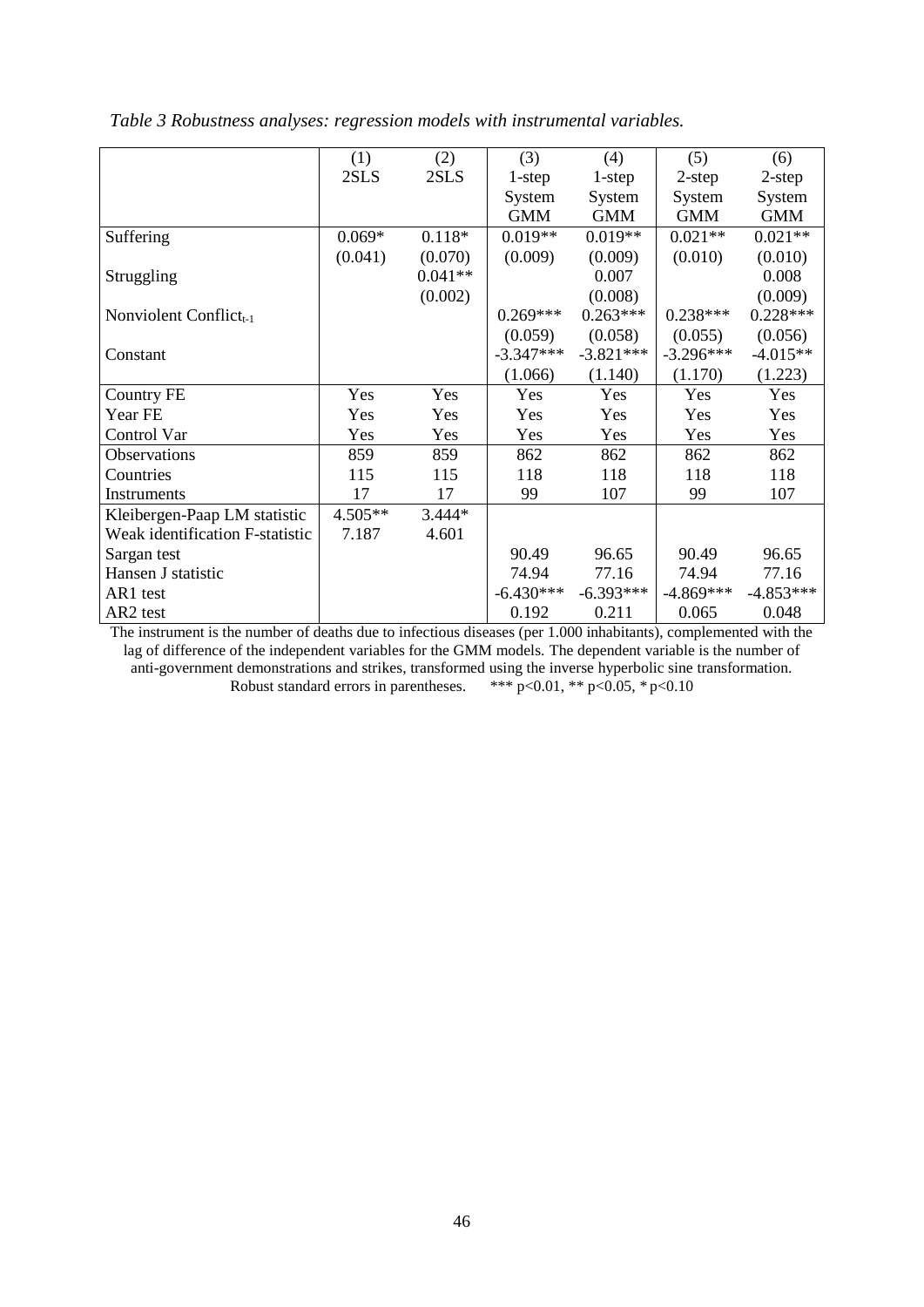|                     | <b>Full Sample</b> | Baseline Sample,  |            | Baseline Sample, Excl. |           |  |
|---------------------|--------------------|-------------------|------------|------------------------|-----------|--|
|                     |                    | Excl. Top 10 2011 |            | Top 10 2011-2014       |           |  |
|                     | (1)                | (2)               | (3)        | $\left( 4\right)$      | (5)       |  |
| Suffering $(\%)$    | $0.034***$         | $0.024***$        | $0.021***$ | $0.018***$             | $0.017**$ |  |
|                     | (0.008)            | (0.008)           | (0.008)    | (0.007)                | (0.007)   |  |
| Struggling $(\%)$   | $0.019***$         | 0.009             | 0.008      | 0.009                  | 0.009     |  |
|                     | (0.007)            | (0.007)           | (0.007)    | (0.007)                | (0.009)   |  |
| Country FE          | Yes                | Yes               | Yes        | Yes                    | Yes       |  |
| Year FE             | Yes                | Yes               | Yes        | Yes                    | Yes       |  |
| Control Var         | N <sub>o</sub>     | N <sub>o</sub>    | Yes        | N <sub>o</sub>         | Yes       |  |
| <b>Observations</b> | 1081               | 816               | 816        | 806                    | 806       |  |
| Countries           | 155                | 111               | 111        | 111                    | 111       |  |

*Table 4 OLS regressions with the full sample and the baseline sample which excludes the countries with highest numbers of demonstrations and strikes*

Note: Estimates are obtained with an OLS model. The dependent variable is the number of anti-government demonstrations and strikes, transformed using the inverse hyperbolic sine transformation. \*\*\* p<0.01, \*\* p<0.05, \* p<0.10. In the full sample, no controls are included due to lack of data on some of the control variables for some countries in the full sample. The countries with the highest numbers of demonstrations and strikes for 2011 are Syria, Yemen, the United States, Egypt, Bahrain, Greece, Tunisia, Iraq, Jordan, and China. The countries with the highest numbers of demonstrations and strikes for the 2011-2014 period are the United States, Syria, Egypt, Greece, India, Bahrain, Yemen, China, Spain, and Russia.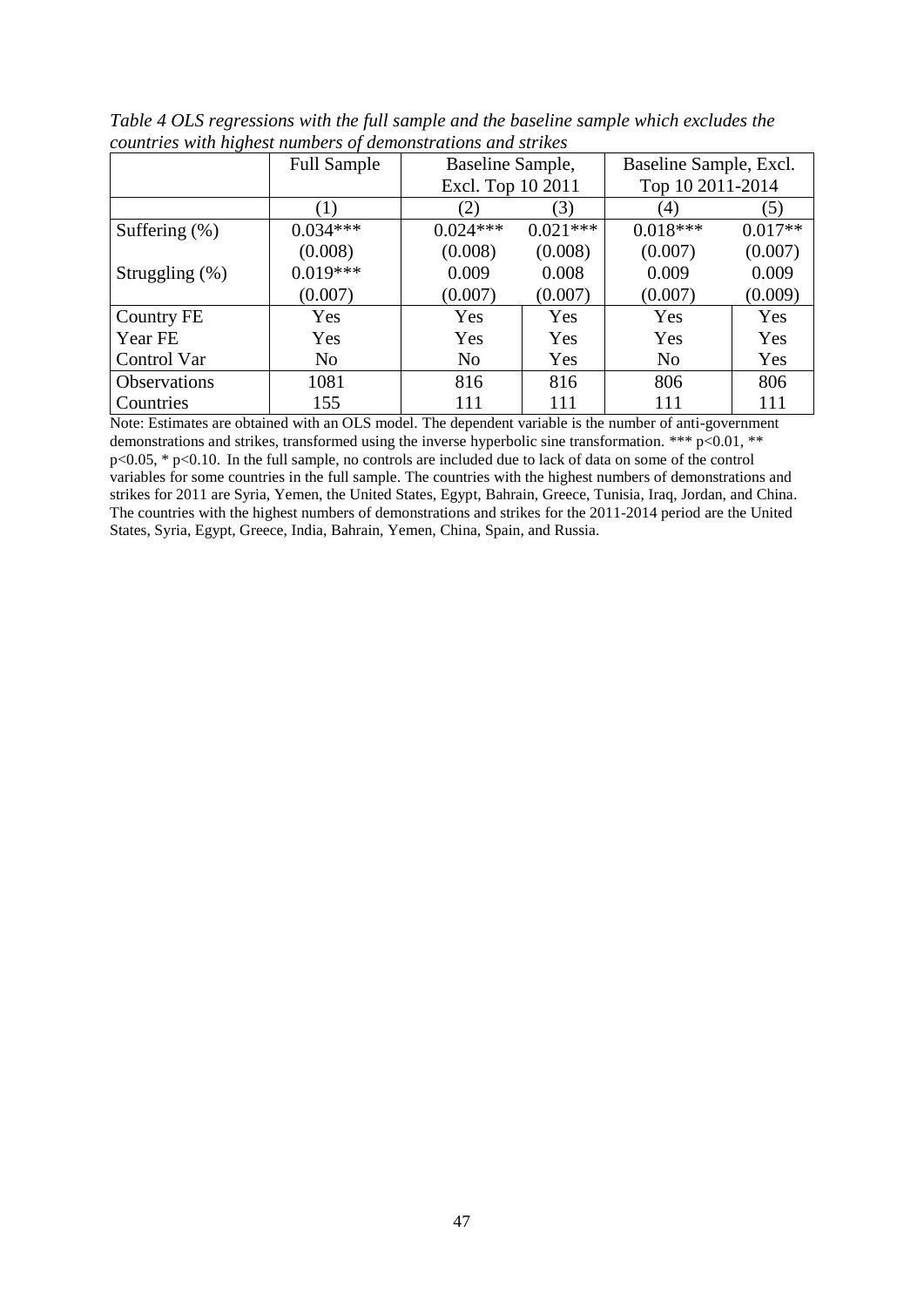|                               | (1)         | (2)         | (3)         | (4)         | (5)          |
|-------------------------------|-------------|-------------|-------------|-------------|--------------|
|                               | High        | Polity      | Political   | Mobile      | Urbanization |
|                               | income      | score       | terror      | interaction | interaction  |
|                               | interaction | interaction | interaction |             |              |
| Suffering (%)                 | $0.022***$  | $0.029***$  | 0.008       | $0.030***$  | 0.019        |
|                               | (0.010)     | (0.009)     | (0.026)     | (0.013)     | (0.028)      |
| Suffering x High Income       | 0.014       |             |             |             |              |
|                               | (0.028)     |             |             |             |              |
| Suffering x Polity score      |             | 0.001       |             |             |              |
|                               |             | (0.001)     |             |             |              |
| Suffering x Political terror  |             |             | 0.008       |             |              |
|                               |             |             | (0.008)     |             |              |
| Suffering x Mobile phones     |             |             |             | 0.000       |              |
|                               |             |             |             | (0.000)     |              |
| Suffering x Urbanization      |             |             |             |             | 0.000        |
|                               |             |             |             |             | (0.000)      |
| Struggling (%)                | $-0.002$    | $0.016**$   | $0.024**$   | 0.019       | $-0.014$     |
|                               | (0.010)     | (0.008)     | (0.013)     | (0.014)     | (0.027)      |
| Struggling x High income      | $0.039***$  |             |             |             |              |
|                               | (0.014)     |             |             |             |              |
| Struggling x Polity index     |             | $-0.000$    |             |             |              |
|                               |             | (0.001)     |             |             |              |
| Struggling x Political terror |             |             | $-0.002$    |             |              |
|                               |             |             | (0.005)     |             |              |
| Struggling x Mobile           |             |             |             | $-0.000$    |              |
| phones                        |             |             |             |             |              |
|                               |             |             |             | (0.000)     |              |
| Struggling x Urbanization     |             |             |             |             | 0.000        |
|                               |             |             |             |             | (0.000)      |
| Constant                      | $-1.876$    | $-2.419$    | $-2.096$    | $-2.585$    | $-0.148$     |
|                               | (4.241)     | (4.370)     | (4.376)     | (4.587)     | (4.982)      |
| Observations                  | 882         | 882         | 882         | 882         | 882          |
| Number of countries           | 119         | 119         | 119         | 119         | 119          |
| <b>Country FE</b>             | Yes         | Yes         | Yes         | Yes         | Yes          |
| Year FE                       | Yes         | Yes         | Yes         | Yes         | Yes          |
| Control Var                   | Yes         | Yes         | Yes         | Yes         | Yes          |
| R^2 overall                   | 0.0720      | 0.0935      | 0.0781      | 0.0981      | 0.0852       |
| R^2 within                    | 0.289       | 0.279       | 0.281       | 0.279       | 0.281        |
| R^2 between                   | 0.0562      | 0.0563      | 0.0439      | 0.0604      | 0.0502       |

*Table 5 The role of context: Models including interactions between suffering and struggling and political opportunities and mobilization variables* 

Note: R-squared refers to pseudo R-squared for the logit models in Column 3-4. Estimates are obtained with an OLS model. The dependent variable is the number of anti-government demonstrations and strikes, transformed using the inverse hyperbolic sine transformation. Cluster robust standard errors in parentheses.

\*\*\* p<0.01, \*\* p<0.05, \* p<0.10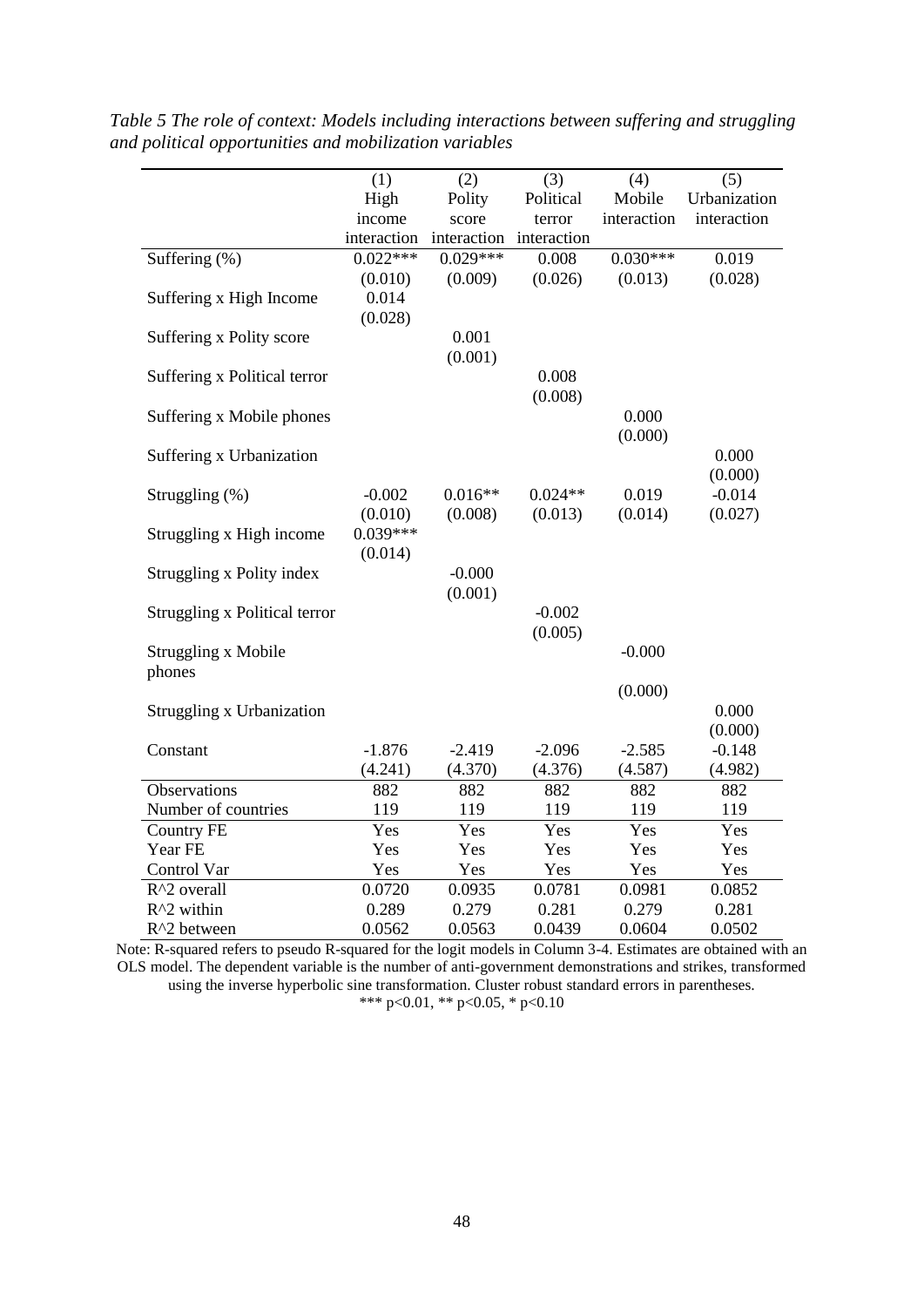*Table 6 Alternative dependent variables*

|                   | (1)           | (2)          | (3)       | (4)         | (5)            |
|-------------------|---------------|--------------|-----------|-------------|----------------|
|                   | Ongoing       | <b>Riots</b> | Terrorism | Violent     | Battle-related |
|                   | uprisings     | (CNTS)       | (GTD)     | conflict    | deaths         |
|                   | (MEC)         |              |           | (UCDP/PRIO) | (UCDP/PRIO)    |
| Suffering $(\%)$  | $0.129**$     | $0.014*$     | $-0.003$  | 0.024       | $-0.013$       |
|                   | (0.065)       | (0.007)      | (0.008)   | (0.101)     | (0.011)        |
| Struggling $(\%)$ | $0.116*$      | 0.007        | 0.001     | 0.110       | 0.008          |
|                   | (0.066)       | (0.006)      | (0.006)   | (0.108)     | (0.008)        |
| Constant          | $-122.665***$ | $-1.282$     | 0.519     | 27.614      | 10.390         |
|                   | (41.705)      | (4.719)      | (5.812)   | (30.017)    | (8.494)        |
| <b>Country FE</b> | Yes           | Yes          | Yes       | Yes         | Yes            |
| Year FE           | Yes           | Yes          | Yes       | Yes         | Yes            |
| Control Var       | Yes           | Yes          | Yes       | Yes         | Yes            |
| R-squared         | 0.402         | 0.307        | 0.179     | 0.397       | 0.063          |
| Observations      | 152           | 870          | 890       | 180         | 890            |
| Countries         | 23            | 119          | 122       | 22          | 122            |

Note: The estimates in Column 1 and 4 are obtained with a logit model, whilst the estimates in Column 2, 3 and 5 are obtained with an OLS model. R-squared refers to pseudo R-squared for the logit models. Cluster robust standard errors in parentheses. \*\*\*  $p<0.01$ , \*\*  $p<0.05$ , \*  $p<0.10$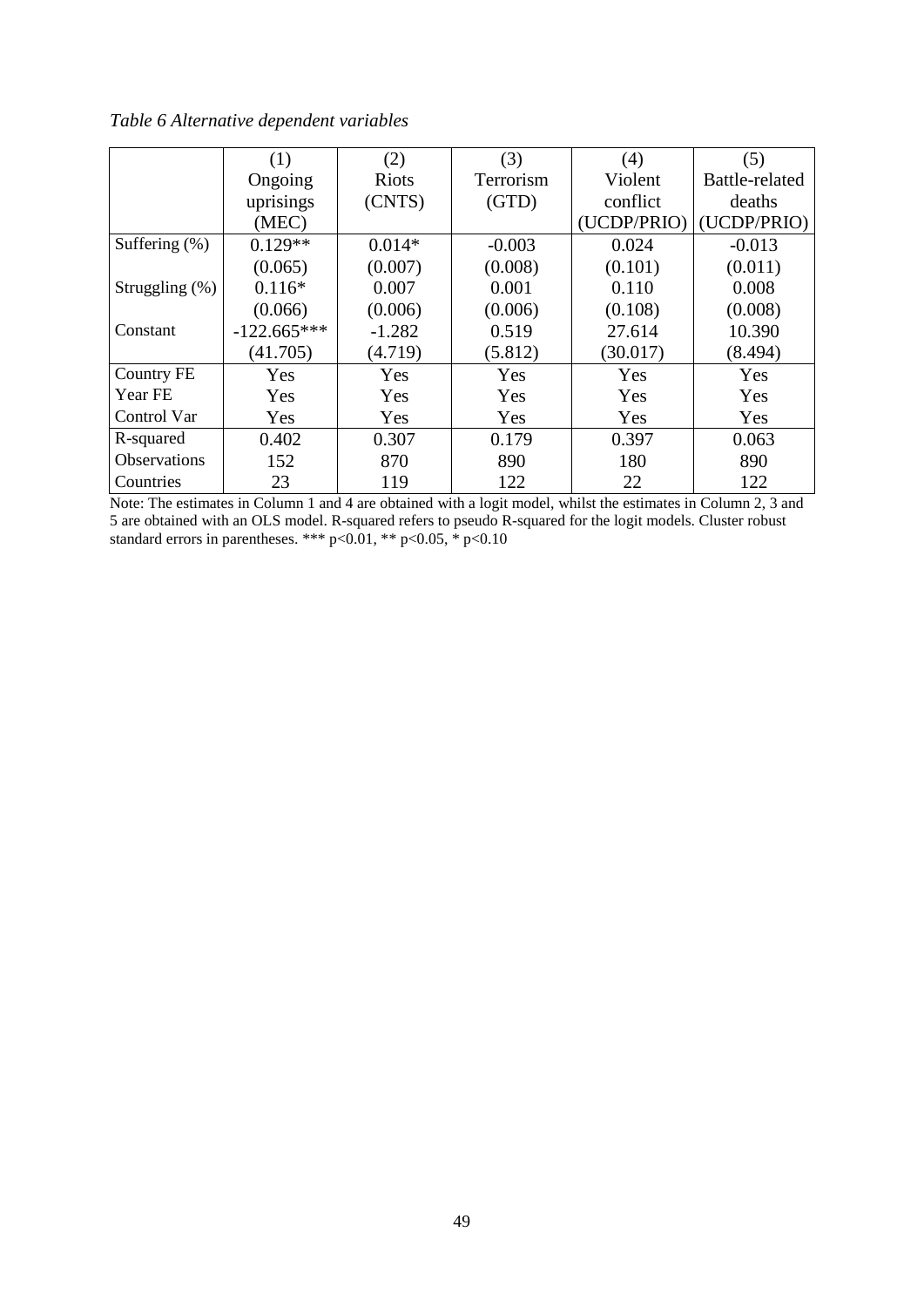*Table 7 Descriptive Statistics and Correlation Matrix for Subjective Indicators in the baseline sample.* 

| No. | Variable name                                             |                                      | Mean SD | <b>Correlation Matrix</b>                              |     |     |     |     |            |     |
|-----|-----------------------------------------------------------|--------------------------------------|---------|--------------------------------------------------------|-----|-----|-----|-----|------------|-----|
|     |                                                           |                                      |         | (1)                                                    | (2) | (3) | (4) | (5) | <b>(6)</b> | (8) |
| (1) | Suffering (% population)                                  | 11.7                                 |         | 8.9 1.00                                               |     |     |     |     |            |     |
|     | (2) Struggling (% population.)                            | 59.4                                 |         | 14.1 0.27 1.00                                         |     |     |     |     |            |     |
|     | (3) Satisfied standard of living (% population)           | $61.5$ $18.5$ $-0.64$ $-0.57$ $1.00$ |         |                                                        |     |     |     |     |            |     |
|     | (4) Standard of living getting better (% population)      | 42.8 16.0 -0.42 0.05 0.42 1.00       |         |                                                        |     |     |     |     |            |     |
|     | (5) Satisfied freedom of life (% population)              |                                      |         | 70.3 14.9 -0.58 -0.41 0.65 0.38 1.00                   |     |     |     |     |            |     |
|     | (6) Perceive getting ahead by working hard (% population) | 77.0                                 |         | 16.0 -0.40 0.06 0.40 0.61 0.48 1.00                    |     |     |     |     |            |     |
|     | (7) Community Basics (CB) Index                           | 60.7                                 |         | $11.6 -0.42 -0.43$ 0.70 0.20 0.66 0.28 1.00            |     |     |     |     |            |     |
|     | (8) Food and Shelter (FS) Index                           | 73.9                                 |         | $15.5 -0.45 -0.56$ 0.61 $-0.10$ 0.35 $-0.14$ 0.51 1.00 |     |     |     |     |            |     |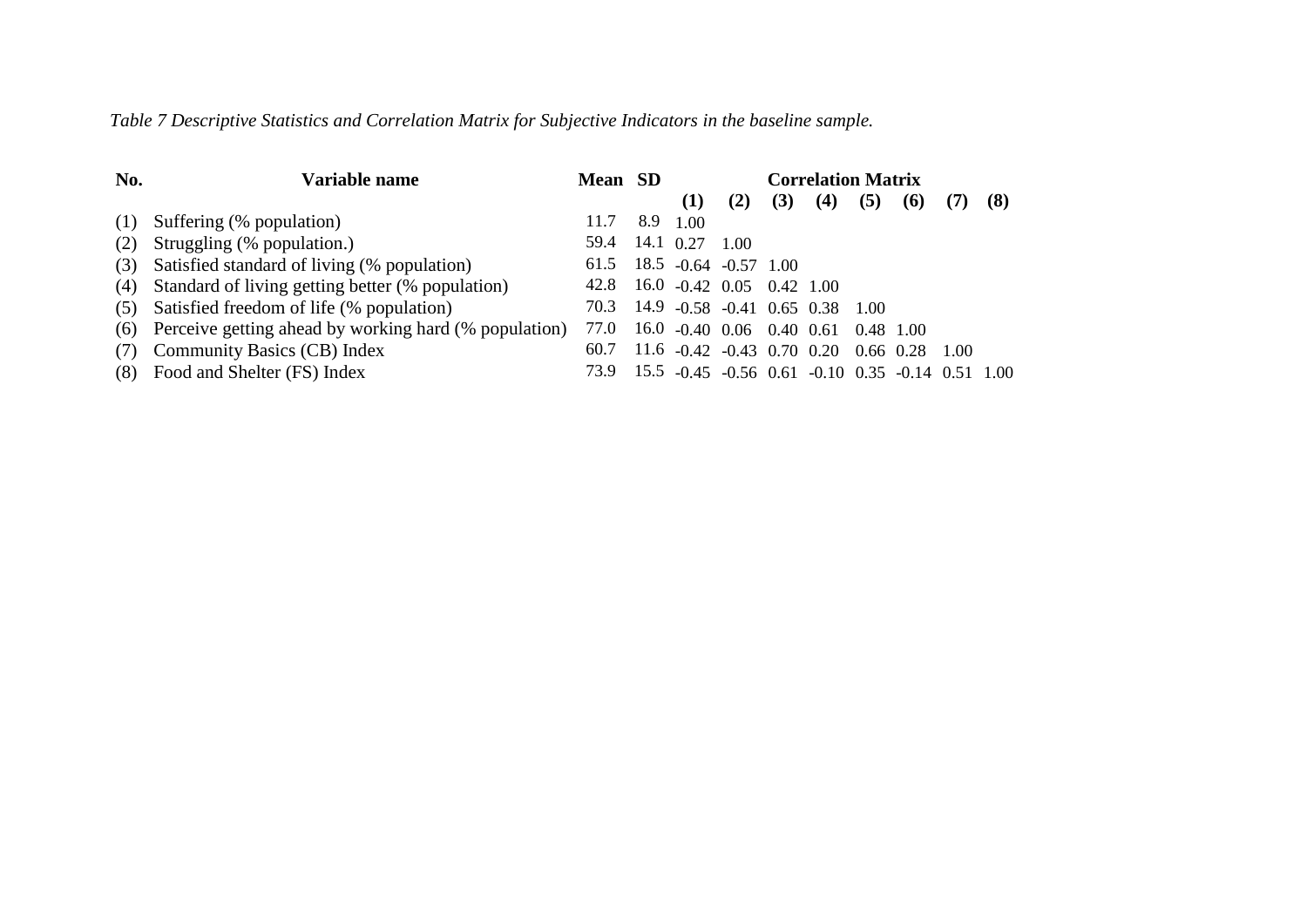|                              | (1)                         | (2)                | (3)        | (4)                            | (5)               | (6)               | (7)                    |
|------------------------------|-----------------------------|--------------------|------------|--------------------------------|-------------------|-------------------|------------------------|
|                              | Incl.<br>Freedom<br>of life | Incl. Get<br>ahead | Incl. SoL  | Incl. Sol<br>getting<br>better | Incl. FS<br>index | Incl. CB<br>index | Incl. all<br>variables |
| Freedom of life (%)          | $-0.018***$                 |                    |            |                                |                   |                   | 0.002                  |
|                              | (0.006)                     |                    |            |                                |                   |                   | (0.005)                |
| Get ahead (%)                |                             | $-0.017**$         |            |                                |                   |                   | $-0.011$               |
|                              |                             | (0.007)            |            |                                |                   |                   | (0.007)                |
| Standard of living (SoL) (%) |                             |                    | $-0.015**$ |                                |                   |                   | $-0.005$               |
|                              |                             |                    | (0.007)    |                                |                   |                   | (0.008)                |
| SoL getting better (%)       |                             |                    |            | $-0.012**$                     |                   |                   | 0.014                  |
|                              |                             |                    |            | (0.006)                        |                   |                   | (0.607)                |
| Food and Shelter (FS) Index  |                             |                    |            |                                | 0.007             |                   | $0.017**$              |
|                              |                             |                    |            |                                | (0.006)           |                   | (0.008)                |
| Community Basics (CB) Index  |                             |                    |            |                                |                   | $-0.016$          | $-0.008$               |
|                              |                             |                    |            |                                |                   | (0.010)           | (0.010)                |
| Suffering $(\%)$             |                             |                    |            |                                |                   |                   | $0.025**$              |
|                              |                             |                    |            |                                |                   |                   | (0.010)                |
| Struggling (%)               |                             |                    |            |                                |                   |                   | $0.013*$               |
|                              |                             |                    |            |                                |                   |                   | (0.007)                |
| Constant                     | 4.593                       | 4.248              | 1.917      | 0.925                          | 4.382             | 4.939             | 1.291                  |
|                              | (4.373)                     | (4.519)            | (4.291)    | (4.508)                        | (4.462)           | (4.159)           | (4.419)                |
| <b>Country FE</b>            | Yes                         | Yes                | Yes        | Yes                            | Yes               | Yes               | Yes                    |
| Year FE                      | Yes                         | Yes                | Yes        | Yes                            | Yes               | Yes               | Yes                    |
| Control variables            | Yes                         | Yes                | Yes        | Yes                            | Yes               | Yes               | Yes                    |
| R-squared                    | 0.270                       | 0.267              | 0.265      | 0.260                          | 0.258             | 0.260             | 0.285                  |
| Observations                 | 851                         | 859                | 863        | 834                            | 858               | 850               | 792                    |
| Countries                    | 119                         | 119                | 119        | 119                            | 119               | 119               | 119                    |

*Table 8 The effect of other subjective indicators on the number of protests and strikes*

Note: Results are estimated with an OLS model with robust standard errors (in parentheses). The dependent variable is the number of anti-government demonstrations and strikes, transformed using the inverse hyperbolic sine transformation. The number of observations varies across the different models, because of survey items not having been covered in some country-years. \*\*\* p<0.01, \*\* p<0.05, \* p<0.10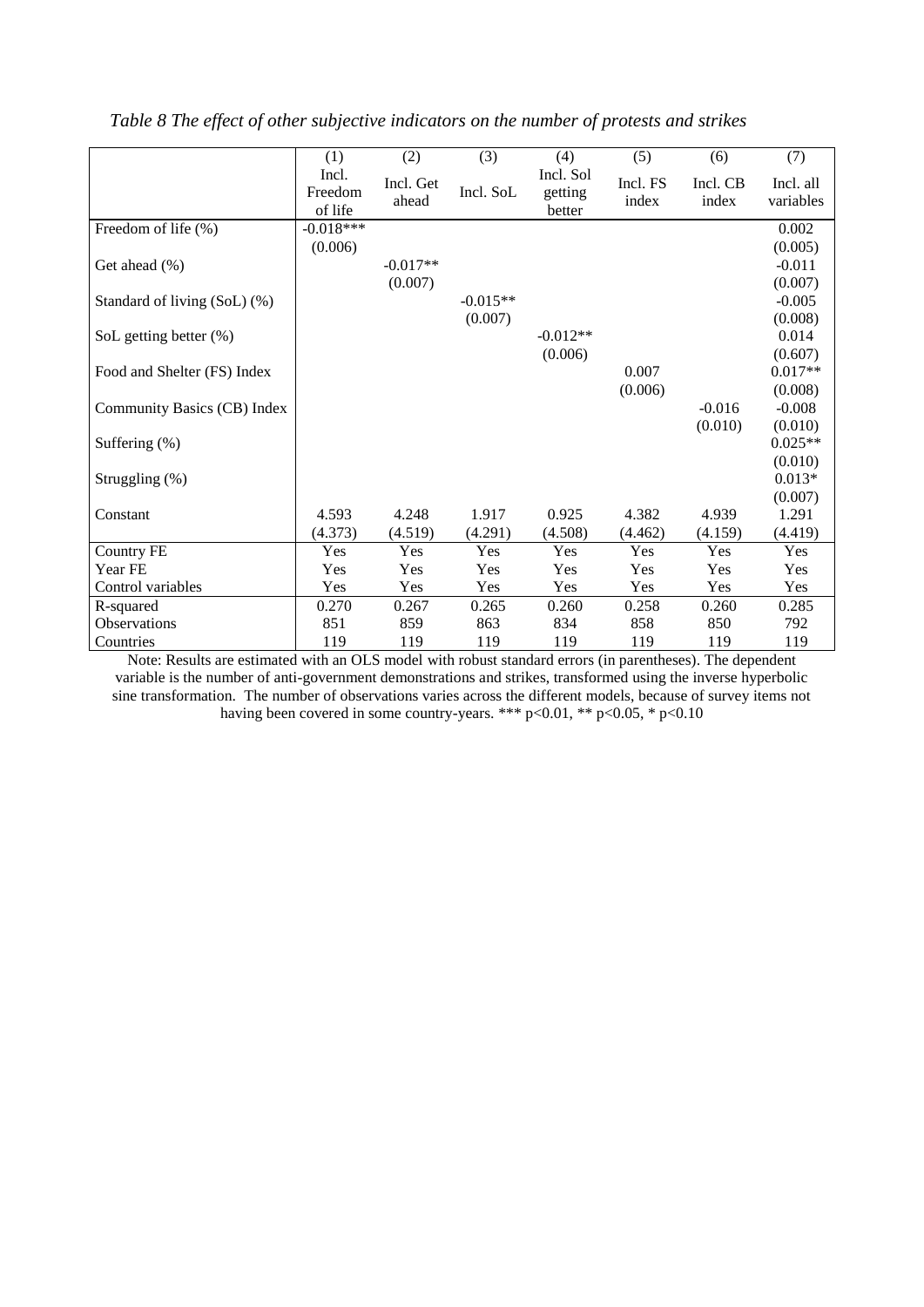# **Appendix A: Descriptive Statistics and Correlation Table for Subjective Well-being and Objective Variables in the baseline Sample**

|                         |             | Mean S.D. Min Max (1)               |                |                         |               | (2)                | (3)            | (4)                      | (5)     | (6)  | (7)            | (8)     | (9)     | (10)         | (11) | (12) |
|-------------------------|-------------|-------------------------------------|----------------|-------------------------|---------------|--------------------|----------------|--------------------------|---------|------|----------------|---------|---------|--------------|------|------|
| <b>Suffering</b>        |             | 11.66 8.914                         | $\overline{0}$ | 61                      | -1            |                    |                |                          |         |      |                |         |         |              |      |      |
| <b>Struggling</b>       | 59.44 14.13 |                                     | 17             | 90                      | 0.26          | -1                 |                |                          |         |      |                |         |         |              |      |      |
| <b>GDP</b>              |             | 11.59 1.813 7.697 16.17 -0.35 -0.44 |                |                         |               |                    |                |                          |         |      |                |         |         |              |      |      |
| <b>GDP Growth</b>       |             | 3.86 4.217 -14.8 34.5 -0.05         |                |                         |               | 0.3                | $-0.2$         |                          |         |      |                |         |         |              |      |      |
| <b>Inflation</b>        |             | 5.538 5.173 -1.36 27.36 0.21        |                |                         |               |                    | $0.2 -0.19$    | 0.16                     |         |      |                |         |         |              |      |      |
| Oil rents               |             | 4.527 10.39                         |                | $0, 60.24, -0.02, 0.11$ |               |                    | $\overline{0}$ | 0.15                     | 0.13    | -1   |                |         |         |              |      |      |
| <b>Infant mortality</b> | 21.75 21.37 |                                     |                | 1.6 106.8 0.23          |               |                    | $0.61 - 0.46$  | 0.28                     | 0.29    | 0.23 |                |         |         |              |      |      |
| Autocracy               |             | 1.261 2.427                         | $\overline{0}$ | 10                      | 0.02          |                    | $0.18 - 0.05$  | 0.21                     | 0.19    | 0.53 | 0.13           |         |         |              |      |      |
| Corruption              | 43.65 21.09 |                                     | 12             |                         |               | $96 - 0.43 - 0.64$ |                | $0.46 -0.29 -0.45 -0.25$ |         |      | $-0.59$        | $-0.25$ |         |              |      |      |
| <b>Political terror</b> | 2.529 1.111 |                                     | 1              |                         | $5\quad 0.29$ | 0.43               | $-0.14$        | 0.23                     | 0.42    | 0.18 | 0.49           | 0.24    | $-0.73$ |              |      |      |
| <b>Mobile Phones</b>    | 97.02 37.75 |                                     |                | $4.5$ $218.4$ $-0.21$   |               | $-0.4$             | 0.3            | $-0.26$                  | $-0.3$  | 0.01 | $-0.62 - 0.01$ |         |         | $0.42 -0.41$ | 1    |      |
| <b>Urbanization</b>     |             | 62.33 20.73 8.666 99.16 -0.36 -0.64 |                |                         |               |                    | 0.47           | $-0.22$                  | $-0.25$ | 0.05 | $-0.64 - 0.04$ |         |         | $0.6 - 0.49$ | 0.52 |      |